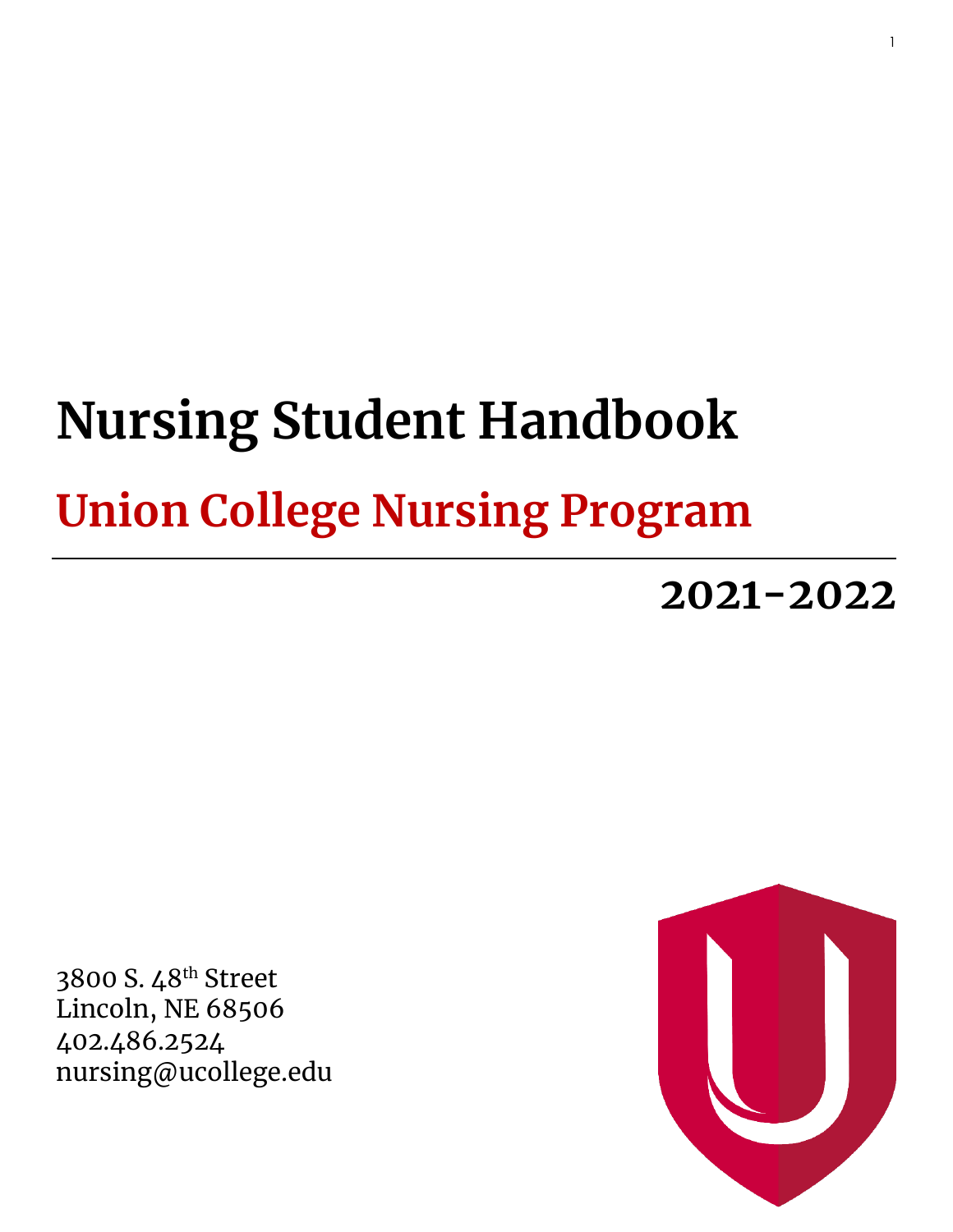# **Nursing Student Handbook Table of Contents**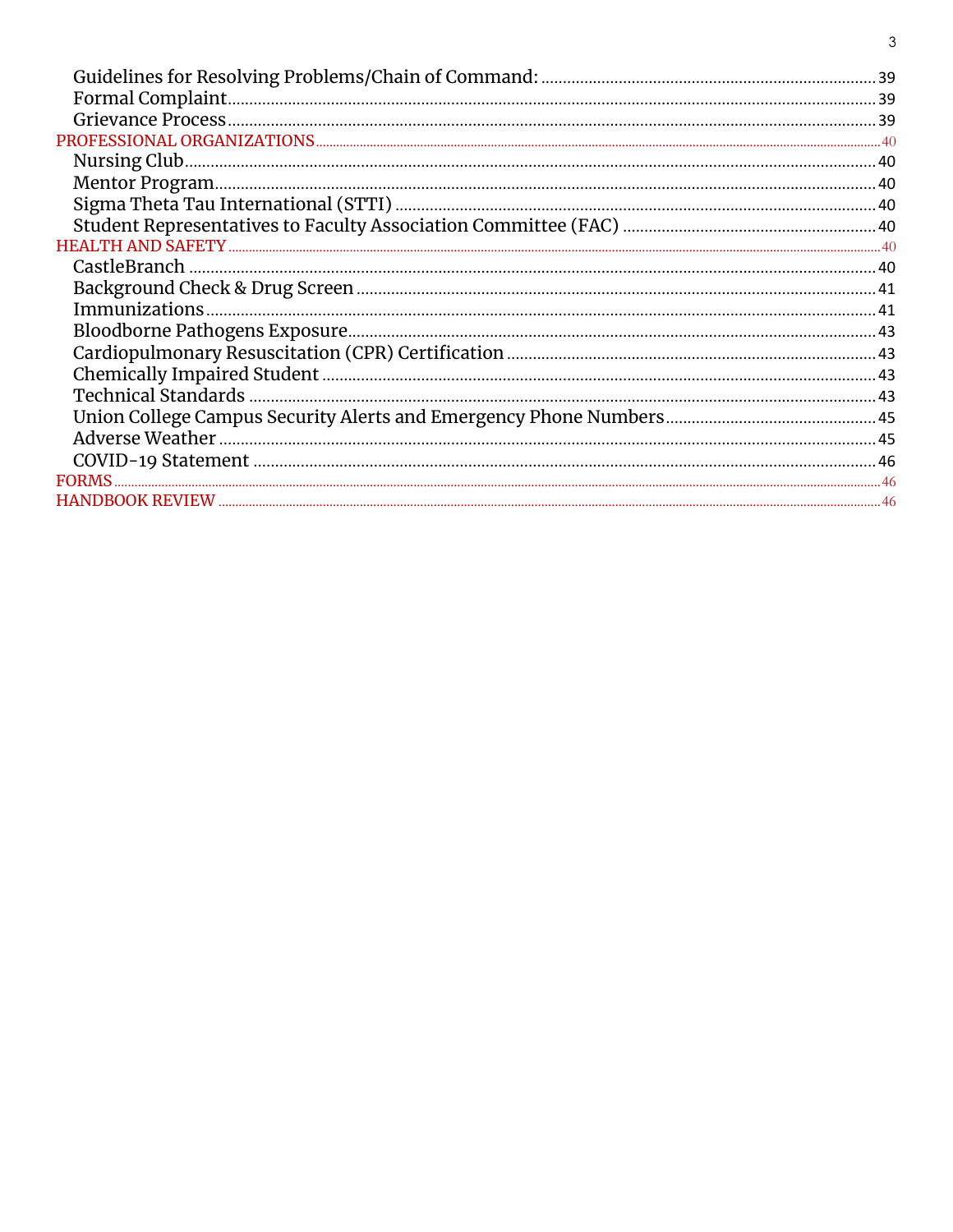# Union College Nursing Program Nursing Student Handbook

#### **GENERAL INFORMATION**

#### <span id="page-3-1"></span><span id="page-3-0"></span>**Nursing Program Welcome**

Welcome to the Union College Nursing Program! The Nursing Program has a long-standing history of excellence and is the first Bachelor of Science in Nursing degree in both the state of Nebraska and among Seventh-day Adventist colleges. As a student in the Nursing Program, you will have the opportunity to build upon your knowledge from the liberal arts and sciences as you gain the nursing knowledge you need to provide high quality, safe patient-centered care in the dynamic healthcare environment.

The Nursing Program faculty have developed an up-to-date curriculum to provide students with the knowledge, skills, and abilities to be competent professionals and caring generalists in the profession of nursing. The faculty are committed to upholding Christian values, professional standards, holistic care, and service as modeled by Jesus Christ.

We are eager and ready to partner with you to encourage your personal and professional growth. I look forward to getting to know you as you pursue your degree at Union College.

*Slinga De Ink!*

Debbie Eno, MSN, RN Director & Professor, Union College Nursing Program

#### <span id="page-3-2"></span>**Introduction**

The Nursing Student Handbook is intended to give a general orientation of the services, policies, and procedures of the Union College Nursing Program. The handbook should be used in conjunction with the Union College Bulletin, Union College Student Handbook, Union College and Nursing Program websites, and other printed materials distributed during orientation, registration, or by faculty and administrative offices of the college.

The handbook provides students with information about the program of study at Union College in the Nursing Program. It will be helpful to reference the handbook for a reference throughout your educational experience. The Nursing Student Handbook is updated prior to the beginning of each academic year and is subject to change with notice to students during the academic year. The student handbook is presented to the new nursing students during New Nursing Student Orientation and a current copy of the Nursing Student Handbook is available at [www.ucollege.edu/nursing](http://www.ucollege.edu/nursing) for all students to access. A new change or policy shall be enforced only after it is given in written form to those affected. No policy shall be retroactive**.** A student or applicant to the Nursing Program has the right to request an exception to any published policy using the petition procedure. The petition shall state the rationale for requesting a variance to written policy. The student who believes that a policy, or its use is unfair, is entitled to use the grievance process as outlined in the official Union College Student Handbook. Where existing policies and procedures do not apply, the Nursing Program Director is empowered to make a decision.

#### <span id="page-3-3"></span>**Mission Statement**

The Union College Nursing Program prepares students from diverse communities to be competent professionals and caring generalists in the profession of nursing. The program reflects a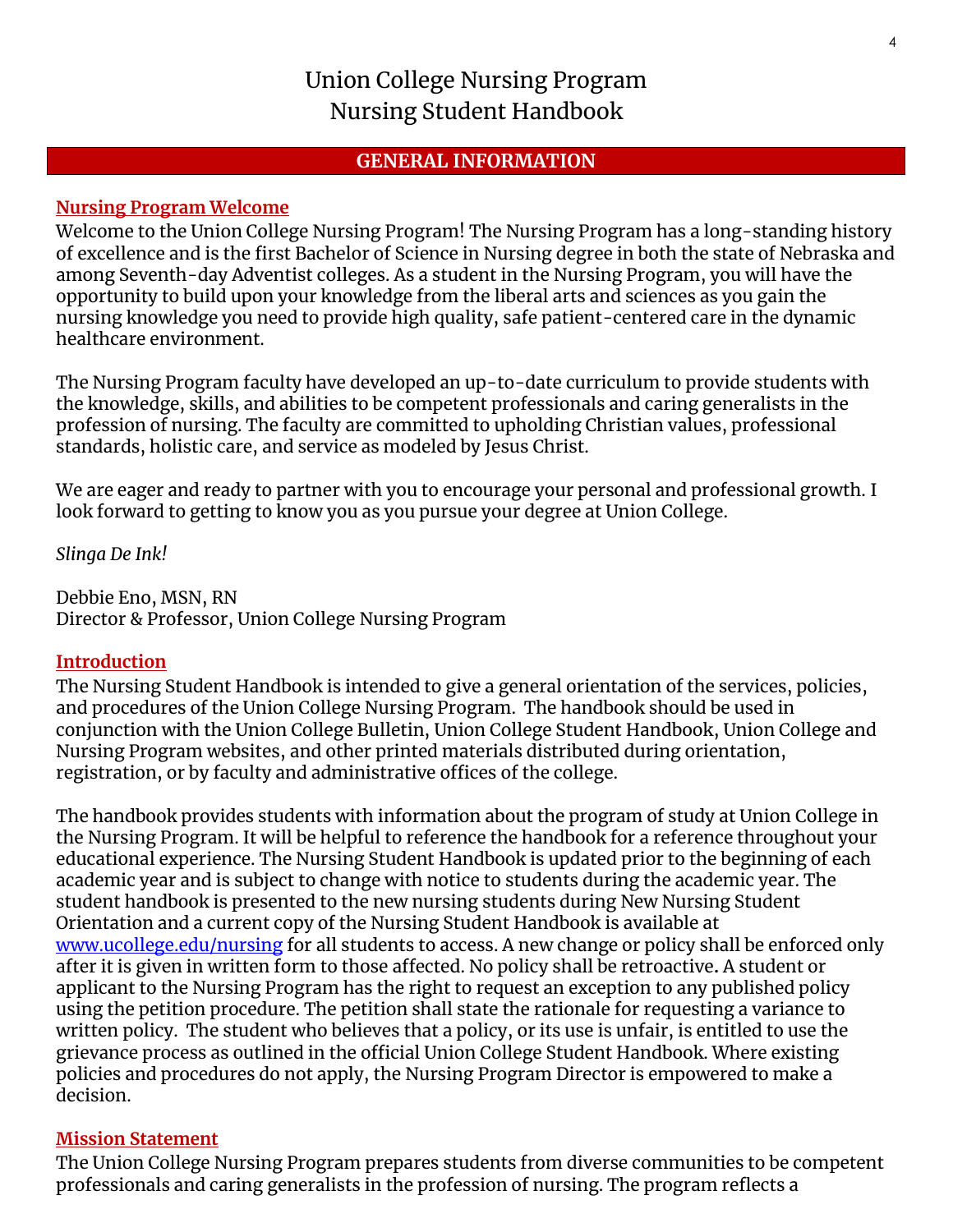commitment to Christian values, professional standards, holistic care, and service as modeled by Jesus Christ. Rev/Rev: 08/13/08; 08/03/17; 05/14/20

#### <span id="page-4-0"></span>**Philosophy**

The Nursing Program subscribes to a philosophy that is based upon Biblical principles supplemented by the educational writings of Ellen G. White, one of the founders of the Seventh-day Adventist (SDA) church. Her **health** message promotes health and wellness through meeting basic human needs such as: nutrition, exercise, water, sunlight, temperance, air, rest, and trust in God. The Nursing Program promotes evidence-based, compassionate patient care incorporating these principles. Christian nursing care is grounded in the essential values of faith, respect, social justice, ethics, and integrity.

**Nursing** is based on providing patient-centered care that is focused on the individual's preferences, values, and needs.

**Patients** may be individuals, families, or communities. The generalist nurse demonstrates mutual respect, open communication, and shared decision making in collaboration with the interprofessional team. Professional nurses integrate evidence-based practice, quality improvement, informatics, and safety design principles to provide system effectiveness and quality individual performance.

**Baccalaureate nursing education,** with its integration of arts and science courses, is valued as preparation for the generalist nurse to function within a changing health care system. A baccalaureate Nursing Program fosters life-long learning and provides a foundation for graduate education.

**Education** of the adult learner enhances the ability to connect nursing concepts to patient-centered care based on a foundation of life experiences and knowledge. The faculty fosters the adult learner's need to be self-directed, outcome driven, and relevancy oriented. Faculty members are dedicated to fostering in students a culture of servant leadership to influence the future with faith, confidence, and integrity. Rev/Rev: 03/02/11; 05/14/20

#### <span id="page-4-1"></span>**Organizing Framework**

- **Safety** is the minimization of the risk of harm to patients and healthcare providers. Patients, families, and members of the healthcare team utilize technology, value attentiveness, and monitor care activities to minimize risk.
- **Quality Improvement** is the use of data to monitor the outcomes of care processes to continuously improve the quality and safety of healthcare systems. The safety and quality goals found in *The Essentials of Baccalaureate Education for Professional Nursing Practice* and *Quality, Safety Education for Nurses* (QSEN) with Knowledge, Skills and Attitudes (KSA's) serve as the foundation of the program.
- **Professional Practice Standards** are a guide to the knowledge, skills, judgment, and attitudes needed to ensure the highest level of quality, safe care. Professional nurses utilize standards for self-assessment and performance evaluation to measure whether care being provided meets the standards. The professional standards found in *The Essentials of Baccalaureate Education for Professional Nursing Practice and the American Nurses Association: Scope and Standards of Practice* serve as the foundation of the program (AACN 2009, ANA).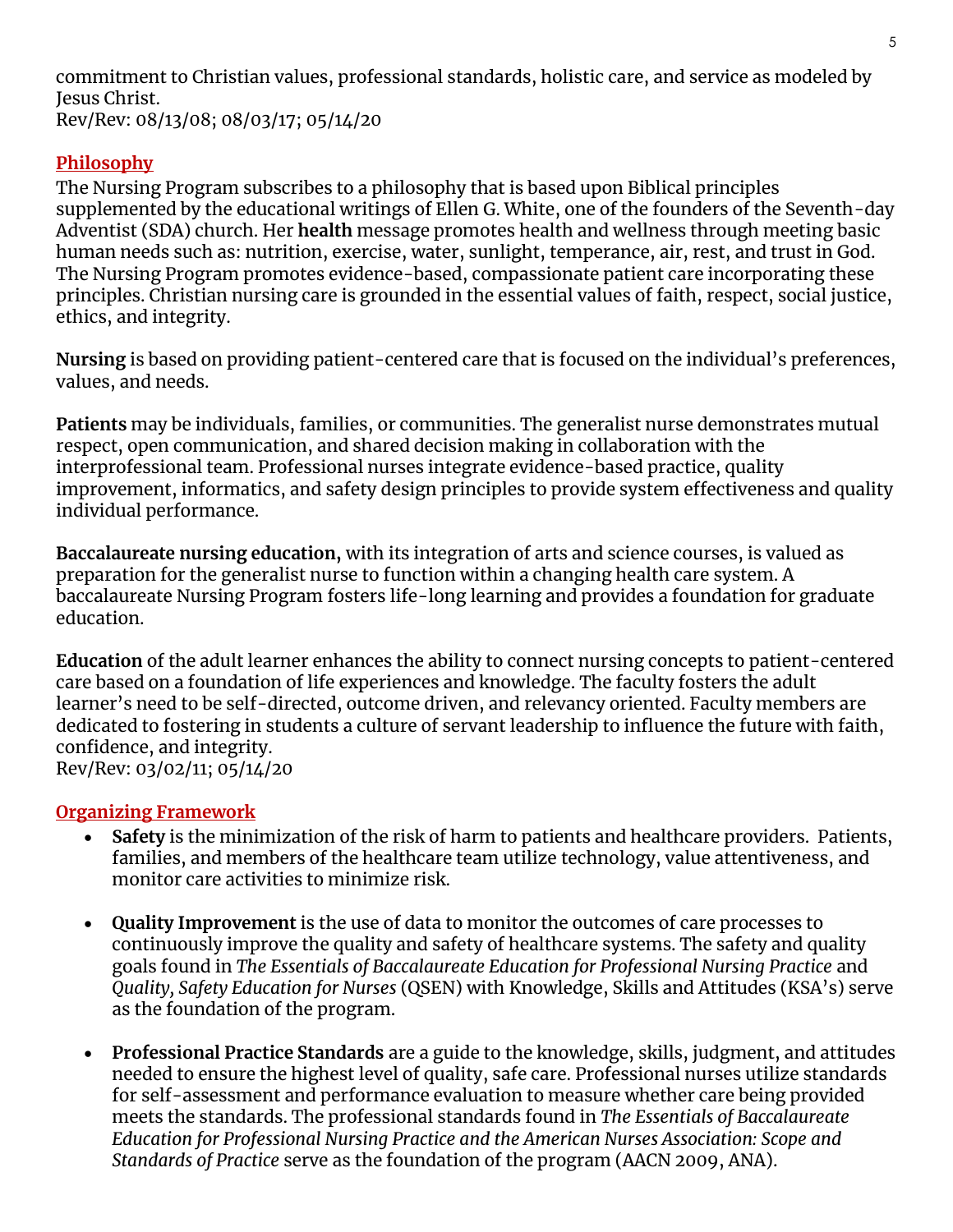- **Informatics** is the use of information and technology to communicate, manage knowledge, mitigate error, and support decision making (QSEN).
- **Interprofessional Communication and Collaboration** is the effective interaction and partnership of the healthcare team to optimize patient outcomes by ensuring safe, high quality patient-centered care (AACN 2009, QSEN).
- **Evidence-Based Practice** is integrating best, current evidence with clinical expertise, patient/family preferences, and values for delivery of optimal healthcare. The Nursing Program facilitates student learning through exposure to a basic understanding of how the evidence is developed, including the research process, clinical judgment, interprofessional perspectives, and patient preference as applied to practice (AACN 2009, QSEN).
- **Patient-Centered Care** is recognizing that the patient or designee is the source of control and full partner in the provision of compassionate and coordinated care. Patient-centered care is based on respect for patient's differences, preferences, values, and needs (QSEN).
- **Clinical Judgment** is the outcome of critical thinking and clinical reasoning in nursing practice. Clinical judgments begin with an end in mind and are about evidence, meaning, and outcomes achieved.
	- **Clinical Reasoning** is the process used to assimilate information, analyze data, and make decisions regarding patient care.
	- **Critical Thinking** is the process of questioning, analysis, synthesis, interpretation, inference, inductive and deductive reasoning, intuition, application, and creativity (AACN, 1998). Critical thinking underlies independent and interdependent decision making.
- **Christian Values** are the foundation of the Nursing Program. Caring is central to the concept of Christian values. Essential values that exemplify Christian values include, but are not limited to, altruism, human dignity, social justice, autonomy, and integrity. Rev/Rev: 02/20/12; 05/14/20

#### <span id="page-5-0"></span>**New Graduate and Level Outcomes**

1. Use Christian values as a foundation of professional practice standards to demonstrate accountable, patient-centered care, and servant leadership. *(BSN Essentials: I, II, III, V, VII, VIII)*

**Beginner:** Develops understanding of Christian values and professional practice standards related to the provision of patient-centered care and service.

**Intermediate:** Consistently demonstrates Christian values and ethical behaviors consistent with professional standards as evidenced by accountable patient-centered care and service. **Advanced:** Assumes accountability for value-based professional practice and service.

2. Demonstrate leadership in collaboration with the interprofessional team to design and manage patient-centered care. *(BSN Essentials: II, III, V, VI, VII, VIII)* **Beginner:** Recognizes the role of the nurse within the interprofessional team in providing patient-centered care.

**Intermediate:** Practices in the role of the nurse within the interprofessional team to provide patient-centered care.

**Advanced:** Integrates leadership in the role of the nurse in collaboration with the interprofessional team to design and manage patient-centered care.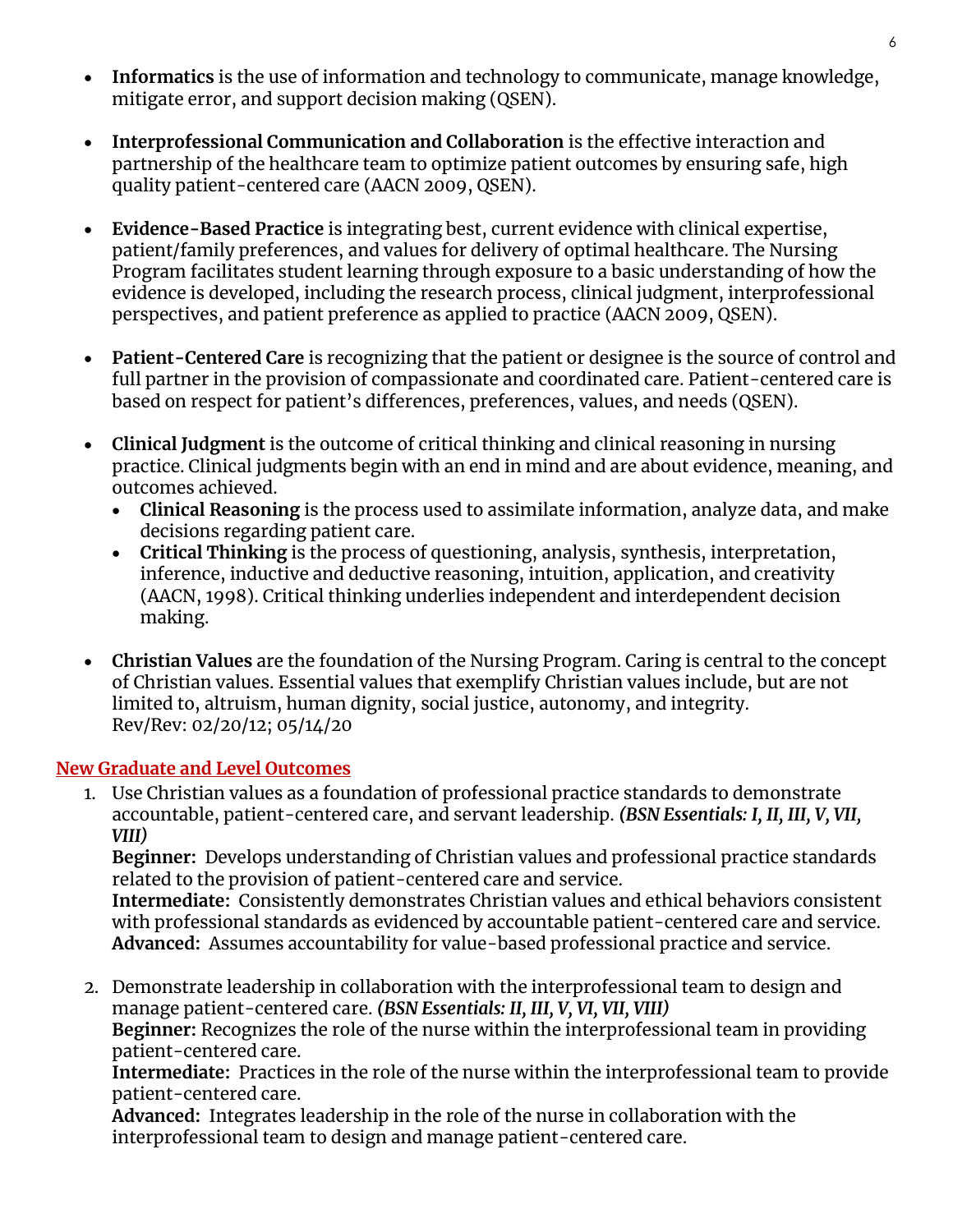3. Utilize current technological resources to manage information, mitigate error, foster effective communication, and support decision making in provision of safe, quality patientcentered care. *(BSN Essentials: II, III, IV, VII)*

**Beginner:** Identifies the role of technology in the provision of safe, quality patient care. **Intermediate:** Utilizes current technology in the provision of safe, quality patient-centered care.

**Advanced:** Integrates current technological resources with clinical judgment to mitigate error, foster effective communication, and support decision making in providing safe, quality patient-centered care.

4. Integrate best, current evidence with clinical judgment and patient preferences to provide safe, quality care across the lifespan in a variety of health care systems. *(BSN Essentials: II, III, IV, VII, VIII)*

**Beginner:** Demonstrates skills in understanding the research process, with application of best current evidence to provide safe, quality care.

**Intermediate:** Integrates best, current evidence into the provision of safe, quality care in a variety of health care systems.

**Advanced:** Discriminates best, current evidence to inform clinical judgment in providing safe, quality care across the lifespan in a variety of health care systems.

5. Participate in quality improvement activities promoting individual performance and system effectiveness to achieve optimal patient outcomes. *(BSN Essentials: II, III, IV, V, VI)* **Beginner:** Recognizes the role of quality and systems in the provision of patient care. **Intermediate:** Utilizes quality and systems improvement data in the provision of patient care.

**Advanced:** Integrates quality improvement activities in provision of patient care to achieve optimal patient outcomes.

6. Demonstrate knowledge, skills, and attitudes in preparation for lifelong learning required in a changing practice environment. *(BSN Essentials: II, III, IV, VII, VIII, IX)* **Beginner:** Begins to develop knowledge, skills, and attitudes necessary to provide safe, quality care in professional nursing practice.

**Intermediate:** Demonstrates appropriate knowledge, skills, and attitudes while providing safe, quality care in professional nursing practice.

**Advanced:** Actively seeks the requisite knowledge, skills, and attitudes to meet the demands of a changing professional practice.

7. Synthesize knowledge from liberal arts education and nursing courses to provide patientcentered care. *(BSN Essentials: I, II, III, IV, V, VI, VII, VIII, IX)* **Beginner:** Applies knowledge from the natural, behavioral and nursing sciences; spiritual domain; and humanities in providing patient-centered care to adults. **Intermediate:** Utilizes knowledge from the natural, behavioral, and nursing sciences; spiritual domain; and humanities to provide patient-centered care to patients across the lifespan.

**Advanced:** Integrates scientific, conceptual, and nursing practice competencies from the natural, behavioral, and nursing sciences; spiritual domain; and humanities in providing patient-centered care in complex environments.

Rev/Rev: 02/20/2012; 05/14/20

#### <span id="page-6-0"></span>**Christian/Professional Values**

The Nursing Program faculty believes that students are responsible for their own learning and all aspects of the program are conducted with this concept in mind. Students are given the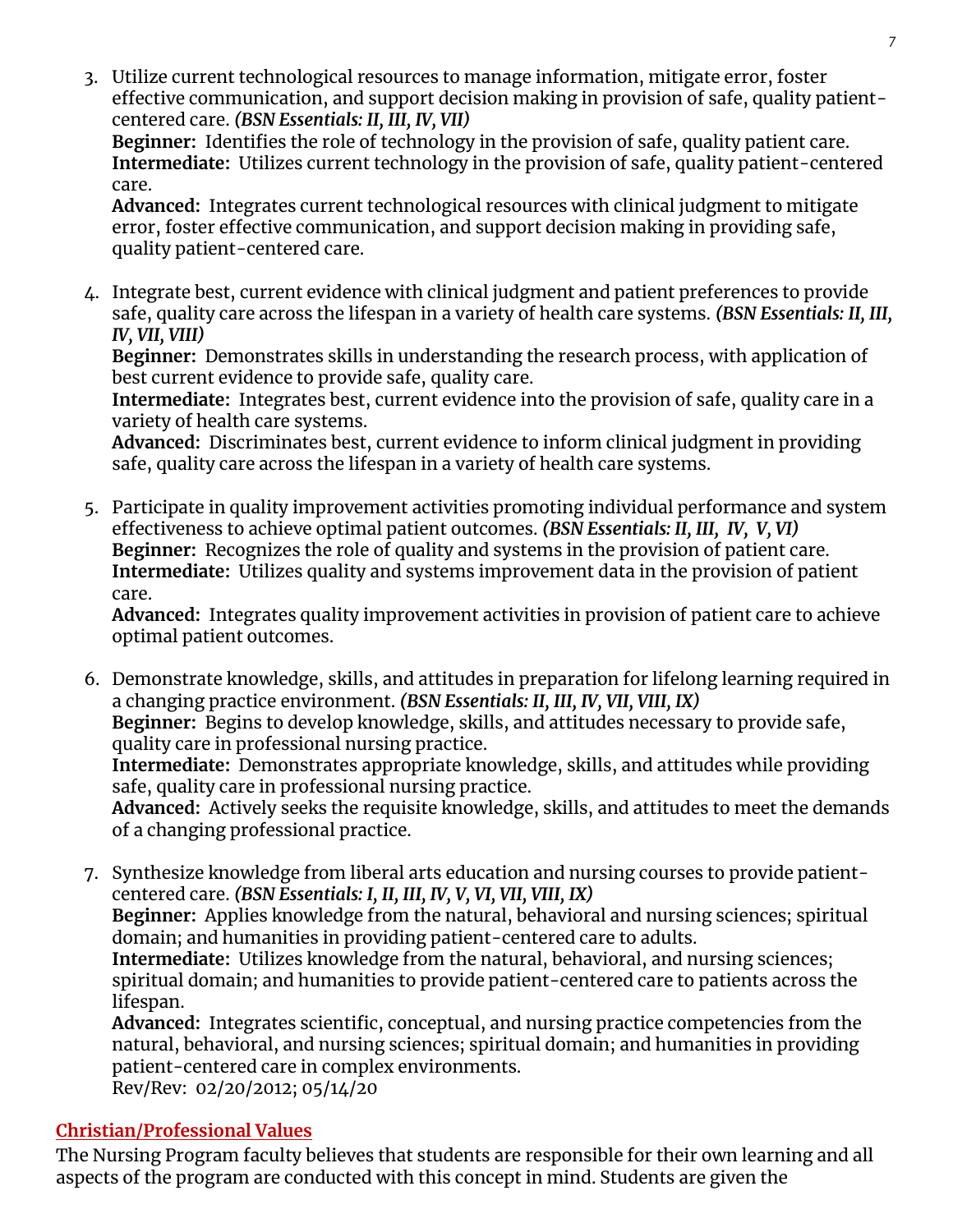responsibility and freedom to grow, and the faculty will provide support to accomplish this. Each student is legally responsible for his/her own actions based on that which can be reasonably expected within the framework of his/her education and experience. Accountability is essential in the nursing profession, and students are held accountable for their attitudes, behavior, and their own learning. Civility and respect for the opinions of others is very important in an academic environment although at times you may not agree with everything which is said or discussed. A high level of professionalism is expected of all faculty and students. As a student in the Union College Nursing Program, you are an important part of a learning community. Recognize that your behavior affects your fellow students, your patients, your professors, healthcare organizations, and Union College. In the future, you may need a professional recommendation from a classmate or faculty member, and your behavior now provides the basis for any future recommendations. Take care to reflect a high level of integrity and professionalism in all that you do.

Students are expected to comply with the Nursing Program Christian/Professional values in addition to all Nursing Program and college policies. Failure to comply will result in disciplinary action.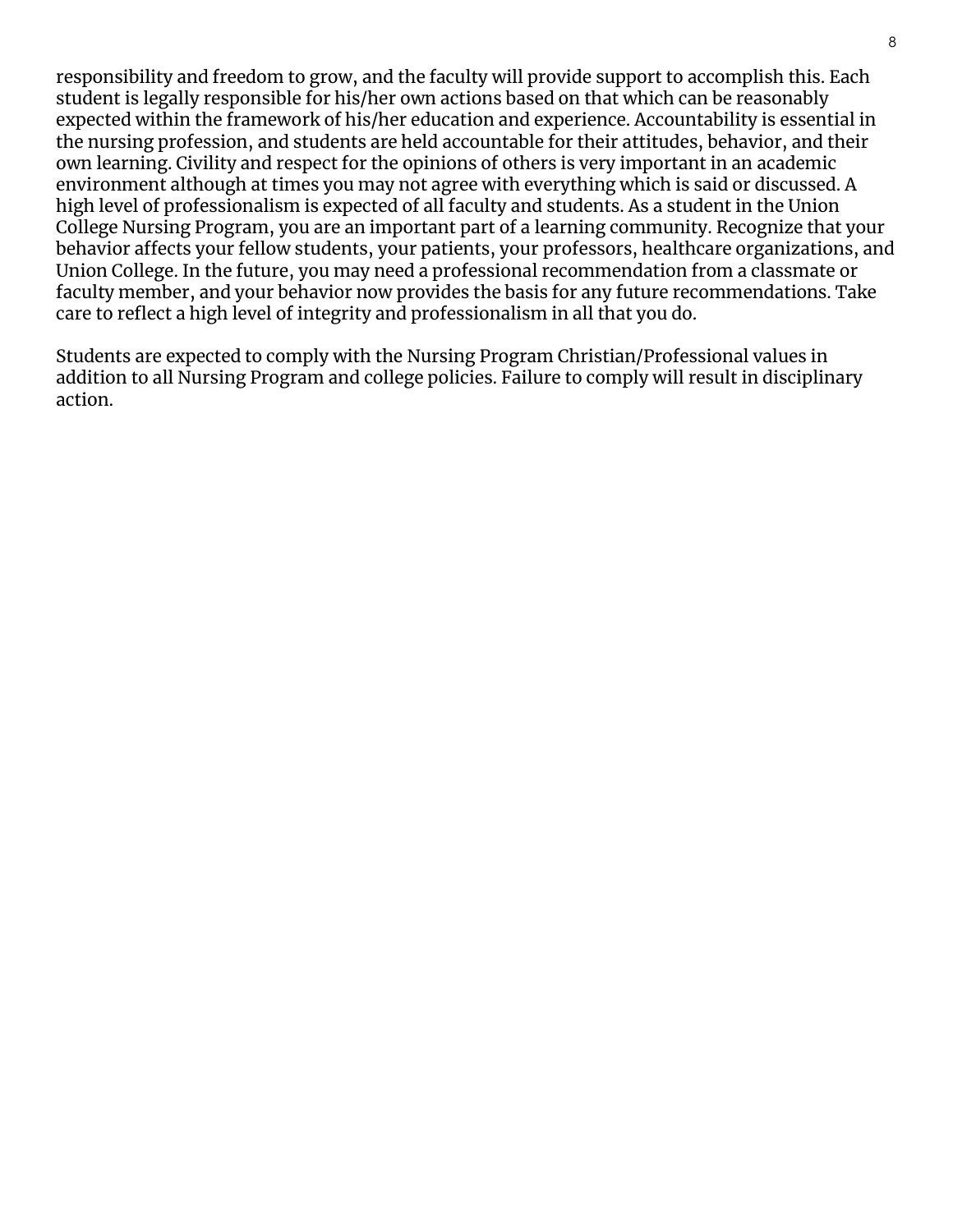| Christian/<br>Professional<br><b>Values</b>                                    | <b>Examples of</b><br><b>Attitudes &amp;</b><br>Personal<br><b>Qualities</b> | <b>Examples of Professional Behaviors</b>                                                                                                                                                                                                                                                                                                                                                                                                                                                                                                                                                                                                                                                                                                                                                                                                                                                                                                                                                                                                                                                                                                                                                                                                                                                                                                         |
|--------------------------------------------------------------------------------|------------------------------------------------------------------------------|---------------------------------------------------------------------------------------------------------------------------------------------------------------------------------------------------------------------------------------------------------------------------------------------------------------------------------------------------------------------------------------------------------------------------------------------------------------------------------------------------------------------------------------------------------------------------------------------------------------------------------------------------------------------------------------------------------------------------------------------------------------------------------------------------------------------------------------------------------------------------------------------------------------------------------------------------------------------------------------------------------------------------------------------------------------------------------------------------------------------------------------------------------------------------------------------------------------------------------------------------------------------------------------------------------------------------------------------------|
| 1. Altruism<br>Concern for<br>the welfare of<br>others                         | Caring<br>Unselfishness<br>Benevolence<br>Service                            | -Gives full attention to the patient/family when giving care.<br>-Does not use cell phone during clinical unless use is permitted<br>in individual course syllabi.<br>-Expresses concern about social trends and issues that have<br>implications for health care.<br>-Assists others in clinical and classroom setting.<br>-Works with interprofessional team to meet the holistic needs<br>of patients.<br>-Participates in college life and community service.<br>-Demonstrates commitment to the learning process and<br>nursing by taking advantage of all learning opportunities,<br>striving for excellence in all aspects of the program, and<br>providing quality care.<br>-Volunteers at Foot Clinic, Project Impact, as a student<br>missionary, etc.<br>-Offers emotional support and positive reinforcement to peers.<br>-Enriches the learning environment in the classroom by<br>contributing constructively to activities.<br>-Keeps electronic devices off or in airplane mode during exams<br>and silenced during class unless prior arrangements have been<br>made with the professor.<br>-Limits computer use in the classroom and clinical for<br>educational activities to minimize distraction for self and<br>others.<br>-Maintains confidentiality of information learned during<br>simulation and computerized testing. |
| 2. Human<br>Dignity<br>Respect for<br>worth and<br>uniqueness of<br>individual | Empathy<br>Respectfulness<br>Non-judgmental<br>acceptance<br>Affirmation     | -Gives full attention to professor and peers in the classroom.<br>-Allows others to ask questions/voice opinions without<br>derogatory verbal or nonverbal responses.<br>-Exhibits courteous professional behavior, responses, and<br>language (no profanity or slang) at all times in the educational<br>environment.<br>-Offers emotional support and positive reinforcement to peers.<br>-Enhances others self-esteem through words and actions.<br>-Provides nursing care based on the individual's needs<br>irrespective of personal characteristics.<br>-Interacts with others in a nondiscriminatory manner.<br>-Demonstrates respect for others' values & beliefs as well as<br>self.<br>-Values cultural and spiritual differences in patients, peers,<br>and faculty.<br>-Safeguards others' time/privacy.<br>-Protects confidentiality of patients/peers/families/staff<br>(HIPAA) including the ethical obligation to keep interactions<br>professional.                                                                                                                                                                                                                                                                                                                                                                              |

9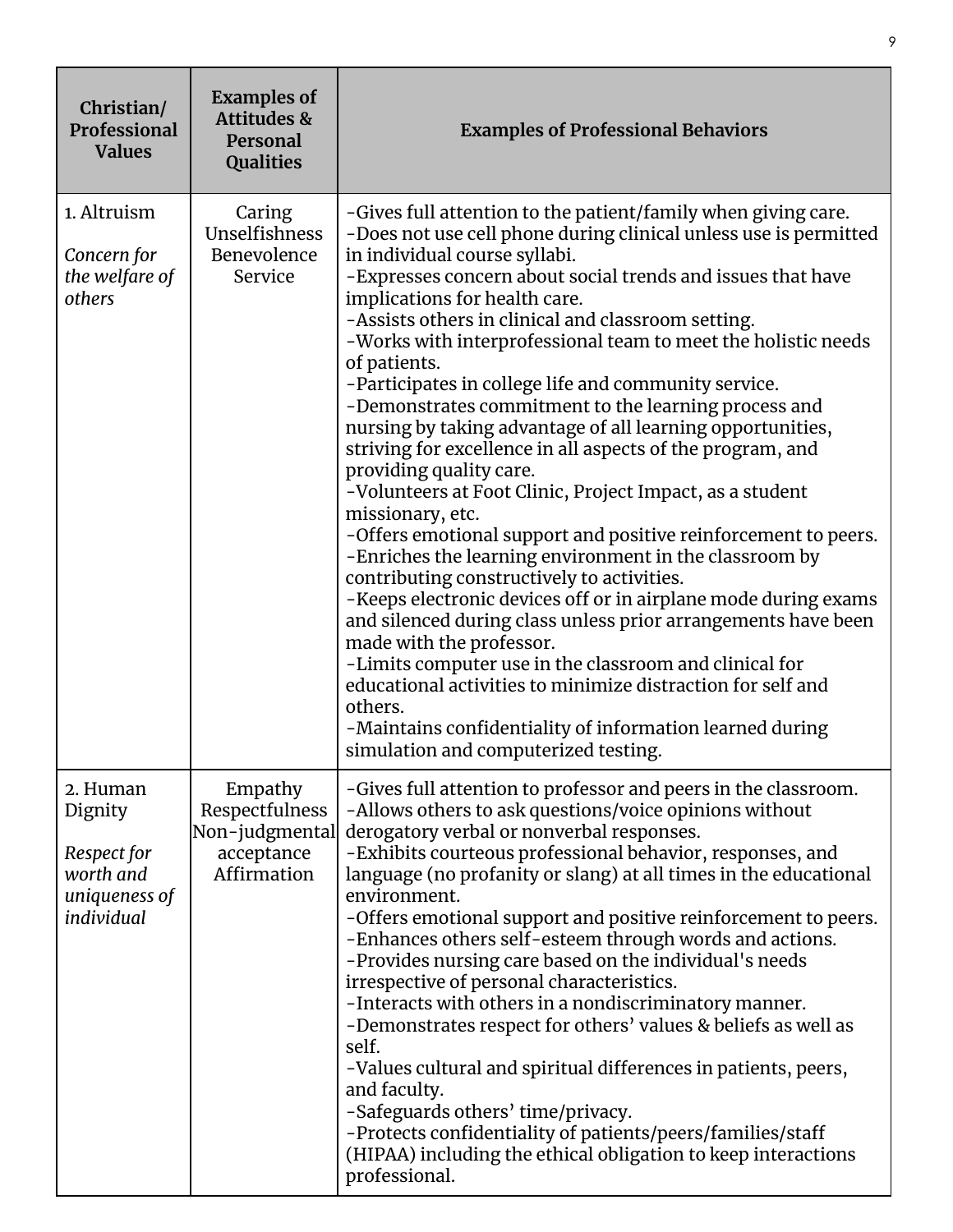|  | -Respectfully discusses differences of opinion with the person<br>involved and in the appropriate place.<br>-Provides criticism in constructive manner. |
|--|---------------------------------------------------------------------------------------------------------------------------------------------------------|
|  |                                                                                                                                                         |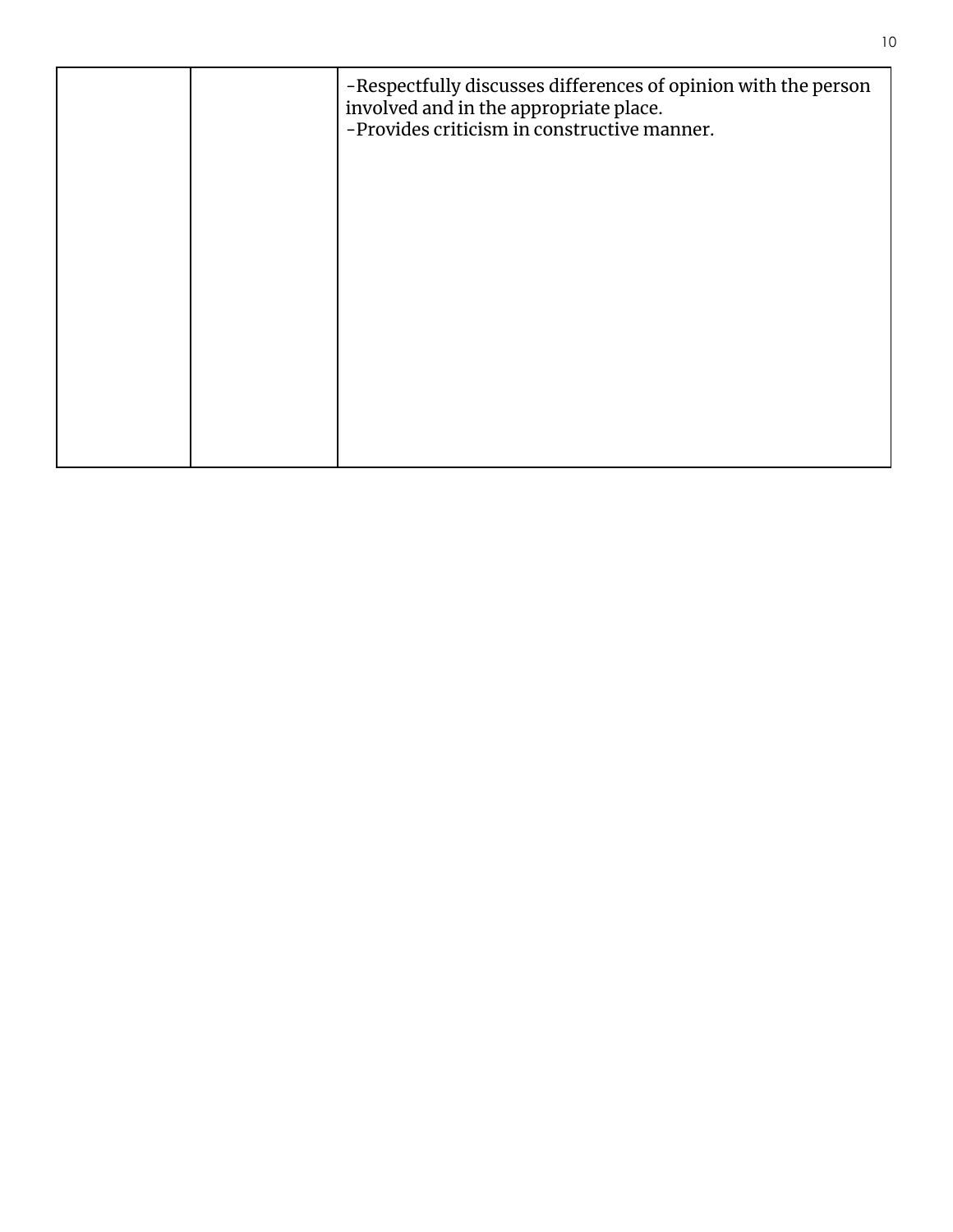| Christian/<br>Professional<br><b>Values</b>                                                                    | <b>Examples of</b><br><b>Attitudes &amp;</b><br>Personal<br><b>Qualities</b>                         | <b>Examples of Professional Behaviors</b>                                                                                                                                                                                                                                                                                                                                                                                                                                                                                                                                                                                                                                                                                                                                                                                                                                                                                                                                                                                          |
|----------------------------------------------------------------------------------------------------------------|------------------------------------------------------------------------------------------------------|------------------------------------------------------------------------------------------------------------------------------------------------------------------------------------------------------------------------------------------------------------------------------------------------------------------------------------------------------------------------------------------------------------------------------------------------------------------------------------------------------------------------------------------------------------------------------------------------------------------------------------------------------------------------------------------------------------------------------------------------------------------------------------------------------------------------------------------------------------------------------------------------------------------------------------------------------------------------------------------------------------------------------------|
| 3. Social<br>Justice<br>Actions guided<br>by moral,<br>legal, and<br>human<br>principles                       | Non-judgmental<br>Impartiality<br>Sensitivity<br>Non-<br>discriminatory                              | -Promotes equal treatment of others.<br>-Is accepting of multiple perspectives on issues and ideas.<br>-Supports others with different learning styles and paces.<br>-Is aware of own prejudices and the implications of these<br>biases.<br>-Advocates for patients and the profession.<br>-Allocates resources fairly and utilizes resources wisely.<br>-Reports incompetent and illegal practice objectively and<br>factually.<br>-Promotes universal access to healthcare.<br>-Encourages participation in legislation and policy related to<br>healthcare.                                                                                                                                                                                                                                                                                                                                                                                                                                                                    |
| 4. Autonomy<br>Right to self-<br>determination                                                                 | Respect<br>Openness<br>Support                                                                       | -Respects the confidentiality of peer performance in simulated<br>learning environments.<br>-Honors individual's right to refuse treatment.<br>-Respects the rights of others to give input to the plan of care.<br>-Shares opinions as own; allows others to speak for<br>themselves.<br>-Assists and supports the patient in autonomous decision-<br>making.<br>-Maintains professionalism in the student/patient relationship<br>and does not extend relationships beyond the professional<br>experience.                                                                                                                                                                                                                                                                                                                                                                                                                                                                                                                       |
| 5. Integrity<br>Actions guided<br>by<br>appropriate<br>code of ethics<br>and accepted<br>standards of<br>care. | Honesty<br>Accuracy<br>Accountability<br>Responsibly<br>Quality of Care<br>Commitment to<br>Learning | -Completes own assignments.<br>-Documents nursing care accurately and honestly.<br>-Writes assigned papers expressing original thought and<br>integrating sourced content appropriately.<br>-Takes accountability for own actions and accepts the<br>consequences of those actions.<br>-Seeks and uses feedback for personal and professional growth.<br>-Clarifies misconceptions.<br>-Keeps professor well informed.<br>-Is honest, truthful, and respects confidentiality.<br>-Communication is open, appropriate, and timely.<br>-Encourages open discussion of controversial issues in the<br>profession.<br>-Keeps commitments and is dependable, punctual, and<br>trustworthy.<br>-Seeks to remedy errors made by self and others.<br>-Demonstrates appropriate use of technology.<br>-Makes decisions based on professional standards, research,<br>and data.<br>-Protects confidentiality of patients/peers/families/staff.<br>-Reports to class and clinical activities free of the influence of<br>chemical substances. |

11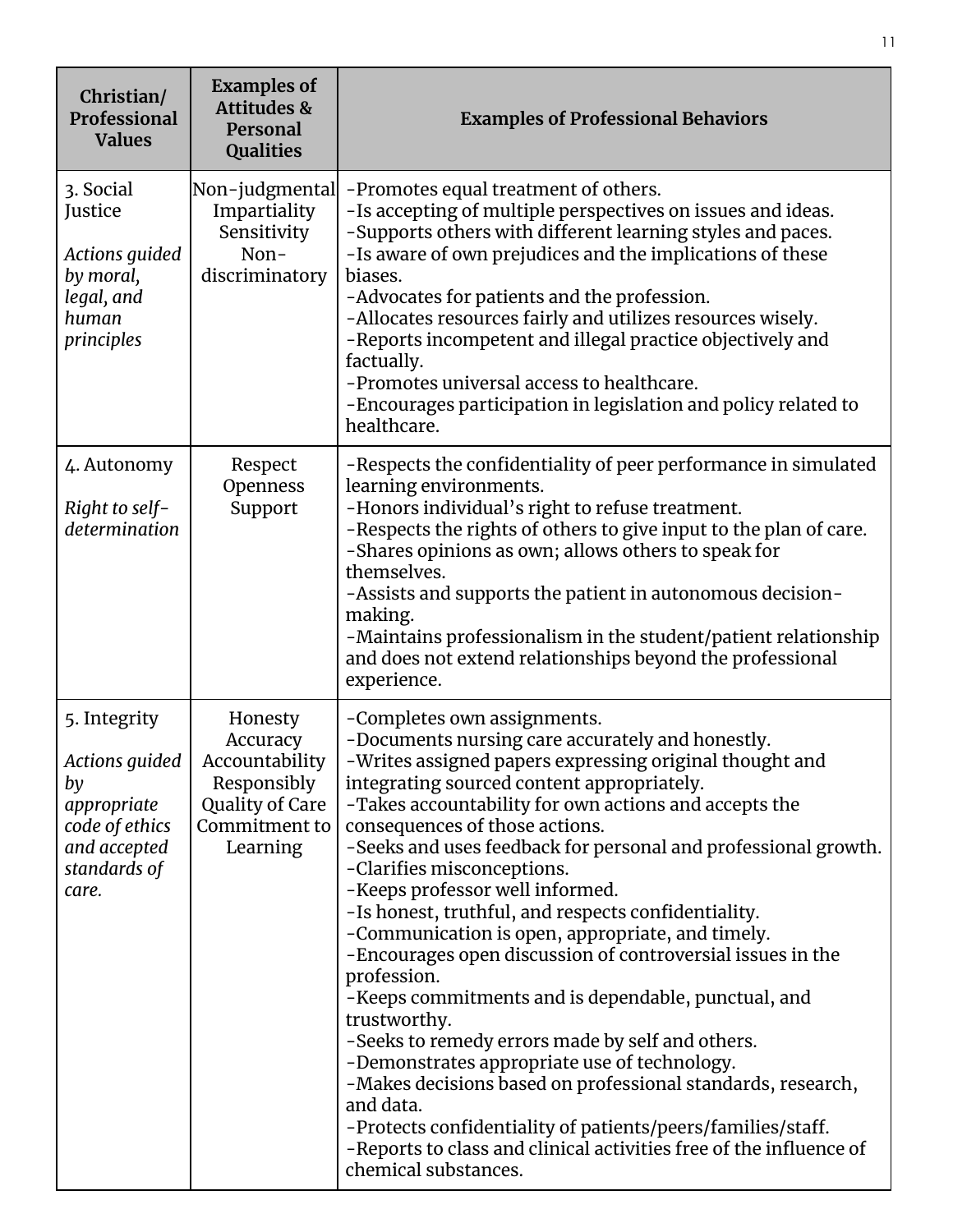|  | -Adheres to the college's policy regarding substance use/abuse.<br>-Reports unethical practices objectively and factually. |
|--|----------------------------------------------------------------------------------------------------------------------------|
|  |                                                                                                                            |
|  |                                                                                                                            |
|  |                                                                                                                            |
|  |                                                                                                                            |
|  |                                                                                                                            |
|  |                                                                                                                            |

Rev: 05/11/15; 05/11/18

# <span id="page-11-0"></span>**Testing**

The Commission of Collegiate Nursing Education (CCNE) program evaluation criteria require that outcome measures of student learning be validated. The Systematic Program Evaluation Plan (SPEP) prescribes various testing measures to be included as components of the overall evaluation plan. It is critical that students value the importance of these tests, as vital decisions regarding the Nursing Program are based on the findings.

The Nursing Program utilizes a standardized assessment prior to admission to the nursing program (excludes LPN-BSN and RN-BSN students). This assessment measures reading, science, math, and English abilities. The Union College Nursing Program utilizes the Test of Essential Academic Skills (TEAS) from Assessment Technologies Institute (ATI). Students must complete Test of Essential Academic Skills (TEAS) exam with a minimum achievement score of 68 in two attempts due by March 1 for fall admission and October 1 for spring admission.

The Assessment Technologies Institute (ATI) Comprehensive Predictor is a comprehensive NCLEX-RN® readiness assessment that is given to seniors in the last semester of their program. It is a comprehensive predictor that assesses each student's readiness to sit for the NCLEX-RN®. This assessment is used as a tool to guide students in preparation for the NCLEX-RN $\circledR$ .

All students will be given the same time limits for standardized assessments and course exams unless accommodations are made through the Union College Teaching Learning Center – Resource for Disability Equity and Access (in compliance with Section 504 of the Rehabilitation Act and the Americans with Disabilities Act). The Nursing Program does not grant retroactive accommodations. Rev/Rev: 05/14/10; 08/03/16; 05/11/18; 05/14/19

#### <span id="page-11-1"></span>**Faculty Office Hours/Appointments**

See the personnel directory on the Union College website to contact specific faculty members.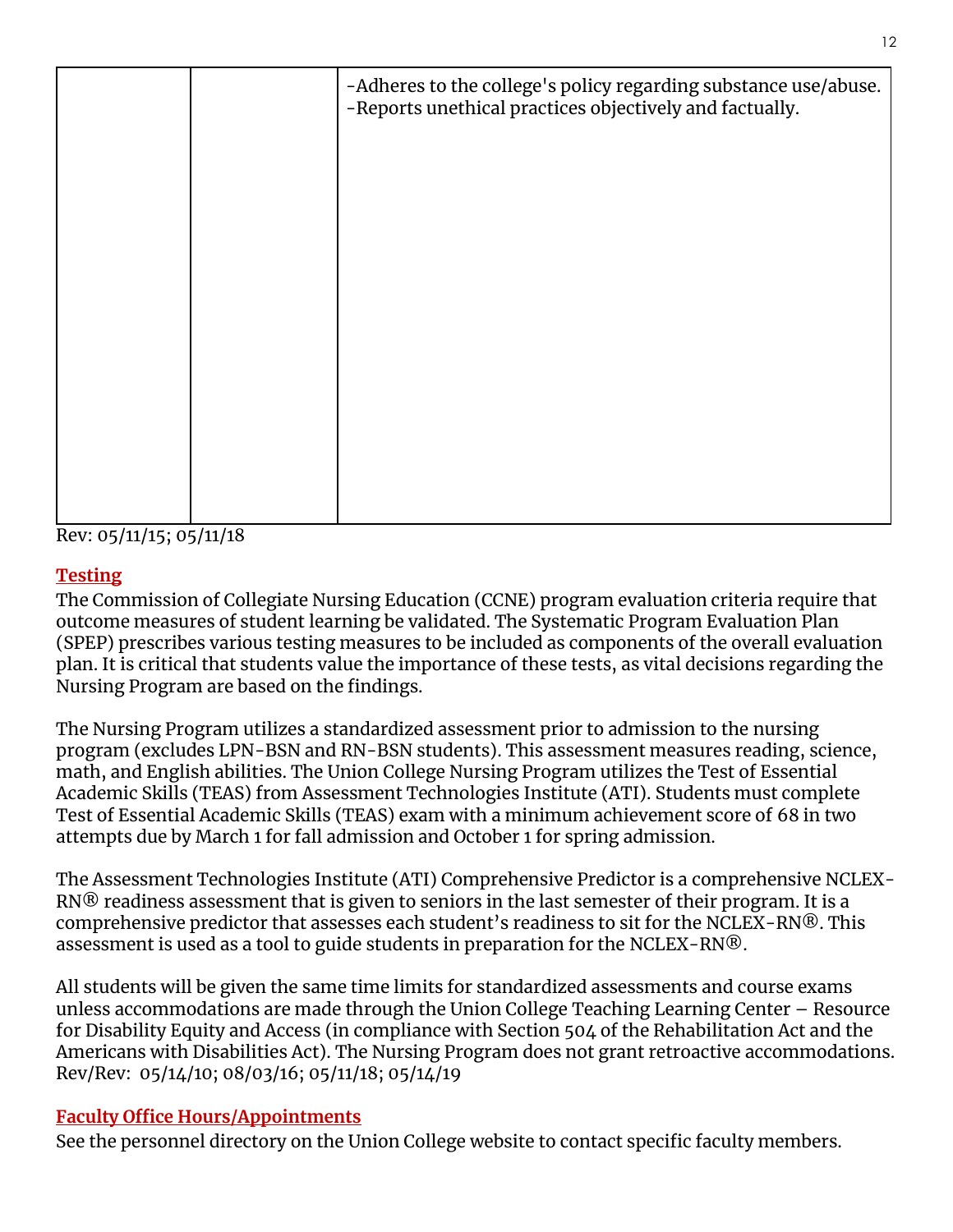Faculty members post schedules on their office doors indicating available times for student appointments. If these times conflict with a student's schedule, the student should email the faculty member to arrange a mutually satisfactory time. For items that take more than a minute or two, the student is encouraged to make an appointment rather than stopping by the faculty member's office. Occasional calls to faculty at home may be necessary, but routine questions and concerns are expected to be addressed during official school hours. Planned appointments provide adequate time to discuss students' needs without being hurried or interrupted.

The student is encouraged to leave a phone message if a phone call is attempted and the teacher is not available. Faculty members will return calls as early as possible but cannot be available in their offices at all times.

Rev/Rev: 11/30/12; 05/11/15; 05/14/19; 05/14/20

# <span id="page-12-0"></span>**Academic Advisement**

Upon enrollment into the college, each pre-nursing or nursing student is assigned a nursing academic advisor who provides academic planning and guidance in personal situations that impact academic progress. The advisor assists with intellectual curiosity, critical analysis, self-reliance, trust, and awareness of one's strengths and weaknesses.

An academic plan must be created to assist students in meeting all degree requirements detailed in the Union College bulletin. It is the student's responsibility to make appointments with his/her advisor to develop an academic plan. This plan reflects the student's course selections for each semester of enrollment. Ideally the student and advisor should meet each semester/term to discuss academic progress. Any changes to the academic plan should be discussed with the advisor beforehand. Situations arise that might impact or change the academic plan; those situations will be dealt with between the student and academic advisor. Changes to the academic plan may jeopardize the student's graduation date. Course schedules will be submitted every semester and must be approved by the advisor before registration is complete. Listed below are student and advisor responsibilities to ensure the student's success in educational achievements.

Student Responsibilities:

- Initiate meetings with the advisor at the beginning of each semester, before preregistration, and when needed throughout the semester.
- Set-up a meeting with the advisor in case of any academic difficulty, interruption, or change in academic status.
- Draw on the advisor in combination with the other college resources to meet academic requirements and personal needs while enrolled in the program.
- Contact the advisor regarding courses and program plans.
- Retain a copy of current academic curriculum plan and register each semester keeping in mind these are the courses needed for graduation.
- Register as indicated on a timely basis, not doing so could result in the student not getting the courses he/she needs to progress throughout the program on a timely basis.
- Accountability for meeting graduation requirements is a personal responsibility of the student.

Advisor Responsibilities:

- Collaborate in partnership with the advisee to facilitate an academic plan.
- Retain accurate documentation of the advisee's progress.
- Review and approve course selections for registration.
- Understand the curriculum and graduation-related college policies and requirements.
- Provide feedback regarding academic performance and progress.
- Review mid-term and final grades.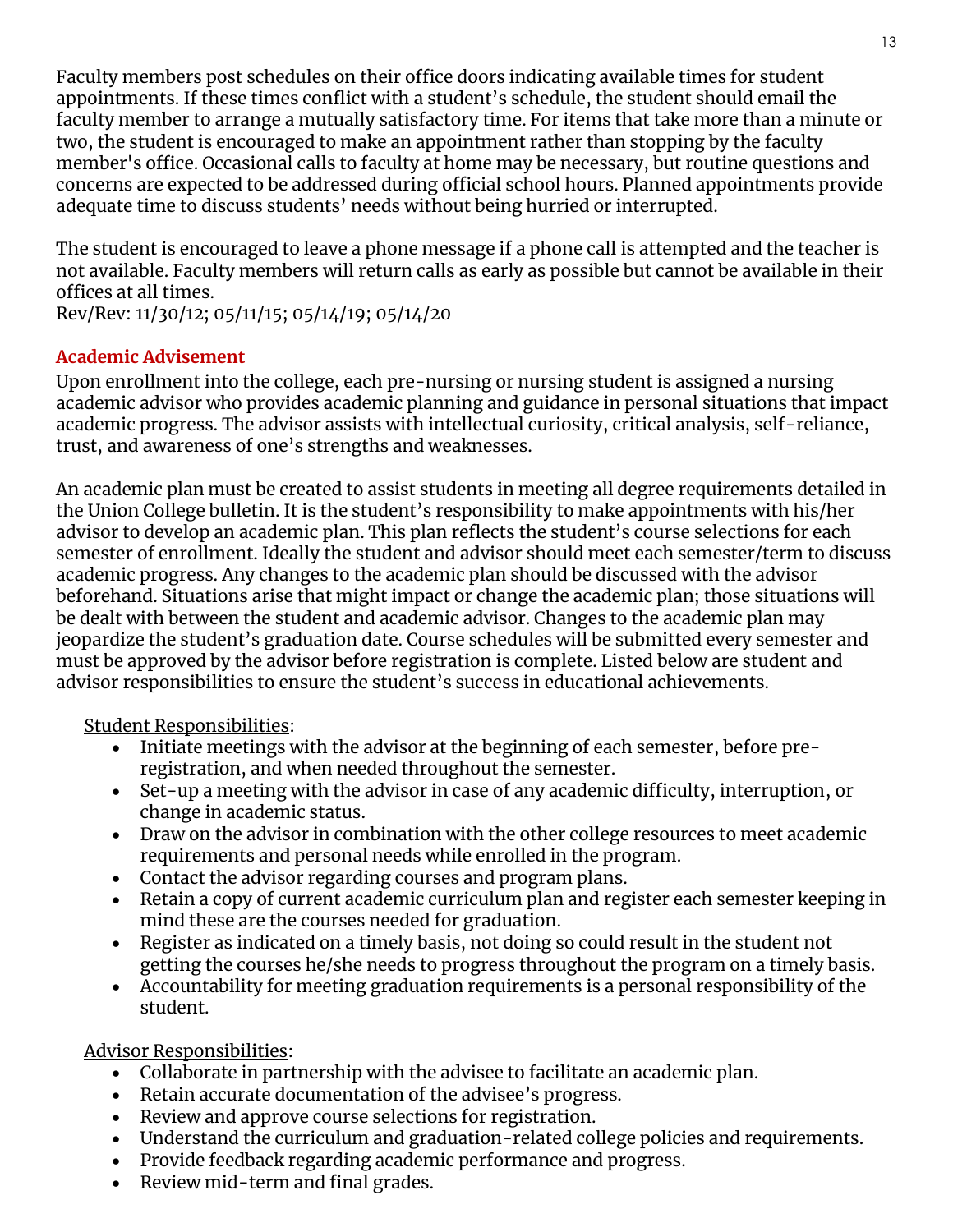- Meet with advisee as needed.
- Assist the advisee to meet educational, personal, and professional goals.
- Refer the advisee to resources as appropriate.

A request for a change of advisor requires a meeting with the Nursing Program Director prior to approval for the change. The Nursing Program Director will communicate any changes with the Union College records office.

<span id="page-13-0"></span>Rev/Rev: 12/31/13; Rev: 05/11/15; 05/14/19; 05/14/20

#### **POLICIES AND PROCEDURES**

#### <span id="page-13-1"></span>**Admission**

The Union College Nursing Program admits a new nursing cohort of approximately 30 students each semester. LPN-BSN and RN-BSN students are admitted on a space available basis. Only complete and verified applications are reviewed by the Admissions and Academic Evaluation Committee (AAEC) and considered for admission. Students apply via NursingCAS, a centralized application system, and it is the applicant's responsibility to ensure that the application and all supplemental requirements have been received and completed by the published deadlines.

Required prerequisite courses must be completed with a passing grade of "C" (2.00) to be eligible to enter the Nursing Program.

The Nursing Program AAEC intends that an applicant to the Nursing Program is well prepared to successfully complete the nursing curriculum. The holistic admission process gives full consideration to the applicant's qualifications and potential based on all evidence provided in the application and is viewed in the context of the applicant's professional and personal values. Qualified applicants will be interviewed by members of the AAEC. Applicants will receive an official letter from the AAEC when the new cohort is selected.

Eligibility to apply and application steps are available online at [www.ucollege.edu/nursing.](http://www.ucollege.edu/nursing) Rev: 05/11/15; 08/03/17; 05/14/19; 05/14/20

#### <span id="page-13-2"></span>**Progression**

Nursing courses are arranged in a progressive curriculum from concrete and simple to abstract and complex. Learning begins with conceptualization, the moves to application, and finally to the abstract and complex. To facilitate student learning, the Nursing Program has organized a progressive curriculum. Individual student academic plans may vary depending on entry point and courses accepted in transfer. A student's academic plan is developed with the assistance of a nursing academic advisor. A student may petition the sequence based on the Nursing Program petition policy. See Academic Petition and corresponding form.

Criteria for progression in the Nursing Program:

- 1. Required prerequisite courses must be completed with a passing grade of  $(C<sup>n</sup>(2.0)$  to enter the Nursing Program.
- 2. A grade of "C" (2.00) or above in all nursing, prerequisite and cognate courses.
- 3. A cumulative college GPA and a nursing courses GPA of 2.50 or higher.
- 4. All nursing courses (including nursing electives) must be passed with a grade of "C" (76%) or higher in course theory (includes unit exams, final exams, and required ATI assessments). If the class has a clinical component, that portion must be passed, as well as the theory portion, with a grade of 76% and an overall course grade of 76% or higher. The course theory will account for at least 75% of the total grade with the comprehensive final contributing at least 20%.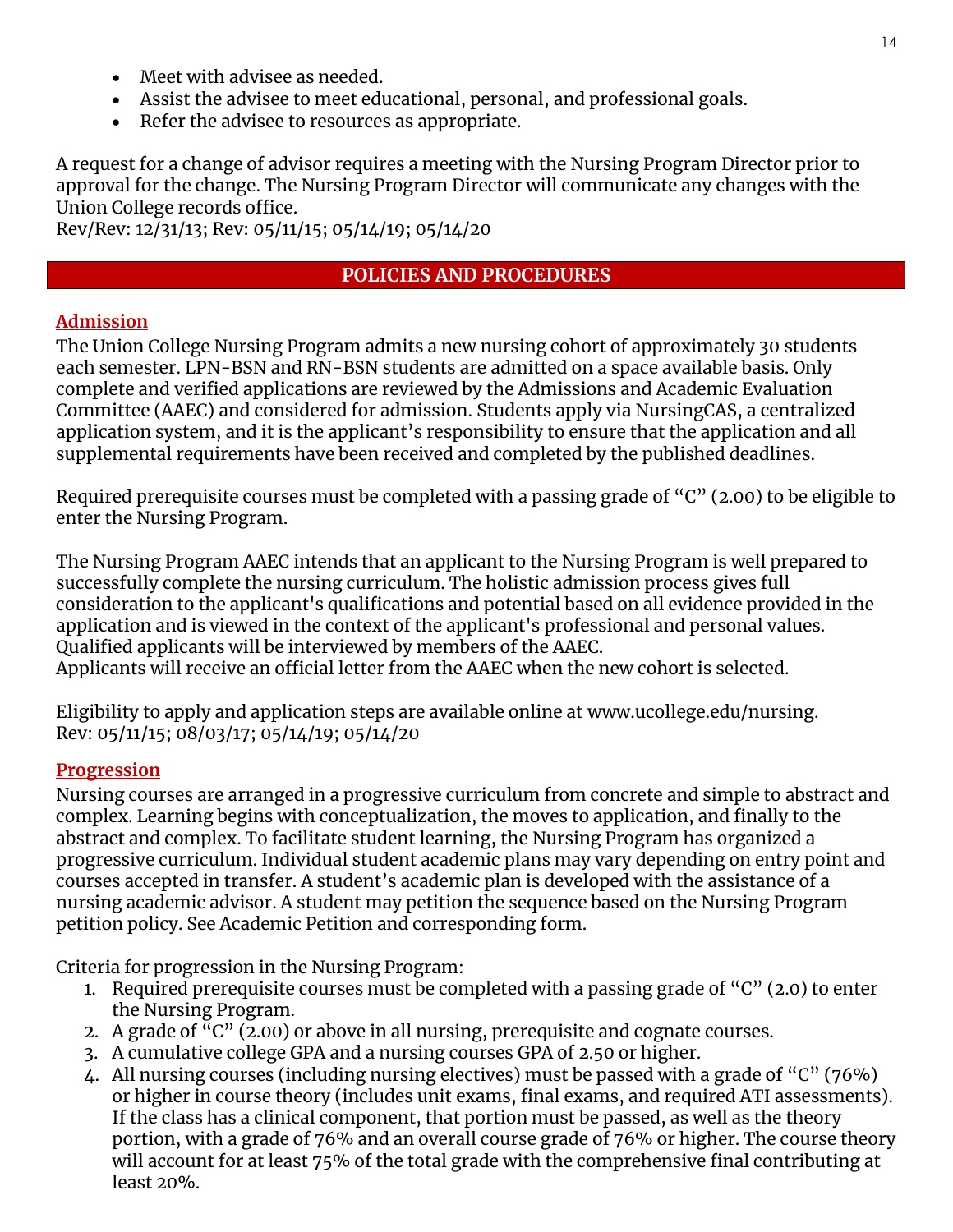- 5. If a student fails a clinical portion of the course (clinical performance and/or clinical learning activities) at any time during the semester, the course will be considered an attempt. The course is also considered an attempt when the student continues in the course after the drop/add date published in the Union College Academic Calendar. According to Union College policy, if the student fails clinical prior to the withdrawal date, the student may choose to withdraw from the course and receive a "W" on the transcript; this will be considered a nursing course attempt and failure. If the student fails clinical prior to the drop/add date, the student may choose to drop the course and the course will not be documented on the transcript; this will be considered a nursing course attempt. If the student fails clinical after the Union College withdrawal date, the student will receive an "F" on the transcript.
- 6. If a nursing course is failed, it may be retaken the following semester if clinical/class space is available.
- 7. If a student stops out or withdraws from all nursing courses after the drop/add date in the college calendar, the semester will count as one course attempt.
- 8. A student accepted on academic probation (see statement on probation) must demonstrate academic improvement (GPA) after the first semester to be removed from probation.
- 9. Academic probation is allowed for a total of only two semesters; non-academic probation is allowed for a total of only two semesters.
- 10. Students in levels two to five must achieve a 100% on the drug administration exam within three attempts prior to the drop/add date specified in the Union College calendar to continue in the clinical course(s) at the corresponding level of the Nursing Program. Unsuccessful completion of the drug administration exam within three attempts prior to the drop/add date specified in the Union College calendar will result in clinical failure of the clinical course(s) at the corresponding level of the Nursing Program. If the student fails clinical prior to the drop/add date, the student may choose to drop the course(s) and the course(s) will not be documented on the transcript; the clinical failure(s) will be considered a nursing course attempt(s). Students in NURS 208: Fundamentals must achieve a 100% on the drug administration examination within three attempts by the date and time specified on the course calendar. In level one of the Nursing Program, failure to successfully complete the drug administration examination in three attempts will result in clinical failure of the NURS 208: Fundamentals course. Students may reenter the clinical nursing courses the following semester pending successful completion of all components of the Back to School Fair. Students will not be allowed in clinical facilities (with exception of the Union College Skills Lab and Simulation Center) prior to successful completion of the drug administration exam.
- 11. No one nursing course may be attempted more than twice to achieve a grade of  $C^{\prime\prime}$  (2.0). Students may petition the Admissions and Academic Evaluation Committee (AAEC) if extenuating circumstances exist.
- 12. Health policy requirements (immunizations, annual TST, etc.) must be met and appropriate documentation to verify must be uploaded to CastleBranch. See Immunizations.
- 13. Students are allowed a maximum of two course failures or unsuccessful attempts and then must exit the Nursing Program. Students who have been terminated from a nursing program (including Union College) and accepted (or re-accepted) to the nursing program are allowed one course failure or unsuccessful attempt and then must exit the nursing program.
- 14. Once a student is admitted to the Union College Nursing Program, all nursing courses must be completed at Union College.
- 15. Withdrawal from NURS 305: Physical Assessment requires withdrawal from NURS 208: Fundamentals. See course syllabi.
- 16. A course audit involves classroom theory only; no tests, quizzes, paper, or clinicals are included. Registration to audit a class prior to the beginning of the course is not considered an attempt.
- 17. Students must complete all components of the Back to School Fair Expectations for their level in the Nursing Program prior to deadlines specified on the form each semester.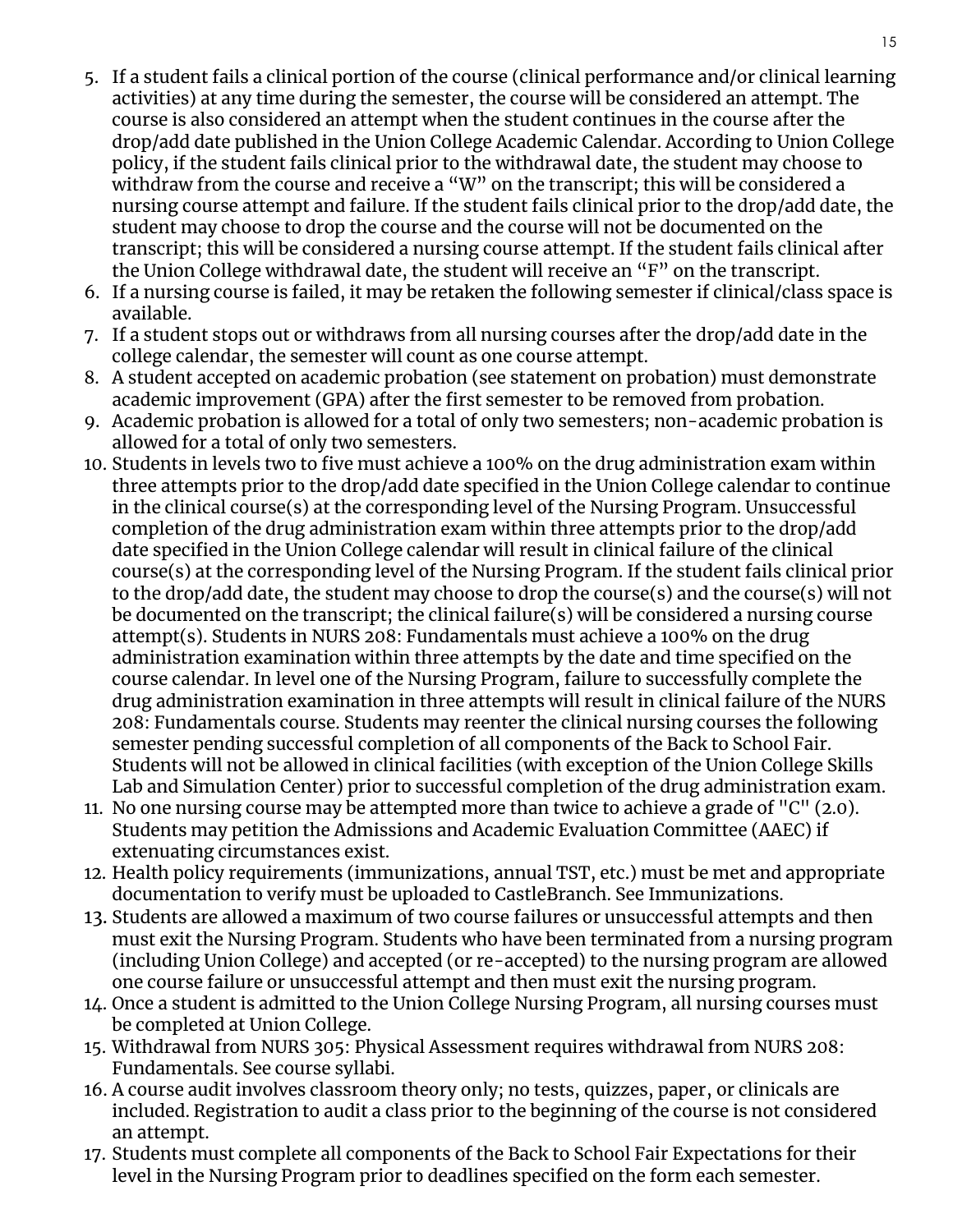Unsuccessful completion and/or completion after the deadline will result in an Incident Report.

- 18. When a nursing faculty member or the Admissions and Academic Evaluation Committee (AAEC) refers a student to the Student Success Center (previously known as the Teaching Learning Center) for consultation, it is expected that the student will meet with an academic coach to determine an academic plan. This plan may include ongoing coaching, meeting with the director of disability information, or referral to additional resources.
- 19. Students who have been accepted into the Nursing Program will have a maximum of five years to complete the requirements for a bachelor of science in nursing degree including transfer nursing courses (excludes LPN-BSN and RN-BSN nursing students). Students in the LPN-BSN and RN-BSN programs will have a maximum of two times the length of the fulltime academic program to complete the requirements for a bachelor of science in nursing degree.
- 20.Graduates must have 65 credit hours of nursing courses. Transfer students may need to take additional nursing courses to reach the 65 credit hour requirement. Nursing courses transferred from another school are considered part of the 65 credit hour requirement. Rev/Rev: 08/13/12; 05/09/16; 05/11/18; 05/14/19; 05/14/20

#### <span id="page-15-0"></span>**Time Frame for Completion**

Students who have been accepted into the Nursing Program will have a maximum of five years to complete the requirements for a bachelor of science in nursing degree including transfer nursing courses (excludes LPN-BSN and RN-BSN nursing students).

Students in the LPN-BSN and RN-BSN programs will have a maximum of two times the length of the full-time academic program to complete the requirements for a bachelor of science in nursing degree.

Rev/Rev: 05/09/12; 05/14/19

#### <span id="page-15-1"></span>**Stop Out**

On occasion, students experience or choose to take a break from their Nursing Program. A "stop out" from nursing occurs when the student is unable to continue or chooses to interrupt his/her program for a specified period of time. Examples of a stop-out might be student mission service, health or personal reasons, or curriculum sequencing. Each student's situation is unique and the plan for a program break will be individualized to best meet the student's needs and the program's requirements. When a student considers a student missionary or task force position the Nursing Program recommends pursuing a position in healthcare if available.

The following procedure will enable the student and Nursing Program to plan a successful stopout:

- 1. Student completes a request for stop-out on the Stop Out form and secures signature of advisor and the Nursing Program Director. The Stop Out form is available in *Nursing Program – All Students* in Canvas.
- 2. Stop out paperwork must be finalized during the semester prior to the stop out. An expected return date must be specified on the Nursing Program Stop Out form.
- 3. Students must notify the Nursing Program Director of his/her intent to return for the fall semester by March 1 and by October 1 for the spring semester.
- 4. If stop out time exceeds the agreed upon amount of time, reapplication to the Nursing Program may be necessary. The stop out cannot be longer than one year.
- 5. If a student stops out from all nursing courses after the Add/Drop date in the college calendar, the semester will count as one course attempt.
- 6. The Nursing Program curriculum must be completed in the time frame specified in the Nursing Student Handbook policy for Time Frame for Program Completion.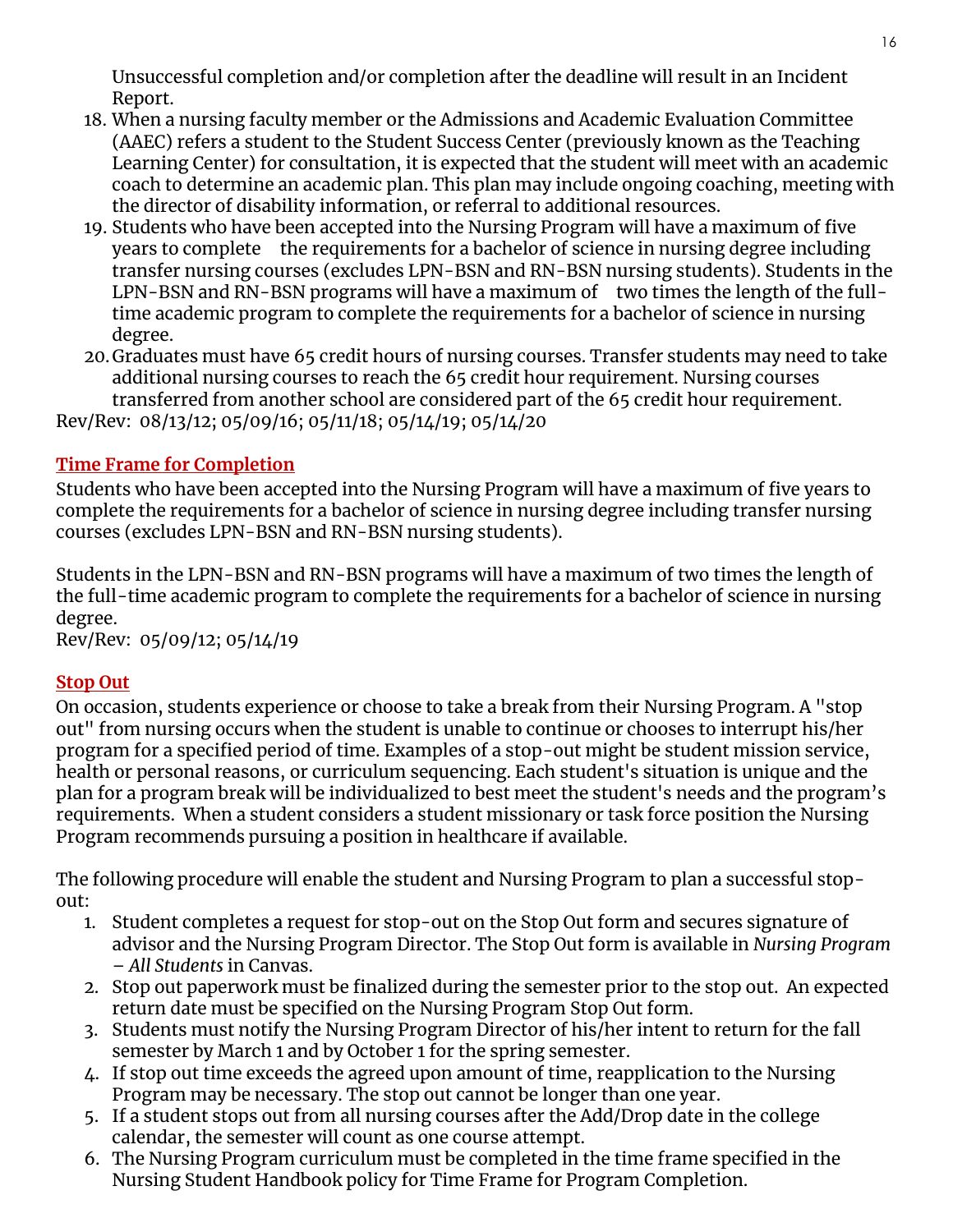7. Following the stop out, validation of clinical skills and Assessment Technologies Institute (ATI) content mastery may be required at the student's expense.

8. Return to the Nursing Program is contingent on availability of clinical space. Rev/Rev: 08/05/14; 05/09/16; 05/14/19; 07/09/20

## <span id="page-16-0"></span>**Academic Petition**

According to the Nursing Student Handbook General Information section*, "*a student or applicant to the Nursing Program has the right to request an exception to any published policy using the petition procedure."

- The Academic Petition form must be completed by the student and include appropriate signatures as indicated below. The Academic Petition form is available on the Union College website (under Records Office).
- Petitions related to academic issues in the Nursing Program will require the academic advisor's signature and a *recommend or not recommend* statement. These petitions will be given to the Nursing Program Director to be processed.
- Petitions related to academic issues or a course outside of the Nursing Program require signatures along with *recommend or not recommend* comments from each of the following: 1) the faculty advisor, 2) the Nursing Program Director, and 3) the program director of the program that offers the course.
- The Nursing Program Director may refer some petitions to the Admissions and Academic Evaluation Committee (AAEC) for a decision.
- Expediency of action on a petition will be indicated by the time-sensitive nature of the petition request. Some petitions will require an immediate action; others can wait until a scheduled meeting time. The student will be notified of an expected time frame for a decision.

Rev/Rev: 05/09/12; 05/11/15; 05/11/18; 05/14/20

# <span id="page-16-1"></span>**Graduation**

The candidate for graduation from the Nursing Program at Union College shall comply with the following:

- Meet all general college policies for graduation listed in the Union College Bulletin
- Meet Nursing Program academic requirements for general education and nursing courses as specified in the Union College bulletin.
- Achieve a cumulative GPA of 2.50 or higher in all college level courses and an overall nursing GPA of 2.50 or higher with no grade lower than a "C"  $(2.0)$  in nursing courses or cognates.
- Meet progression requirements as specified in the Nursing Student Handbook section on Progression.
- Be in good standing with the Nursing Program.
- If a student is on non-academic probation at the time of registering for the final semester in the Nursing Program, adequate evidence for removal of the probation status must be demonstrated during the final semester for the student to be eligible for graduation (see policy on discipline, probation, suspension, and termination).
- Graduates must complete 65 hours of nursing courses.

Rev/Rev: 05/14/12; 05/09/16; 05/11/18; 05/14/19; 05/14/20

# <span id="page-16-2"></span>**Grading**

To pass nursing courses, the student must achieve the following:

- An overall course grade of 76% or higher ("C" letter grade). Overall course grades will not be rounded.
- A course theory grade of 76% or higher. Course theory includes unit exams, final exam, and required ATI assessment. NURS 243: Evidence-Based Practice is a writing course and has a different grading expectation (see course syllabus for details).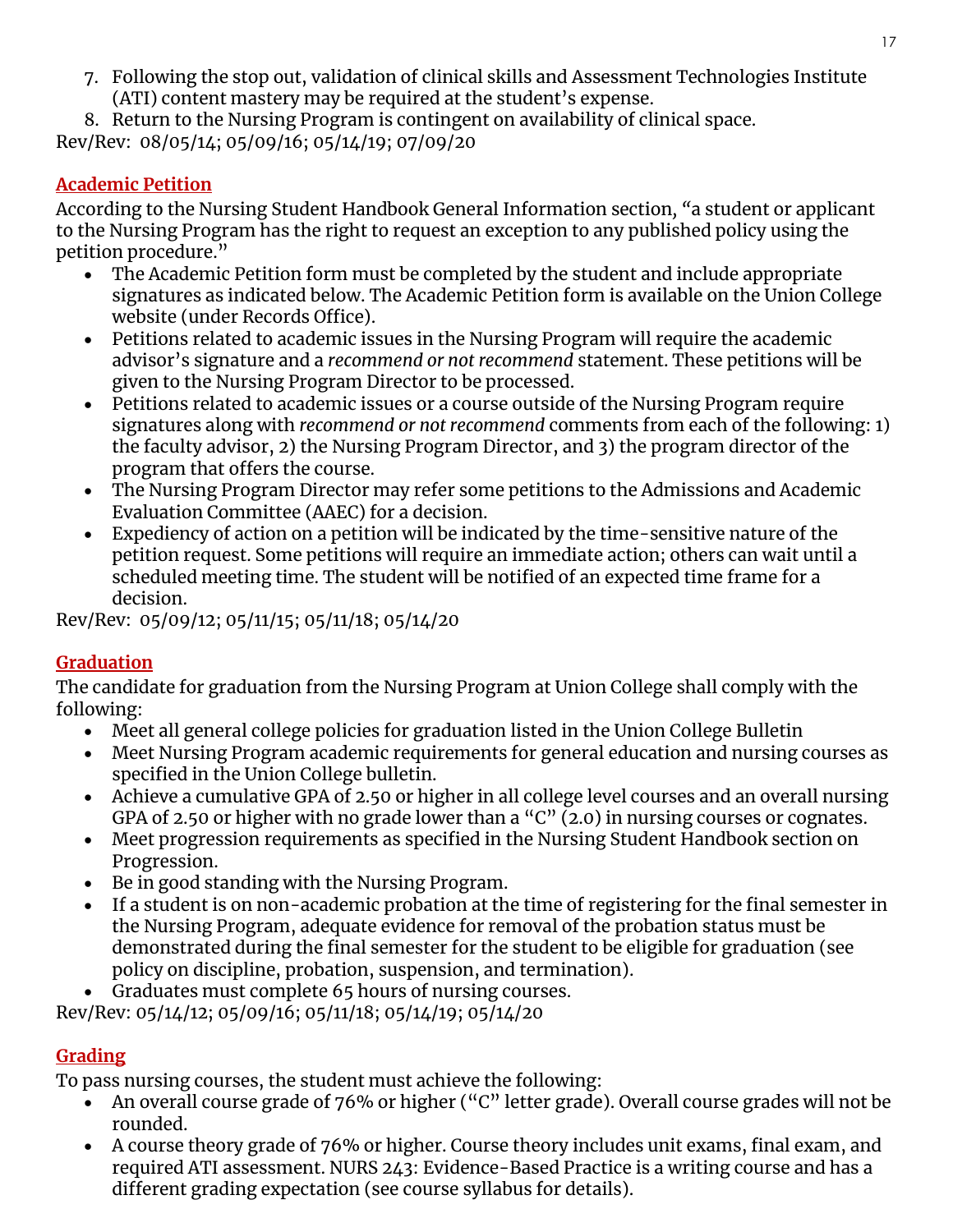- o A course theory grade of 76% must be achieved prior to the addition of points for classroom and clinical learning activities including assignments, quizzes, service hours, clinical paperwork, etc. See course syllabi for details on items and grading categories.
- $\circ$  If the achieved theory grade is less than 76%, the student will receive the theory grade as the documented semester grade. For example, a 73% would be a "C-."
- A course clinical grade of 76% or higher, if the course has a clinical component. The clinical grade includes clinical performance and clinical learning activities. Clinical performance evaluation grades will not be rounded.
	- $\circ$  If a student does not achieve a 76% in the clinical learning activities portion of the course at the end of the semester, but passes clinical performance, the student will receive the clinical learning activities grade as the documented semester grade, even if the course theory grade is passing.
	- o If a student does not achieve a 76% in both theory and clinical learning activities, but passes clinical performance, the student will receive the theory grade as the documented semester grade.
	- o According to Union College policy, if the student fails clinical performance prior to the withdrawal date, the student may choose to withdraw from the course and receive a "W" on the transcript. This will be considered a course attempt and failure.
		- A course attempt occurs when the student continues in the course after the drop/add date as published in the Union College academic calendar. If a student fails the clinical performance portion of the course at any point during the semester, this will be considered a course attempt.
	- o If the student fails clinical performance after the Union College withdrawal date, the student will receive an "F" as the documented semester grade.
- An overall course grade of 76% or higher in writing and elective courses. The writing course is NURS 243: Evidence-Based Practice. The elective course is NURS 391: Global Health Nursing.

According to the Progression Policy, if a student needs to retake a failed course, and is eligible to do so, the student can retake the course the following semester if clinical/class space is available. No nursing course may be attempted more than twice to achieve a grade of "C."

The grading scale for the Nursing Program is as follows:

| A     | $94 - 100\%$ | $C-$         | $73 - 75$                     |
|-------|--------------|--------------|-------------------------------|
| $A-$  | $91 - 93$    | D+           | $70 - 73$                     |
| $B+$  | $88 - 90$    | $\mathbf{D}$ | $67 - 69$                     |
| B     | $85 - 87$    | $D-$         | $64 - 66$                     |
| $B -$ | $82 - 84$    | F            | <63                           |
| $C+$  | $79 - 81$    | FA           | <b>Failure Due to Absence</b> |
| C     | $76 - 78$    |              |                               |

A grade of "FA" (Failure Due to Absence) will be given to a student who fails due to discontinued class attendance. A student receiving an "FA" grade may be in jeopardy of losing financial aid already received for the current semester.

Rev/Rev: 01/10/2013; 05/11/15; 08/09/18; 05/14/19; 05/14/20

# <span id="page-17-0"></span>**Rounding Rules for Drug Administration Examinations**

The Nursing Program will utilize the rounding rules detailed in the Assessment Technologies Institute (ATI) RN Pharmacology for Nursing book. As a reminder, students should only round the final answer of the mathematical process.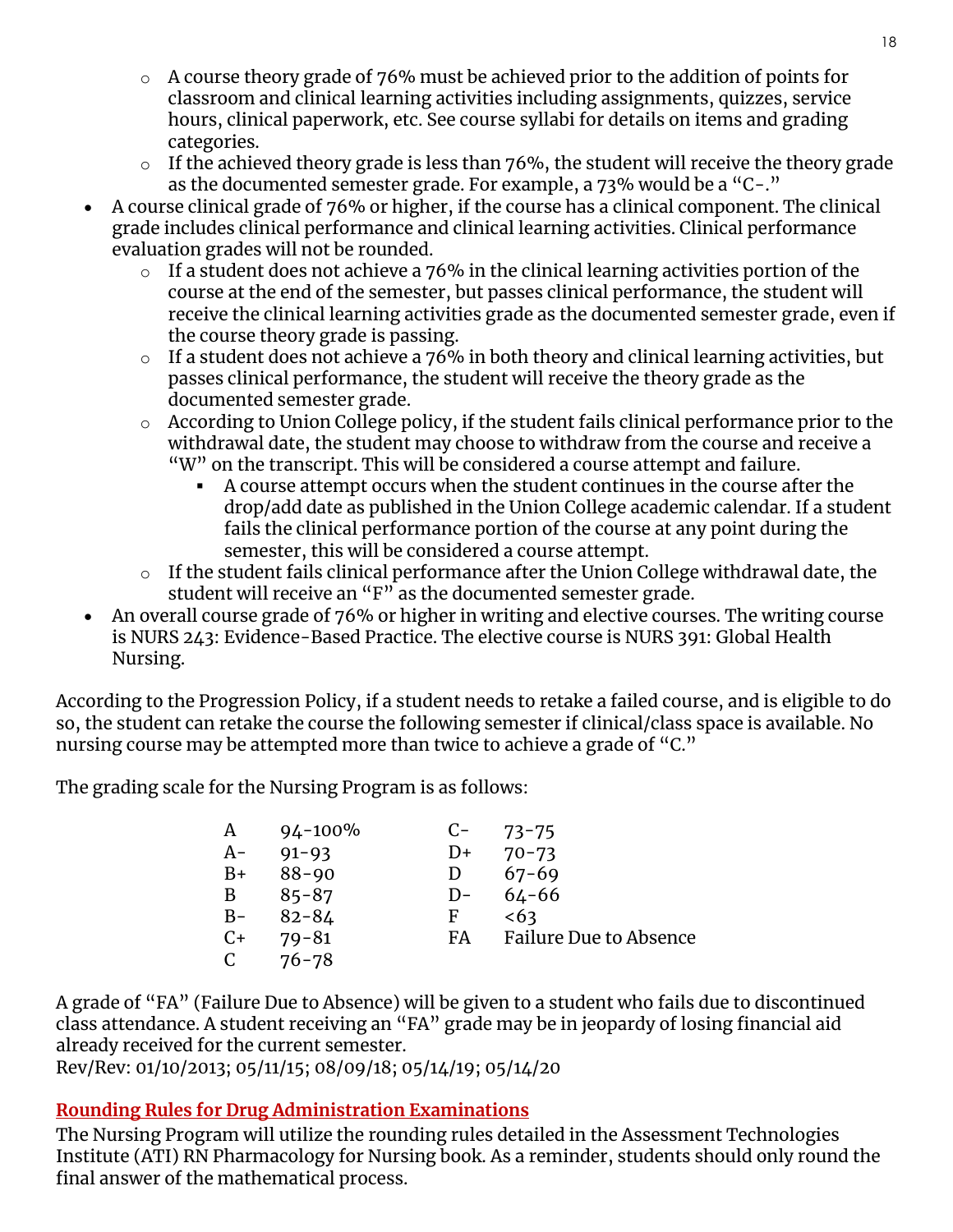In addition to the ATI rounding rules, the Nursing Program will utilize the following rule for **tablets**:

| If half available:<br>$\begin{bmatrix} 0.1 & 0.2 \end{bmatrix}$<br>$\circ$<br>Round down | Round to half | $[0.3 \t 0.4 \t 0.5 \t 0.6 \t 0.7]$             |  | [0.8] | $0.9$ ]<br>Round up |
|------------------------------------------------------------------------------------------|---------------|-------------------------------------------------|--|-------|---------------------|
| • If half NOT available:<br>$\circ$ [0.1 0.2 0.3<br>Round down                           | 0.4           | $[0.5 \t 0.6 \t 0.7 \t 0.8 \t 0.9]$<br>Round up |  |       |                     |

Orig: 05/14/19; rev: 12/15/20

#### <span id="page-18-0"></span>**Late Work**

Classroom Learning Activities: Classroom assignments designated for class preparation are due at the beginning of class, will not be accepted late, and will be given a grade of zero. Other classroom learning activities will have 10% deducted from the score per school day up to 50% off the total points. If late work causes the final grade of the course to fall below 76%, the student will receive a failing grade. Classroom learning activities will not be accepted after the unit exam.

Clinical Learning Activities: Clinical paperwork designated for clinical preparation is due at the beginning of clinical, will not be accepted late, and will be given a grade of zero. The student will be sent home from clinical with an unexcused absence. Clinical paperwork completed after clinical will be accepted time-stamped from 1 minute to 24 hours late with a penalty of 50% the total points possible. After 24 hours, the clinical paperwork will receive a zero, and failure to submit completed clinical paperwork at all will result in clinical failure. Clinical paperwork must be time-stamped of the submission date/time will be documented when the clinical adjunct or professor picks up the paperwork. If late clinical paperwork causes the clinical learning activities grade to fall below 76%, the student will receive a failing grade (see grading policy). Rev: 05/12/16; 05/11/18; 05/14/20

#### <span id="page-18-1"></span>**Examinations**

- All hats/caps must be removed during exam time.
- All personal items such as electronics (i.e. smart watches, smart pens, and cell phones), purses, books, backpacks, and notebooks must be left in a designated area during testing.
- Notify the professor prior to leaving the classroom during an examination.
- Calculators, whiteboards, erasers, and markers will be provided for examinations, and no sharing is allowed.
- Students may be randomly seated for examinations at the discretion of the professor.
- Students must complete the exam in the allotted time.
- Keep electronic devices off or in airplane mode during exams and silenced during class unless prior arrangements have been made with the professor.
- Students are required to exit Respondus Lock Down Browser and show the professor the computer screen prior to leaving the classroom.
- The Union College Nursing Program uses computerized testing for unit and final exams. Students may review their completed exams in the classroom immediately after the exam is submitted OR must make an appointment with the professor to review the exam within a week of taking the exam. If the student wishes to review the exam, it must be done prior to the next unit exam. The student will then have up to 15 minutes to review the exam with the professor. It is the responsibility of the student to contact the professor and schedule an appointment. Exams will not be available for review at the end of the semester.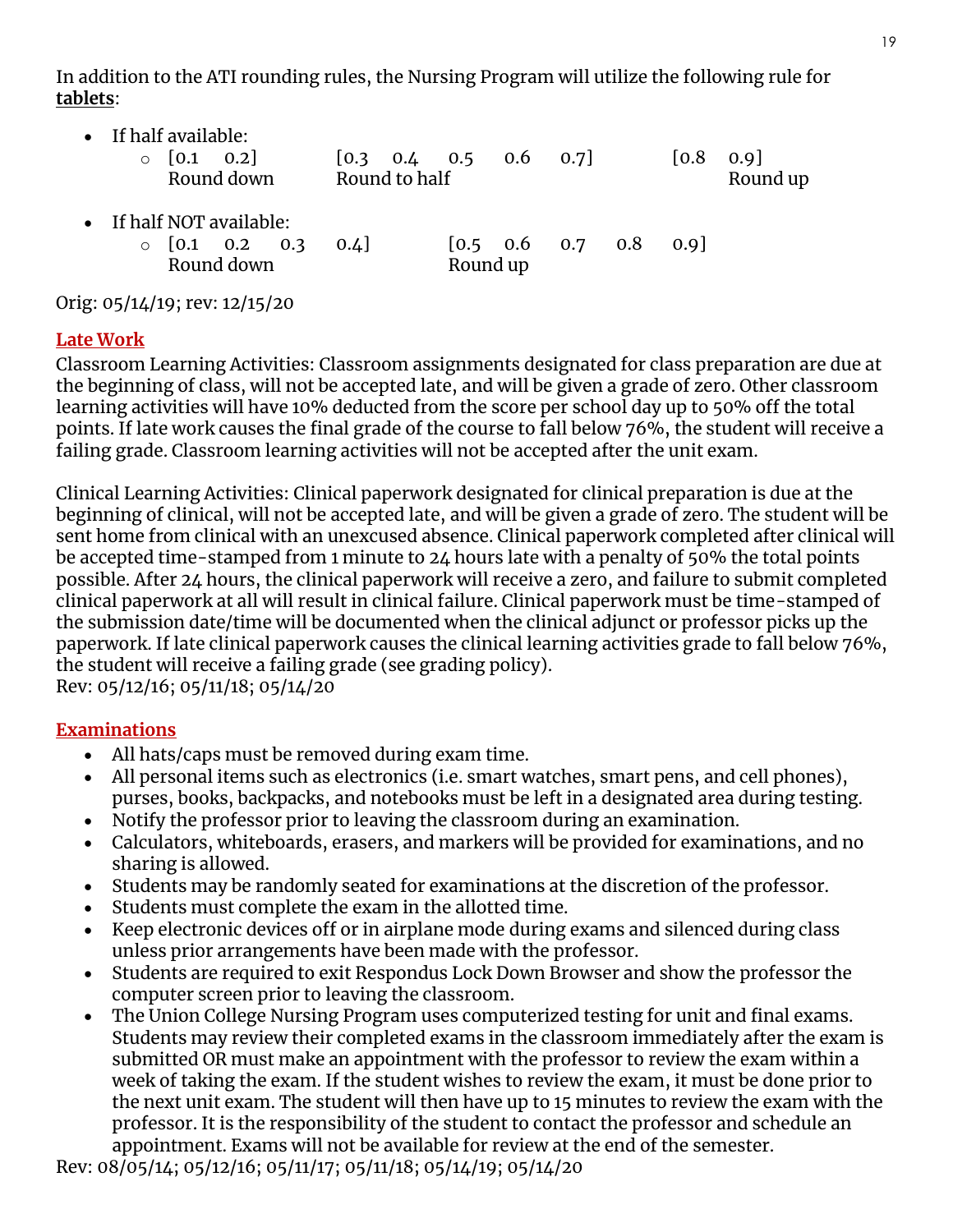#### <span id="page-19-0"></span>**Extra Credit**

There may be extra credit opportunities in a course. The professor will let you know about those opportunities as they are available. Do not depend on extra credit to salvage your grade in this course as the opportunities are usually minimal. Extra credit will not raise the final course grade more than 2%. Points awarded for conferences and educational offerings will not be added into the theory grade (unit or final exams, ATI assessment if applicable), but may be included in the Classroom or Clinical Learning Activities categories. Rev: 08/03/17

#### <span id="page-19-1"></span>**Failing Exams/TLC Referral**

If a student fails two exams in a course, the faculty member may require the student to: a) complete a Loma Linda analysis of the exam; b) attend any review sessions offered prior to the next exam; and/or c) complete the formal referral process to the Union College Teaching Learning Center – Resource for Disability Equity and Access (TLC) based on academic performance. Additional learning opportunities may also be required or encouraged.

If the nursing student is formally referred to the TLC, the faculty member will complete a formal referral form that is also signed by the student. A copy of the signed referral form will be placed in the student's academic file. The student must make an appointment with the TLC and have the referral form (provided by the faculty member) signed by the TLC employee to verify the appointment. The completed form is then brought back to the faculty member by the student and is placed in the student's academic file (replacing the previous copy).

If the student does not follow through with the formal referral and attend an appointment at the TLC, the faculty member will document with an incident report and place it in the student's academic file.

Orig: 2005; Rev: 05/13/16; 05/14/19; 05/14/20

#### <span id="page-19-2"></span>**Accommodations**

Disability Information and Access (DIA) – Your access is our focus Teaching, Learning, Collaborating (TLC) is an initiative through DIA to create partnerships for an accessible college environment. One important step in this partnership includes providing access for students with disabilities through accommodations or strategies. If you would like to inquire more about establishing accommodations for a disability please call 402.486.2600, ext. 2080 or Email: [debbie.forsheesweeney@ucollege.edu](mailto:debbie.forsheesweeney@ucollege.edu)

Reasonable accommodations are made on an individual basis and determined in consultation between the student and the Disability Information Director– Resource for Disability Equity and Access. Determining appropriate accommodations is not meant to be an obstacle course for the student with a disability; rather, it is intended to support the student. The process for determining individual accommodations may depend on three of the following: an interview with the student, observation of such disability, and documentation. Every student's situation is different and therefore the lack of documentation will not prevent a student from meeting with the Director.

If you have a documented disability and would like to request accommodations, please schedule an appointment with the Disability Information Director – Resource for Disability Equity and Access.

All nursing students will be given the same time limits for standardized assessments and course exams unless accommodations are made through the Union College TLC (in compliance with Section 504 of the Rehabilitation Act and the Americans with Disabilities Act). The Disability Information Director works with students to determine the nature/extent of accommodation that might be necessary for equal participation in the program. Students are responsible for requesting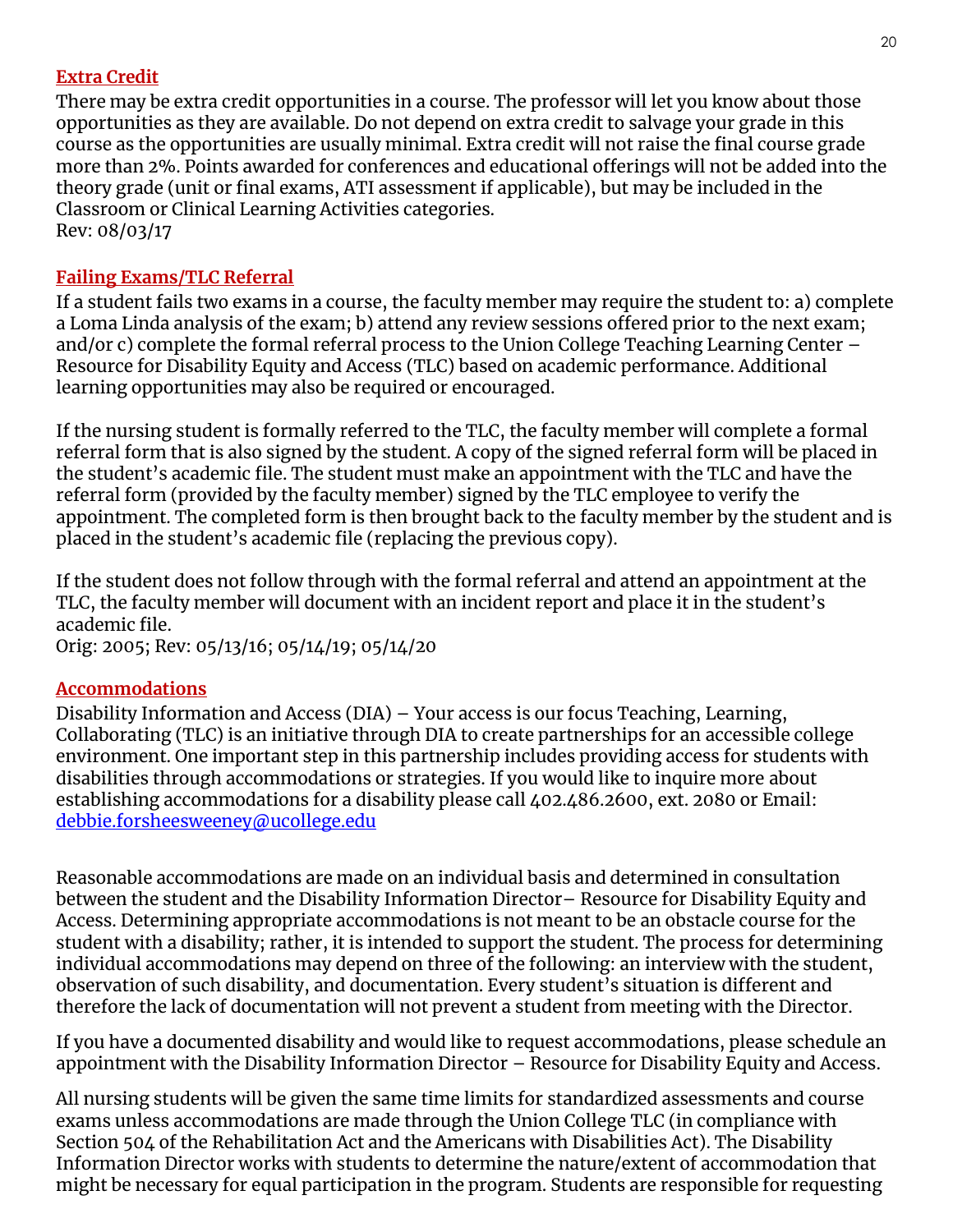accommodations for a disability, and accommodations begin after the student's plan is established. The Nursing Program does not grant retroactive accommodations. Accommodations may include extended time on exams, textbooks in an auditory format, ability to use an amplified stethoscope in clinical rotations, and other accommodations as determined on an individual basis. Where other organizations are involved, the college may be limited in the types of accommodations permitted. For example, where patient safety or child protection is involved, or where state regulations and other institutional policies may supersede college guidelines, specific accommodations may not be granted.

Nursing students may apply for accommodations on the NCLEX-RN and should consult the respective State Board of Nursing for additional details. Orig: Unknown; Rev: 08/03/16; 08/03/17; 05/14/19; 07/09/20; 12/19/21

#### <span id="page-20-0"></span>**Assessment Technologies Institute (ATI) Assessments**

The Nursing Program uses the ATI Content Mastery Series assessments for Fundamentals, Medical-Surgical III, Maternal Child Health, Mental Health, Pharmacology, Management & Leadership, and Community Health.

Levels 1, 2, 3 are potential scores for the proctored assessments. Level 2 was selected as the proficiency level for Union College Nursing Program proctored assessments. Students must complete 2 practice assessments prior to the first proctored assessment. When proctored assessments are completed, points will be awarded to students based on their scores (see flow chart). The first proctored assessment must be completed by the deadline as assigned by the professor.

ATI content proctored assessments are included as a total of 5% of the student's theory grade in the following courses as detailed:

- Fundamentals (Fundamentals ATI)
- Medical-Surgical III (Adult Medical Surgical ATI)
- Maternal Child Health (Nursing Care of Children ATI and Maternal Newborn ATI)
- Mental Health (Mental Health ATI)
- Management & Leadership (Leadership ATI)
- Community Health (Community Health ATI)

Grading for the 5%: Level  $3-125/100$  points, level  $2-100/100$  points, and level  $1-0/100$ . Grading after remediation and retesting as detailed on the flow chart below: Level 3—76/100 points, level  $2 - 76/100$  points, level 1 and below  $- 0/100$ .

Remediation policy: If a student is at level 1 or below, he/she will write a paragraph on missed questions noted in the list of topics to review (information found in the ATI textbook) as remediation prior to taking the second proctored assessment (see following flow chart). The student must give his/her remediation to the course professor and receive clearance prior to the second proctored assessment. The second proctored assessment must be taken prior to dead days. If the second proctored assessment is not completed prior to dead days, the student will be ineligible to take the final exam or the second proctored assessment. This results in failure of the course.

If a level 2 is not achieved on the second proctored assessment, a referral to the AAEC will be made by the course professor. The following is a flow chart of how ATI standardized assessments will be implemented for all students.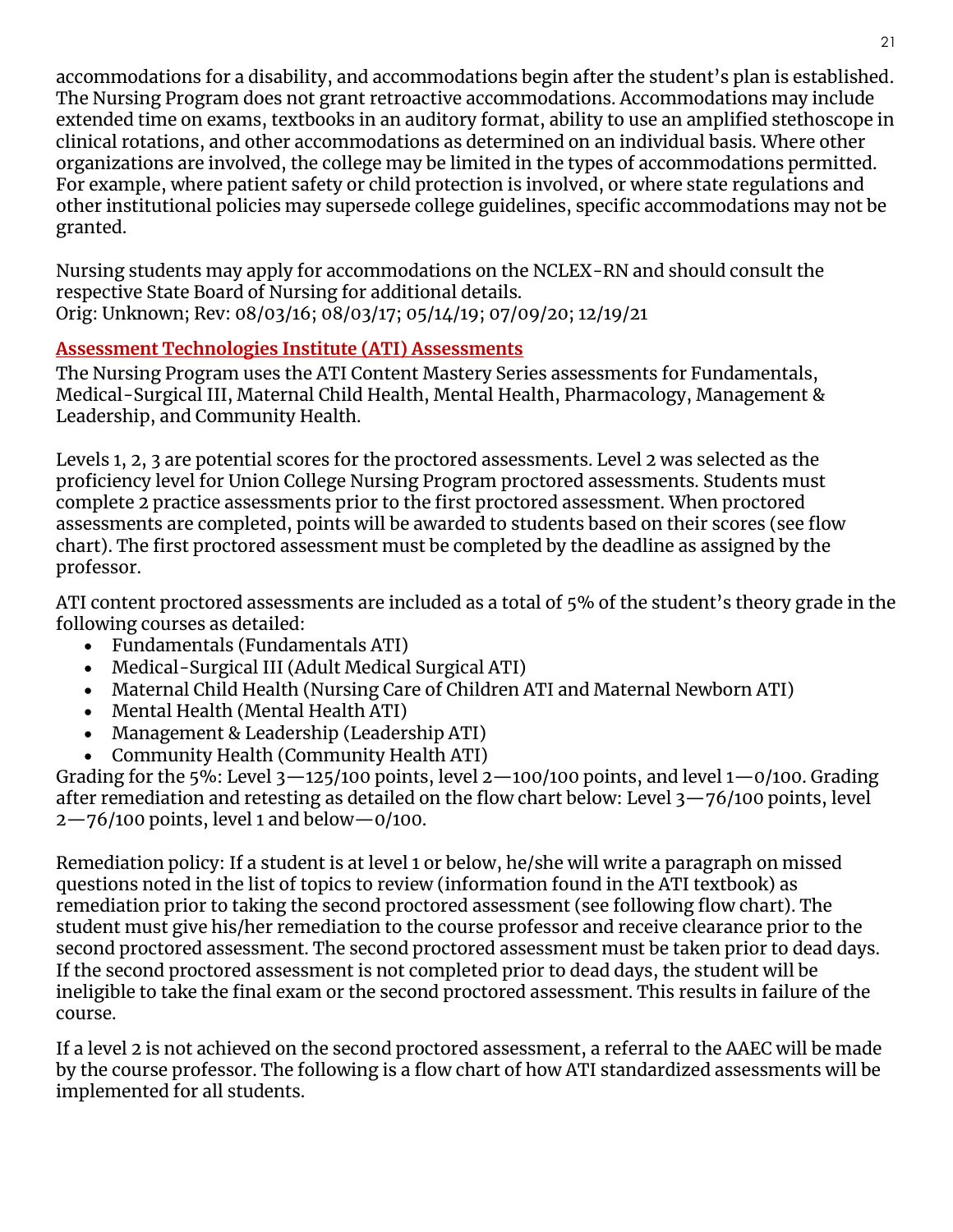

The ATI Pharmacology content proctored assessment is included as 2.5% of the student's theory grade in each of the following courses:

- Pathophysiology & Pharmacology II
- Transition to Professional Practice

In Pathophysiology & Pharmacology II, students complete 2 practice assessments before the proctored assessment. There is only one proctored assessment given in Pathophysiology & Pharmacology II. Grading for the 2.5% Pharmacology proctored ATI assessment in this course: Level 3-150/100 points, level 2-125/100 points, level 1-100/100, and below level 1-76/100.

In Transition to Professional Practice, students complete 2 practice assessments before the first proctored assessment. There is only one proctored assessment given in Transition to Professional Practice. Grading for the 2.5% Pharmacology proctored ATI assessment in this course: Level 3— 125/100 points, level  $2-100/100$  points, and level 1 and below  $-0/100$ . Rev/Rev: 08/05/14; 05/13/15; 08/03/17; 05/11/18; 12/03/19

#### <span id="page-21-0"></span>**Assessment Technologies Institute Comprehensive Predictor (ATI-CP)**

In an effort to support student achievement, the faculty has implemented the following policy. This policy addresses a student's academic preparation for the NCLEX-RN®. The following information details the policy for implementation of the ATI Comprehensive Predictor Assessment (ATI-CP) in the NURS 495: Transition to Professional Practice course.

- 1. Students must complete 2 practice assessments prior to the first proctored assessment.
- 2. The Union College Nursing Program faculty has selected a 94 percent predicted probability of passing the NCLEX-RN® as the proficiency level for the ATI Comprehensive Predictor.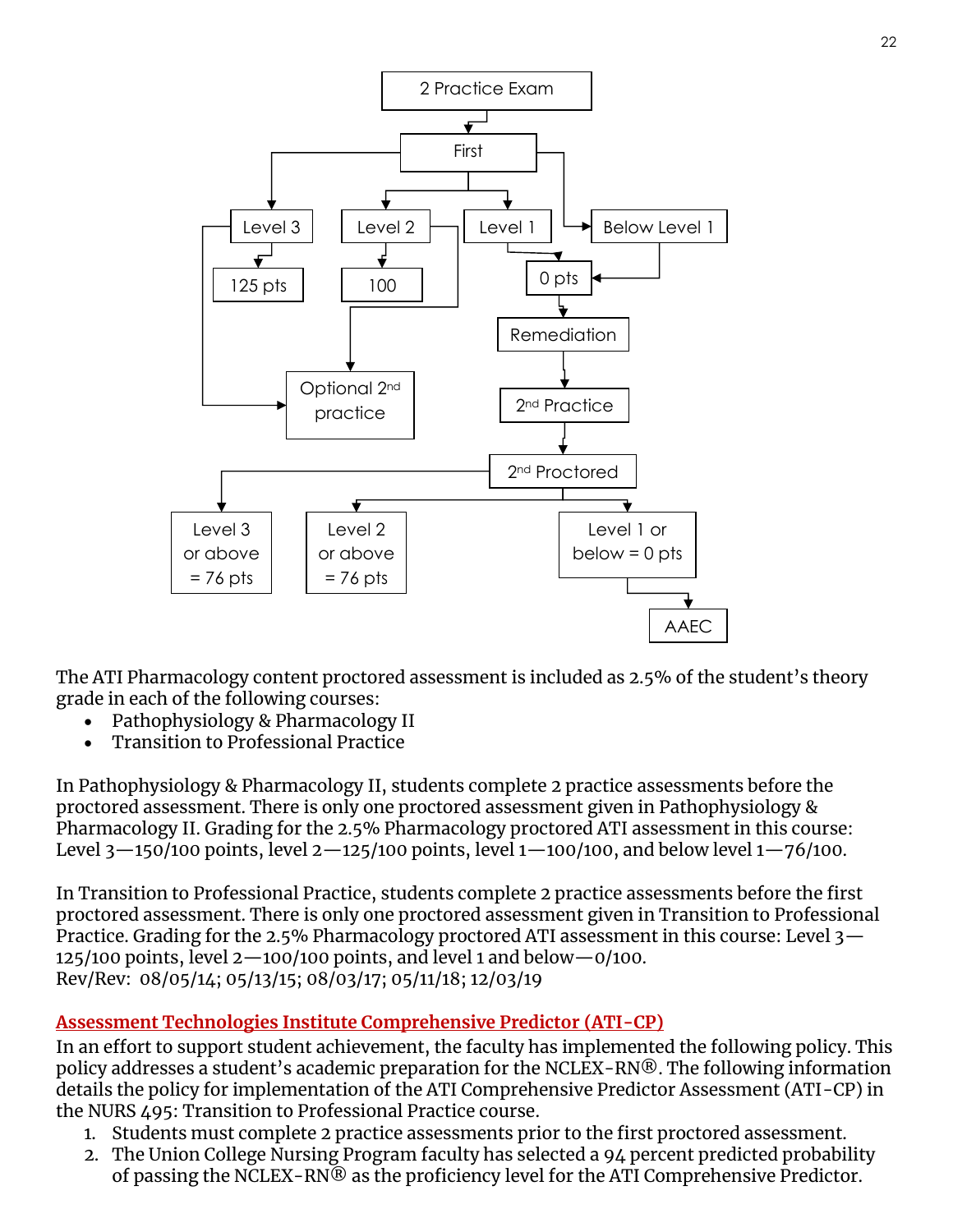- a. A student who does not score at least a 94 percent predicted probability of passing the NCLEX-RN® on the first proctored assessment must complete a minimum of 500 NCLEX-RN<sup>®</sup> review questions and turn in documentation of completion to the course professor.
- 4. Students are required to participate in a live NCLEX-RN® review or live-online review through a vendor selected by the Nursing Program. This review will be scheduled as a component of the NURS 495: Transition to Professional Practice course. Attendance at the ATI live review course is expected. Unexcused absences for any duration of time will be referred to the Nursing Program Director for consequences.
- 5. Following completion of the scheduled NCLEX-RN® review, all students are required to complete the second proctored ATI-CP regardless of success in achieving the 94 percent predicted probability on the first proctored ATI-CP. The ATI-CP will be taken at the preannounced scheduled time.
- 6. The proctored ATI-CP assessment is included as 7.5% of the student's theory grade in NURS 495: Transition to Professional Practice. Grading for the 7.5% will be determined by the student's percentile proficiency level on the ATI-CP with achievement of the 94 percent predicted probability equaling 100% (see following table). The student's average percentile proficiency level on the two proctored attempts will be used as the student's grade.

| Predicted Probability of<br>Passing NCLEX-RN®<br>(percentage) | Points/100 |
|---------------------------------------------------------------|------------|
| $94 - 100$                                                    | 100        |
| $85 - 93$                                                     | 60         |
| $76 - 84$                                                     | 40         |
| $67 - 75$                                                     | 20         |
| ი-66                                                          |            |

7. Students who do not achieve the 94 percent predicted probability on either proctored assessment are required to meet with the Nursing Program Director prior to leaving campus. Rev/Rev: 08/20/14; 05/11/15; 05/11/17; 05/11/18; 05/14/20

# <span id="page-22-0"></span>**Clinical Performance Evaluations**

# Daily Clinical Evaluation:

Daily clinical evaluations are incorporated into each clinical course. The faculty member will inform the student that this process is occurring and a copy of the daily clinical evaluation will be provided to the student. Clinical instructors complete the daily evaluation during the hospital/facility clinical experience as well as simulation or focused learning and give it back to the student at the end of each clinical experience to review. Both the clinical instructor and student initial the form for each clinical experience. Student refusal to sign the daily evaluation does not negate the validity of the clinical performance daily evaluation. Criteria for the daily clinical evaluations relate to the clinical outcomes and the final clinical evaluation. Clinical instructors use the following scale to evaluate student clinical performance on the daily clinical evaluation form:

- 
- +3 Exceeds Requirements
- +2 Meets Requirements
- +1 Making Progress
- 0 Marginal
- -1 Unsatisfactory
- NO Not Observed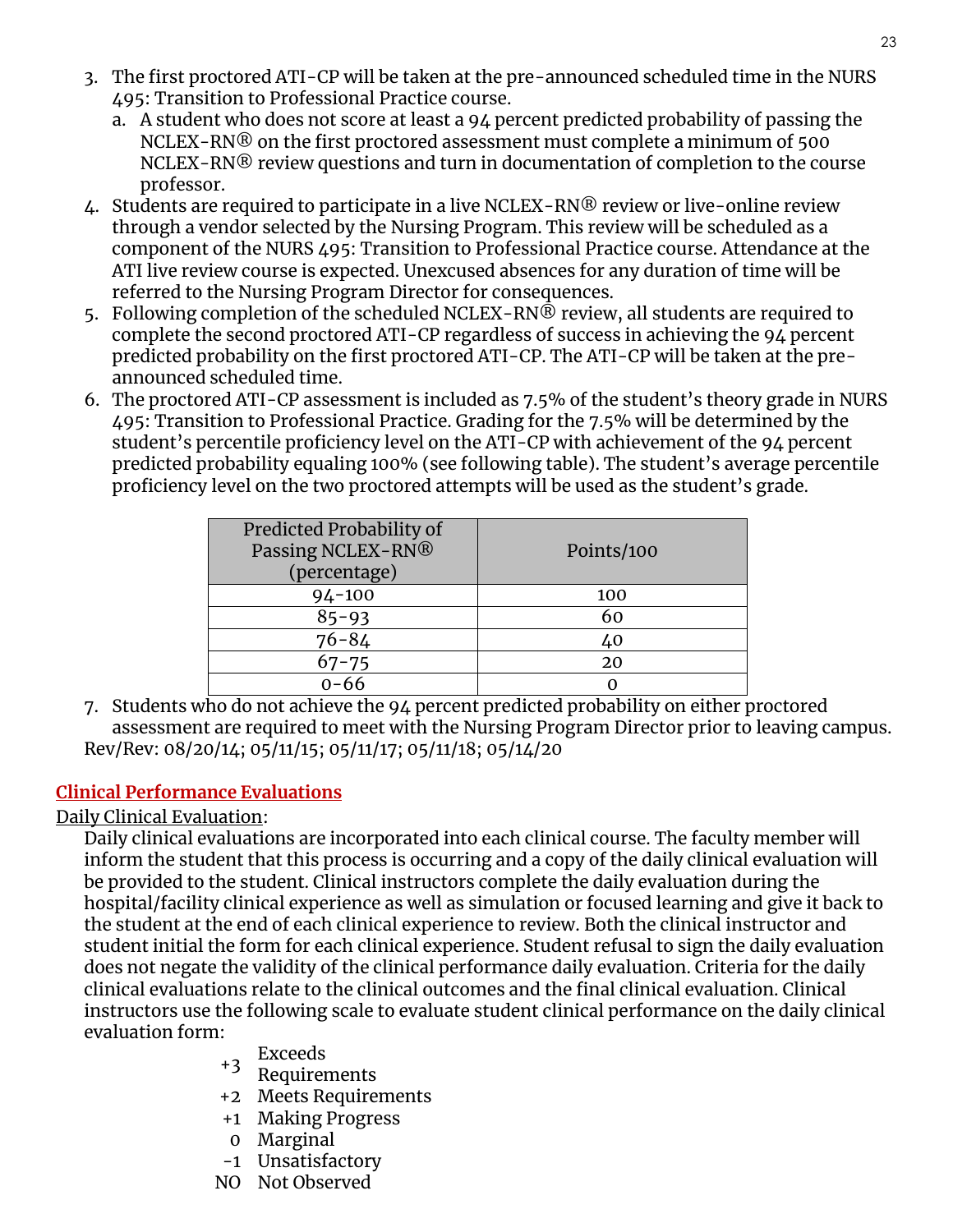#### Mid-Term Clinical Performance Evaluation:

Mid-term clinical evaluations are completed at the mid-term point in the student's clinical rotation including hospital/facility clinical, simulation, and focused learning A copy of the clinical performance evaluation tool will be provided to the student to complete a selfevaluation prior to meeting with their clinical instructor. The student's self-evaluation will be provided to the instructors prior to meeting with the student. The clinical performance evaluation tool is completed by the lead course professor in collaboration with the clinical instructor(s). The lead course professor and/or clinical instructor will meet with the student to discuss the student's clinical performance. Both the student's self-evaluation as well as the clinical performance evaluation tool completed by the instructor will be kept in the lead course faculty's office until it is utilized again at the final clinical evaluation. If a student does not demonstrate a passing level of " $C$ " on the mid-term clinical performance evaluation, the clinical instructor and lead course professor will complete a remediation plan with the Nursing Program Director for the student including detailed expectations for the remainder of the clinical rotation. Faculty use the following scale to evaluate student clinical performance on the mid-term and final clinical performance evaluation tool:

- 4 Self-Directed
- 3 Supervised
- 2 Assisted
- 1 Novice
- 0 Dependent

#### Final Clinical Performance Evaluation:

The final clinical evaluation is based on course and clinical outcomes. Final clinical evaluations are completed upon completion of the entire clinical component of the course. The student's copy of the clinical performance evaluation tool will be provided to the student to complete a self-evaluation prior to meeting with their instructor(s). The student's self-evaluation will be provided to the lead course professor and clinical instructor prior to meeting with the student. The lead course professor and clinical instructor(s) will complete an evaluation of the student's clinical performance at the end of the clinical rotation and meet with the student to discuss their clinical performance. Both the student's self-evaluation as well as the clinical performance evaluation tool completed by the instructor will be placed in the student's academic file. See Grading Policy for additional details.

Orig 5/12/09; Rev: 08/05/14; 05/12/16; 05/14/20

#### <span id="page-23-0"></span>**Safe and Unsafe Clinical Practice Definitions**

#### Safe Clinical Practice:

• Students are expected to demonstrate growth in clinical practice through application of knowledge and skills from previous and concurrent courses; to develop growth in clinical practice as they progress through courses; to meet clinical expectations outlined in the daily and final clinical evaluation tools; and to prepare for clinical practice in order to provide safe, competent care.

#### Unsafe Clinical Practice:

• Any behavior that places the patient or staff in either physical or emotional jeopardy. Physical jeopardy is the risk of causing harm. Emotional jeopardy means that the student creates an environment of anxiety or distress which puts the patient, family, or staff at risk for emotional or physiological harm. Unsafe clinical practice is an occurrence or pattern of behavior involving unacceptable risk.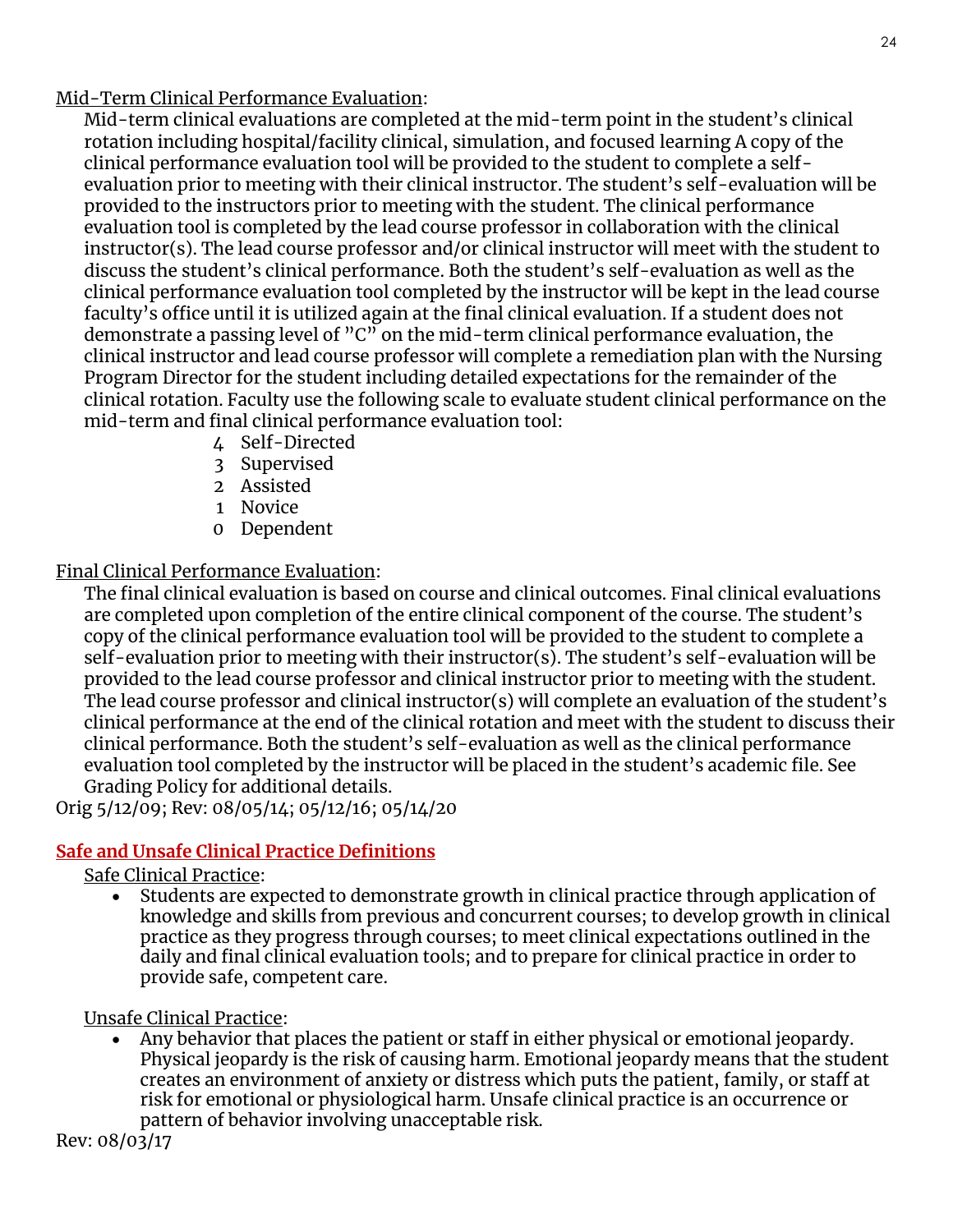#### <span id="page-24-0"></span>**Discipline, Probation, Suspension, and Termination**

#### Nursing Program Discipline

"Union College is known as a friendly undergraduate environment that provides opportunities for learning, leadership, socializing and personal Christian growth. As a Christian college, Union seeks to integrate Christian teachings with academic pursuits, extracurricular activities, social development and lifestyle choices. The guiding philosophy holds that the Scriptures establish a framework of values which should guide the development of Christian character, behavior, and thought. The administration, faculty and students of Union are expected to embrace these principles." (excerpts taken from Union College Academic Bulletin, 2020-2022 Student Life and Services section)

The nursing faculty is committed to promoting and maintaining a high standard of moral excellence and professional development. The faculty of the Nursing Program supports the policies of the Union College Student Handbook. Responsibility for the welfare of others demands integrity and adherence to professional standards and Christian values.

#### Incident Reports

- Instances of inappropriate and unprofessional student behavior are documented by the faculty member in writing on the Nursing Program Incident Report form. A copy of the incident report including required remediation will be given to the student by the completing faculty member. The faculty member submits the completed incident report to the Nursing Program Director. The original will be placed in the student's academic file.
- Each incident report will be evaluated by the Nursing Program Director for potential referral to the AAEC. Following a third incident report, the student will meet with the Nursing Program Director. Following the fourth incident report, the student will be referred to the AAEC for review of the student's academic file. Continued unprofessional behaviors inconsistent with the Christian/Professional Values of the Nursing Program and Union College may result in non-academic probation, suspension, or termination from the Nursing Program.
- There are circumstances in which an immediate decision must be made by the involved faculty member and/or the Nursing Program Director to suspend the student from attending clinical experiences or the course. Based on the discretion of the Nursing Program Director, the student may also be suspended or terminated from the Nursing Program.

Students with potential for success in nursing who are experiencing problems in either the academic or non-academic area may be placed on probation. Probation is a gift which is offered to a student as an opportunity to participate in academic or behavioral remediation. Most decisions related to probation and termination are made by the Admissions and Academic Evaluation Committee (AAEC); however, urgent decisions may also be made by the Nursing Program Director as detailed below.

#### Academic Probation

- A student may be placed on academic probation for a wide variety of academic issues that do not align with the standards and expectations of the Nursing Program and Union College.
- Criteria for Academic Probation in the Nursing Program includes any or all of the following:
	- o Cumulative GPA below 2.50.
	- o Nursing GPA below 2.50.
	- o Failed nursing course.
	- $\circ$  Academic issues that do not align with the standards and expectations of the Nursing Program and Union College.
- Process: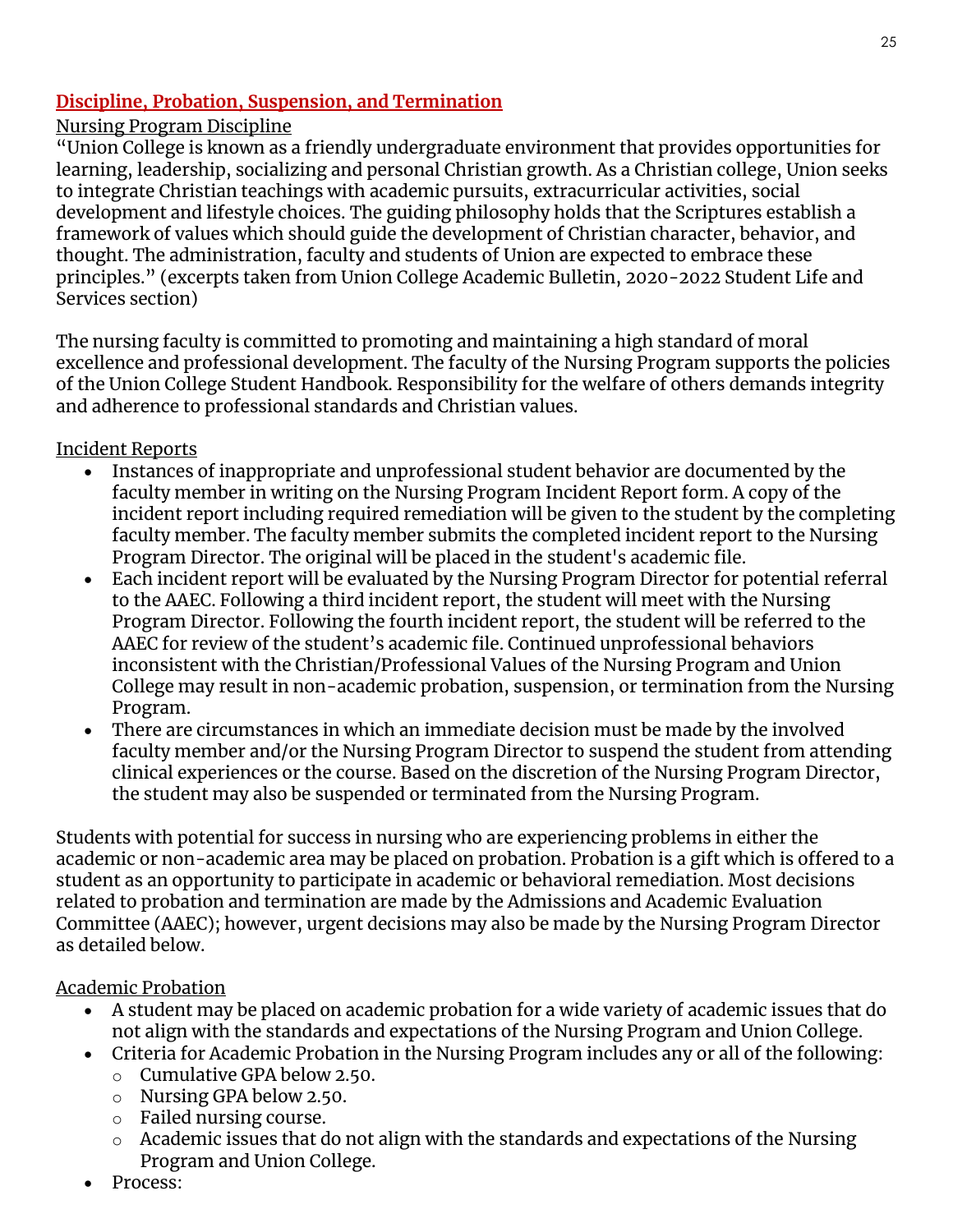- a. Following an end of semester review by the AAEC, the student will be notified in writing by the Nursing Program Director if he/she is being placed on, continued on, or taken off of academic probation. To support potential for academic success, students on probation may be required to complete additional remediation or restrict the number of course credit hours taken during the semester. A recommendation may also be made for students on probation to reduce work hours and/or involvement in extracurricular activities.
- b. After final grades are issued each semester, the AAEC will review the student's academic file to determine if the student should be removed from probation, given additional remedial measures, remain on probation, and/or be terminated from the Nursing Program.
- c. If after the first probationary semester/term, the student shows significant improvement but still has not achieved the required GPA, academic probation may be continued for a total of two academic semesters. At the end of a total of two academic semesters, the student must either be eligible to return to good and regular standing (cumulative and nursing courses GPA is 2.50 or higher), or must demonstrate strong potential as determined by the AAEC, and/or show evidence of significant progress to continue on probation.
- d. If a student is placed on academic probation before mid-term, that semester will be counted as the first semester of academic probation. If a student is placed on academic probation after mid-term, the next semester will be counted as the first semester of academic probation.

#### Non-Academic Probation

The decision of whether to place a student on non-academic probation or to ask the student to withdraw from the program for non-academic reasons requires the exercise of wisdom and judgment of the AAEC.

- A student may be placed on non-academic probation for a wide variety of unprofessional behaviors or behaviors that do not align with the Christian/Professional Values of the Nursing Program and Union College.
- Criteria for non-academic probation includes any of the following:
	- o Behavior that places the patient, student, faculty, peers, or staff in either physical or emotional jeopardy. Physical jeopardy is the risk of causing harm. Emotional jeopardy means that the student creates an environment of anxiety or distress which puts themselves and/or others at risk for emotional or physiological harm. These behaviors may be an occurrence or pattern of behavior involving unacceptable risk.
	- o Conviction of a misdemeanor or felony while enrolled in the Nursing Program.
	- o Failure to follow policies of the Nursing Student Handbook.
- Process:
	- a. The student will be notified in writing by the Nursing Program Director if he/she is being placed on or taken off of non-academic probation.
	- b. After final grades are issued each semester, the AAEC will review the student's academic file to determine if the student should be removed from probation, given additional remedial measures, remain on probation, and/or be terminated from the Nursing Program.
	- c. Nursing students may be on non-academic probation for a total of 2 semesters. If a student is placed on non-academic probation before mid-term, that semester will be counted as the first semester of non-academic probation. If a student is placed on nonacademic probation after mid-term, the next semester will be counted as the first semester of non-academic probation.

#### Suspension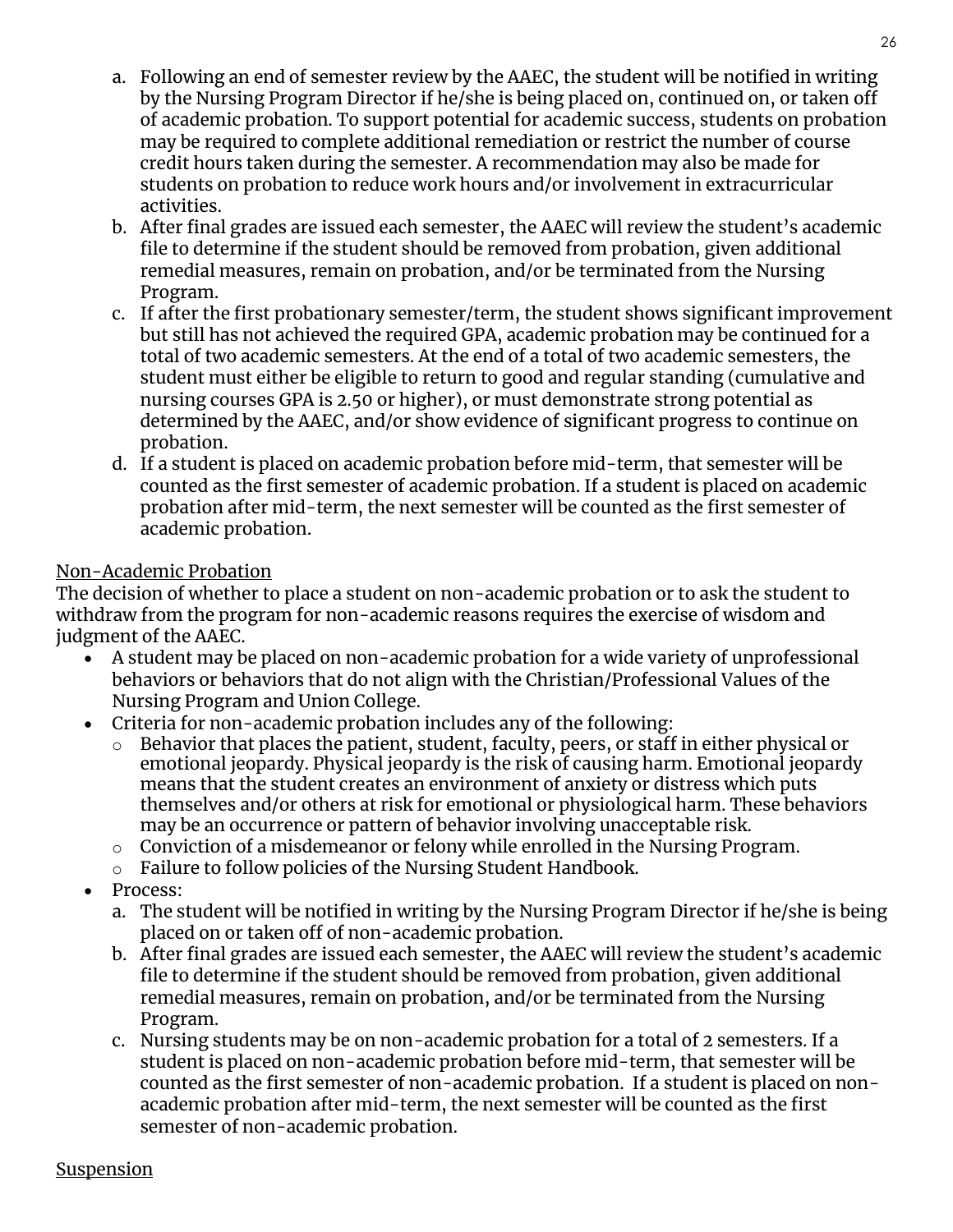Students may be suspended from the Nursing Program only or in conjunction with a suspension from Union College. Suspensions are utilized if the AAEC determines that additional time is necessary to facilitate the student's long-term success in the Nursing Program. Following completion of the remedial requirements during suspension as determined by the AAEC and Union College, the college and the AAEC will determine if reentry into the college and/or Nursing Program is allowed.

# Termination

Students may be terminated from the Nursing Program only or in conjunction with an expulsion from Union College. A student may be terminated from the Nursing Program for a variety of academic and non-academic reasons including, but not limited to, the following:

- Academic probation for a maximum of two school semesters without progress toward resolution of the problem.
- Non-academic probation for a maximum of two school semesters without significant improvement or resolution of the problem.
- Exhibition of unsafe behavior unchanged by remedial activities. There are circumstances in which an immediate decision must be made by the involved faculty member and/or the Nursing Program Director to suspend the student from attending clinical experiences or the course. Based on the discretion of the Nursing Program Director, the student may also be suspended or terminated from the Nursing Program.
- Failure to matriculate in the Nursing Program curriculum according to the progression and graduation policies of the Nursing Student Handbook.
- Process for Determination of Termination
	- a. The student will be notified when termination is being considered for his/her status in the Nursing Program.
	- b. The student has the right to present his/her perspective in writing and/or in person/video-technology to the AAEC. The student also has the right to bring a support person (not legal counsel) when presenting his/her perspective.
	- c. A decision regarding continuance or termination shall be communicated to the student verbally and in writing as soon as possible after the decision is made.
	- d. When a student is terminated or withdraws voluntarily from the Nursing Program, the nursing academic advisor or Nursing Program Director will complete an Exit Form.
	- e. All students have the right to due process following the Guidelines for Resolving Problems referenced in the Nursing Student Handbook. The grievance policy of Union College is published in the official college bulletin.
- Process for Determination of Potential for Readmission
	- a. Students who are terminated from or voluntarily withdraw from the Nursing Program may reapply according to the application deadlines using the application steps available on the Nursing Program website. The AAEC will review the application as well as performance in previous nursing courses to make decisions based on the applicant's potential for success in the Nursing Program and the nursing profession. Readmission is not guaranteed. Students readmitted on probation are allowed a total of one semester of academic probation and one semester of non-academic probation. Any disciplinary action resulting in the additional need for academic or non-academic probation following the first readmission semester will result in final termination from the program.

Rev/Rev: 08/05/14; 05/11/15; 08/03/17; 05/11/18; 05/14/19; 12/03/19; 05/14/20; 09/07/20

# <span id="page-26-0"></span>**Nursing Assistant Certification**

Students who successfully complete NURS 204: Introduction to Professional Nursing, NURS 208: Fundamentals, and NURS 305: Physical Assessment are eligible for certification as a nursing assistant in the state of Nebraska. Students who choose to pursue certification should notify the Nursing Program Director and communication will be sent to the Nebraska State Board of Nursing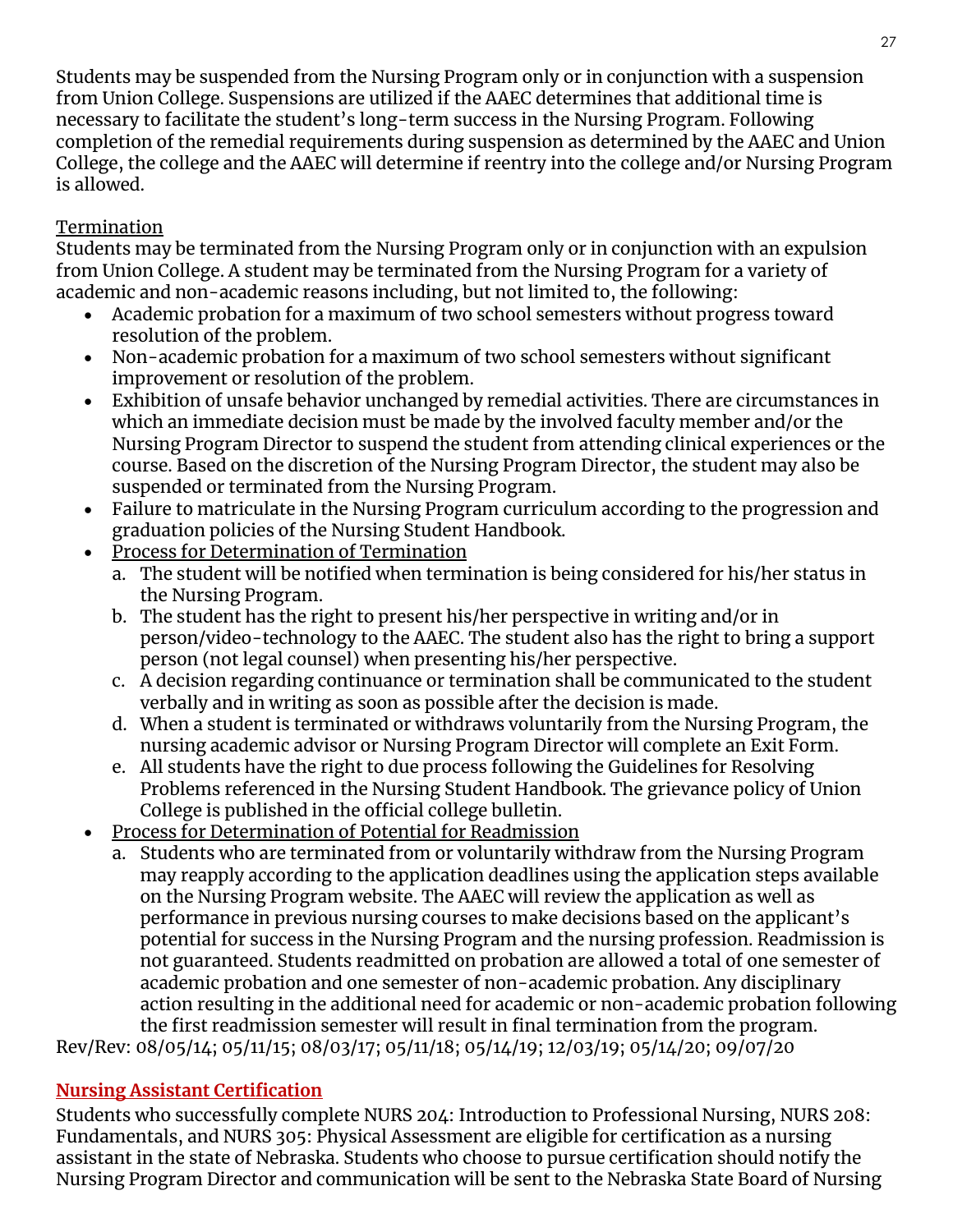for processing. This certification has a duration of 2 years from the completion date of the NURS 204: Introduction to Professional Nursing, NURS 208: Fundamentals, and NURS 305: Physical Assessment level one nursing courses and requires practice as a certified nursing assistant (CNA) to maintain certification.

If a student is already a certified nursing assistant (CNA), this process does not fulfill the practice requirements for maintenance of the certification. Additionally, a student whose certification has lapsed is required by the Nebraska State Board of Nursing to retake both the written and skills exam.

If a student prefers to practice in another state, the CNA certification may be transferrable. See the state's Board of Nursing website for specific details. Orig: 05/11/18; 05/14/19; 05/14/20

# <span id="page-27-0"></span>**Personal Computer Requirement**

The Nursing Program utilizes computerized testing to prepare students for the NCLEX-RN. Students may also choose to utilize textbooks in an online format both in class and clinical. Students are required to own a personal laptop computer and the Nursing Program recommends a Windows-based computer as Macs are more difficult to use with campus technology.

Minimum requirements necessary for a Windows-based personal computer include:

- Intel Core i5 Processor
- 4GB RAM
- Windows 10
- More than 200 GB hard drive
- 802.11n wireless internet interface
- Microsoft Office Home and Student 2016 or above

Minimum requirements necessary for a Mac personal computer include:

- MacOS 10.12 to 10.14 or OS X 10.11 or OS X 10.10
- Microsoft Office Home and Student 2016 or above

Microsoft offers up to 5 free licenses (Mac or PC) for faculty, staff, and students. Because Union College has "purchased Office organization-wide for all faculty/staff via the Microsoft Volume Licensing program," we qualify.

To get the 5 free copies of Microsoft Office, first you will have to request a Union College email address in the Union College portal. Once you have been issued a Union College email address, go to the following link and click the green button that says "Find out if you're eligible." You will need to enter your full "xxxxxx@ucollege.edu" email address on the next page: https://products.office.com/en-us/student/office-in-education?tab=teachers Orig: 05/11/15; 05/11/18; 05/14/19

#### <span id="page-27-1"></span>**Use of Personal Electronic Devices**

Personal electronic devices such as smartphones and personal digital assistants (PDAs) are permitted in class and clinical for educational purposes such as accessing Unbound Medicine clinical resources. Used properly and according to Nursing Program policy, electronic devices can assist in maximizing student learning and providing safe, patient-centered care. However, to maintain patient and healthcare organization privacy, it is imperative that students understand and demonstrate electronic professionalism.

Utilization of personal electronic devices for classroom and/or clinical learning will be directed by the lead course professors or clinical adjuncts. Personal electronic devices are not to be used for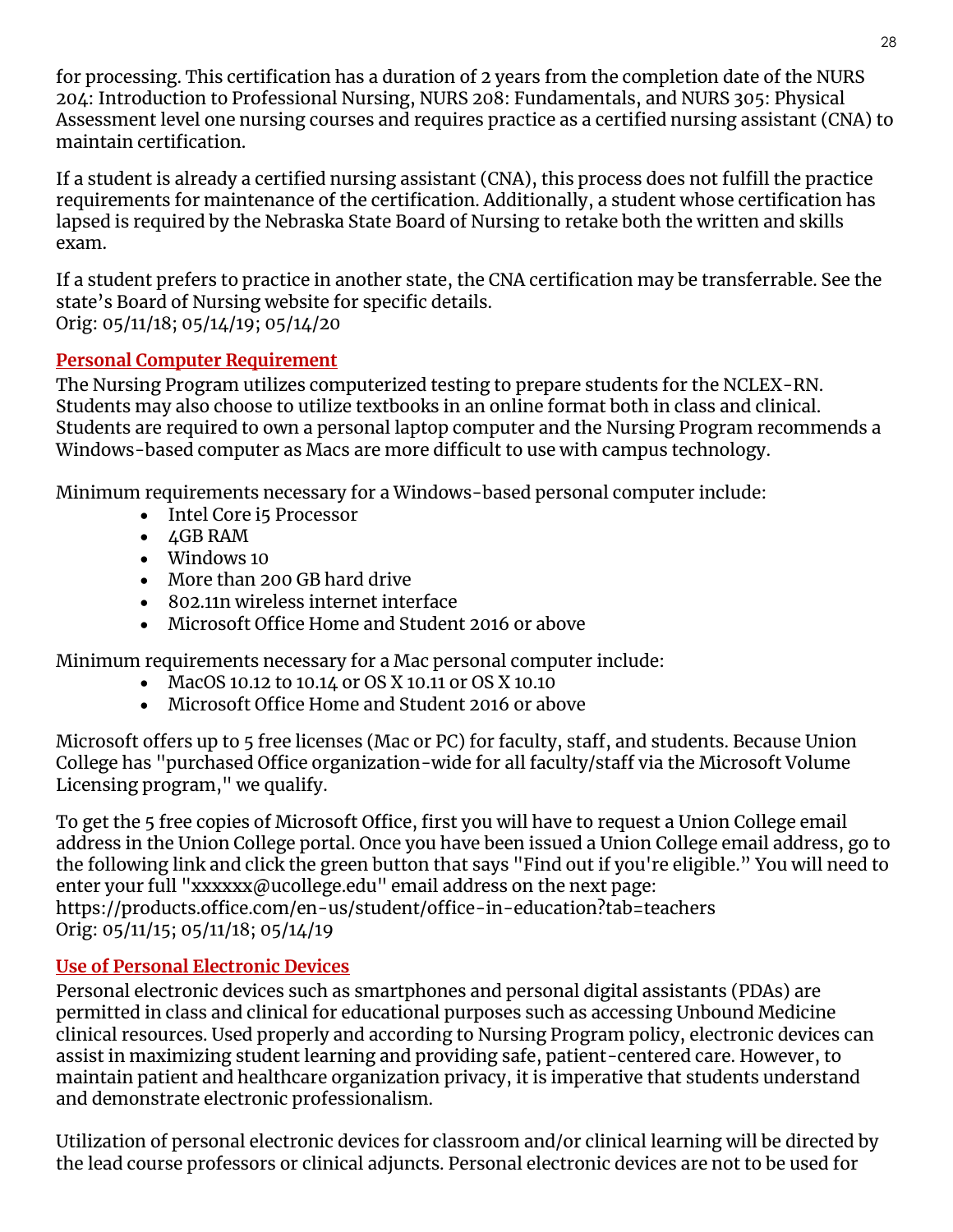personal reasons during any clinical learning experiences unless prior authorization from the lead course professor or clinical adjunct is obtained.

All faculty and students will adhere to healthcare organization policies regarding the use of personal electronic devices in the clinical setting including the regulations of the Health Insurance Portability and Accountability Act (HIPAA). See the Protected Health Information/HIPAA Policy in the Nursing Student Handbook. Capturing any personal health identifiers or any other information pertaining to specific patients on personal electronic devices is strictly prohibited. During clinical experiences, including, but not limited to, clinical rotations, simulation, observations, and skills labs, telephone and camera functions on smartphones must be turned off by placing the device on "airplane mode." The smartphone should also be silenced.

To facilitate trust and the building of a professional rapport with patients, families, and other members of the healthcare team, students should always explain the reason for the use of the personal electronic device prior to using the device in their presence.

Like any piece of equipment in the clinical setting, electronic devices can serve as a vector for the spread of infection. Students and faculty are encouraged to review the manufacturer guidelines for proper cleaning of their device; however, general recommendations include:

- Wash hands before and after device use.
- Never use the device with contaminated gloves.
- Avoid setting device down in an area that may be contaminated such as a bedside table or patient bed.
- Do not take the device into an isolation room.
- Wipe down the device using solutions recommended by the manufacturer or per healthcare organization policy.

Use of handheld electronic devices for non-educational related functions is prohibited in the classroom and in the clinical setting. Students using handheld electronic devices for noneducational related functions may be asked to leave the classroom or clinical area and may result in disciplinary action up to and including dismissal from the nursing program.

The student is solely responsible for care and maintenance of personal electronic devices. The Nursing Program, college, and healthcare organization are not liable for lost or damaged personal electronic devices.

Orig: 07/09/2020

#### <span id="page-28-0"></span>**Student Records**

Records are maintained in the Nursing Program on applicants, current students, former students who did not graduate, and graduates. The purposes for maintaining these records are the following:

- Monitor progress through the Nursing Program.
- Serve as source of data for program evaluation.
- Supply information for recommendations to prospective employers or other educational institutions.
- Provide a source of information for advising the student.
- Maintain a record of communications and transactions between the Nursing Program and the student.
- Serve the legal purpose of supporting decisions made regarding the student.

Records are governed by the following policies:

• Continuous and unrestricted access to records is limited to Nursing Program faculty and administrative staff having official business concerning the individual names in the record.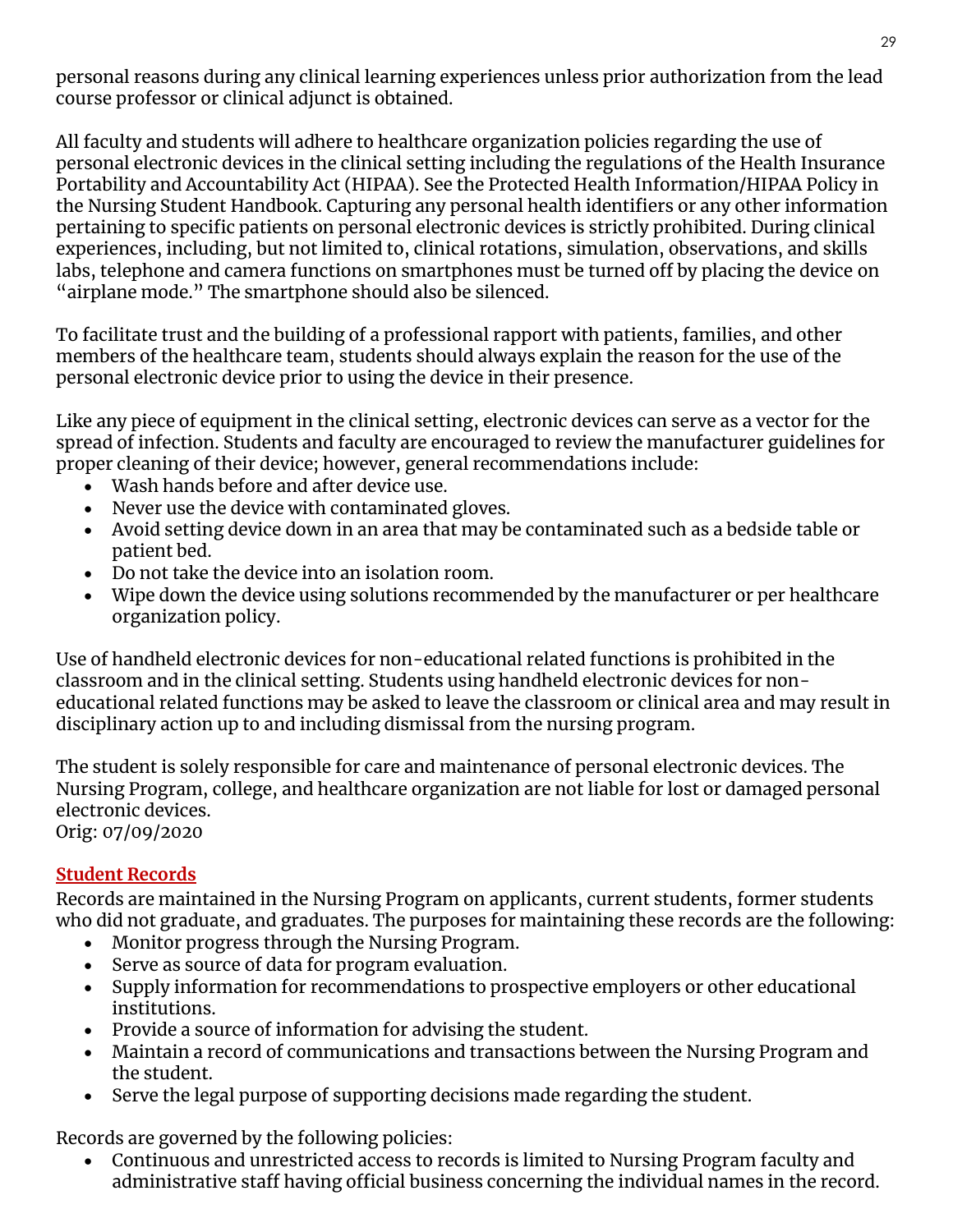- The subject of the record, once admitted to the program, may review the record upon written request to the Nursing Program Director.
- The subject of the record may not deface, destroy, or remove any materials from the record but may place documents or statements in the record.
- The subject of the record may obtain copies of material(s) in the record upon payment of the photocopying fee.
- Records of students currently enrolled or those who have been enrolled in nursing courses may contain information such as application materials, transcripts of grades (unofficial), correspondence between the Nursing Program and the student, incident forms, petitions to the Nursing Program and actions taken on the petitions, proficiency examination results, and clinical evaluations.
- An electronic copy of each graduate's academic file will be kept for 15 years to be used as a reference on request of the graduate to a potential employer or an educational institution.

Rev/Rev: 07/08/13; 05/11/17 ; 05/11/18; 05/14/20

# <span id="page-29-0"></span>**Copyright Guidelines**

Refer to the Union College Library Copyright resources available on the Union College Library website.

Orig: 05/16/08; Rev: 08/05/14

#### <span id="page-29-1"></span>**Integrity of Scholarship**

Union College adheres to high academic and ethical standards. Inspired by the values of both the Christian and the scholar, its faculty, staff, and students commit to exhibit integrity and truth in all academic endeavors. Thus, scholarly endeavors carry the broad expectation that they have been accomplished with honesty, whether by professors in research and developing coursework or by students preparing assignments and taking examinations.

Among other examples, dishonest conduct by students includes cheating on examinations and the submission of assignments that violate expected standards of integrity. Unauthorized multiple submissions, excessive revision by someone else, unauthorized collaboration, forged signatures, plagiarism, misrepresented sources, misused copyrighted material, and the fabrication or unauthorized use of data all constitute violations of academic integrity. In addition to honesty in creating their own work, students should refrain from suspicious behavior themselves and deny others the opportunity to use their works in an unethical manner. Similarly, Union expects professors to exhibit trustworthiness in their work, both in and out of the classroom, and to commit to working in redemptive ways with students regarding academic honesty.

Academic integrity violations range from incidental to significant to egregious. Descriptions of each level of violation, the processes and the corresponding consequences are explained in greater detail in the Academic Integrity Policy on the Academic Administration section of the Union College website.

The consequences of violating integrity can range from remediation to receipt of a failing grade for an assignment to dismissal from the course and even expulsion from the college.

A student who feels unjustly charged with misconduct after the appropriate process should appeal to the Vice President of Academic Administration, and if still not satisfied then to the President. Reports of academic integrity violations and their consequences are maintained by the Office of Academic Administration, and serious violations may be noted in a student's permanent academic record as explained in the Academic Integrity Policy on the website. Rev: 06/30/16; 08/03/17; 05/11/18; 05/14/2020 (2020-2022 Union College Bulletin)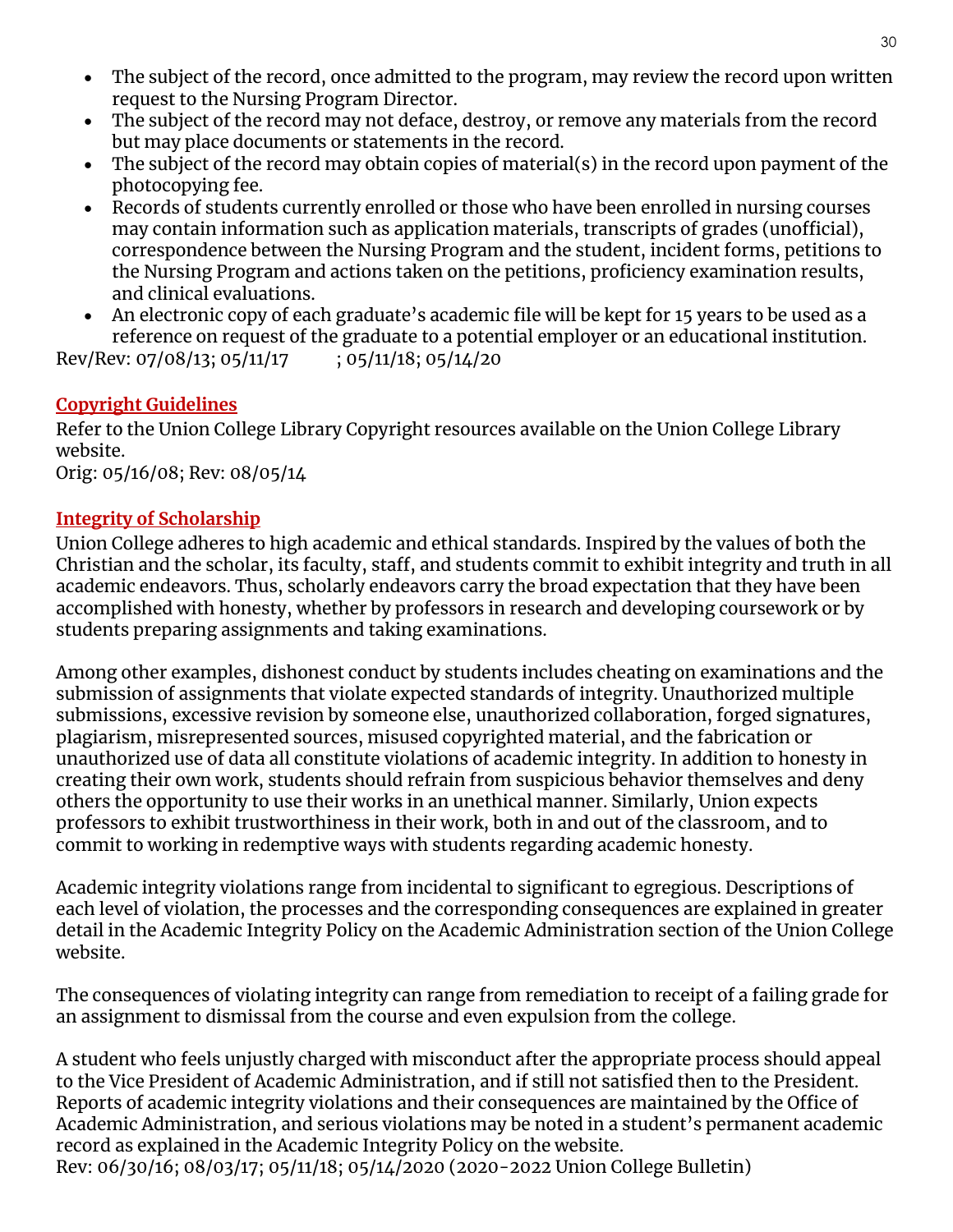#### <span id="page-30-0"></span>**Protected Health Information/ HIPAA**

The Health Insurance Portability and Accountability Act (HIPAA) became law in 1996. It requires that patients' healthcare information be protected and it gives patients more access and control over how their health information is used. Specifically, HIPAA regulations give patients a stronger say in who can access their personal health information, what they can do with it, and under what circumstances. The three main responsibilities of a nursing student regarding HIPAA are the following: 1) understand privacy standards; 2) understand and abide by policies of clinical facilities; and 3) report suspected violations using the approved chain of command.

Protected health information (PHI) is subject to privacy standards whether it is written or electronic documents, spoken word, or audio recordings. The following items are examples of PHI:

- Name
- Age
- Address
- Phone number
- Email address
- Social security number
- Medical record number
- Vehicle ID and serial number
- Device identifier and serial number
- Web URLs
- IP addresses
- Biometric identifier
- Full face photograph
- Any unique identifying characteristic, number, or code
- Tests ordered and results
- Diagnostic codes
- Identifiers relating to clinical and financial information

The nurse/student nurse is responsible for the confidentiality of all PHI. Under HIPAA only individuals with a 'need to know' are allowed to access patient information to accomplish the tasks they must perform for a patient. Individuals with a business-related 'need to know' are allowed to access only as much information as needed to accomplish the tasks they must perform for the patient. This amount of information is referred to as the 'minimum necessary'. Patient's initials are to be used in all academic written work. All healthcare organization generated papers must not be removed from the organization.

Students may only share information with individuals involved in an assigned patient's care and may only share the amount of information needed to accomplish tasks that the student must perform for the patient. Not everyone needs to know everything about a patient. This includes the patient's family and friends. Before freely discussing patient information with a patient's family and friends, the student must first ask the patient's permission. It is important to take HIPAA responsibilities seriously because violating HIPAA laws has serious consequences. Releasing any protected health information outside the guidelines of information sharing is a HIPAA violation.

Violations of HIPAA law are very serious and may include criminal penalties in addition to Nursing Program consequences. For nursing students, consequences for HIPAA violations can include an incident report, probation, suspension, and/or termination from the Nursing Program as well as potential job loss, fines, and jail time. If a student witnesses a potential violation of the privacy statutes, the student should immediately notify the clinical instructor. Orig: 08/03/16; Rev: 05/14/20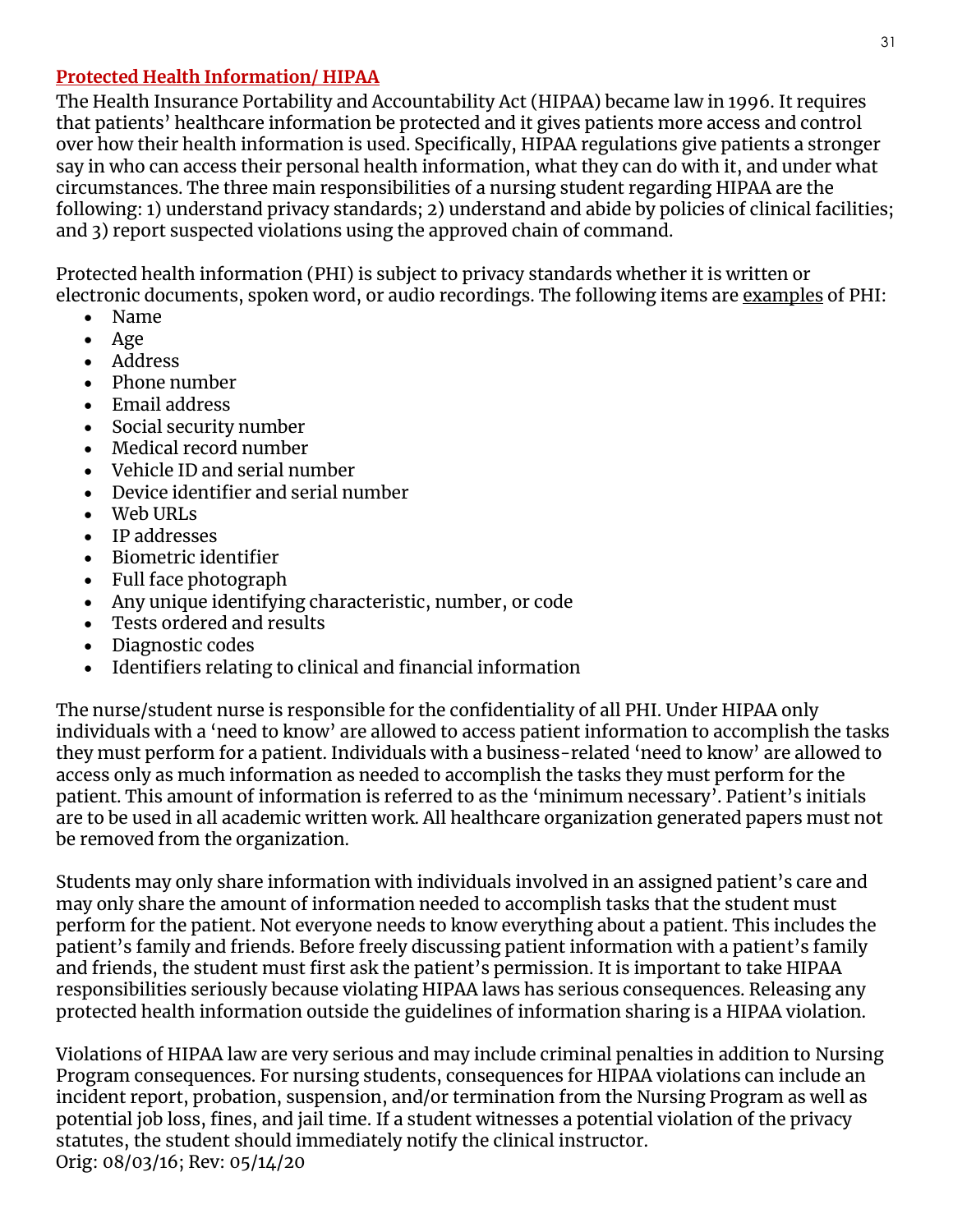#### <span id="page-31-0"></span>**Attendance**

You are now a member of a community of scholars that has standards of excellence in behavior and academic conduct. In light of these expectations, the following are in place. Regular and prompt attendance at all classes and clinical activities is a professional expectation of nursing students and promotes a community of learning built on the intellectual collaboration among peers and the faculty. The interactive learning experience is an intentional component of the professional development of aspiring nursing professionals and attendance is expected. It is the It is the student's responsibility to communicate with the professor prior to missing class and clinical activities.

Valid reasons for an excused absence to class and clinical include: illness which confines the student to bed and/or fever of 100.4 degrees F or higher; quarantine/isolation; death in the family; or an approved college field trip.

#### Class

Attendance during class is a professional expectation and will be monitored. Students are responsible for all material presented and announcements made in class, regardless of attendance. A quiz missed due to an unexcused tardy or absence cannot be made up. Absence from 10% or more of class hours may result in academic consequences.

#### Clinical

Students are expected to arrive on time and be prepared for clinical experiences (written care plan, drug information, knowledge of patient's condition and anticipated treatments, as required by the lead course professor and clinical instructor). Failure to meet these requirements may result in being sent home for the day and receiving an unexcused absence. Repeated tardiness or failure to prepare for clinical will result in failure of the clinical component of the course.

Attendance at clinical experiences is required as scheduled. Illness which confines the student to bed and/or fever of 100.4 degrees F or higher, quarantine/isolation, death in the family, or an approved college field trip are valid reasons for an excused absence.

- a. In the case of clinical absence, the student must converse with the lead course professor at least 2 hours prior to the missed clinical. The lead course professor's contact information can be found on the first page of the course syllabus. The lead course professor will communicate with the clinical instructor.
- b. When a future excused clinical absence is anticipated (i.e. approved college field trip), the lead course professor must be notified as soon as possible and not less than one week before the clinical experience will be missed.
- c. Students may make up no more than two excused clinical absences during a clinical course. More than two clinical absences will result in referral to the AAEC for continuation in the course. All excused clinical absences must be made up as arranged by the lead course professor.
- d. Unexcused clinical absences will be referred to the AAEC for continuation in the course. If an unexcused clinical absence (clinical rotation, simulation, lab) is approved by the AAEC for make-up, a fee of \$35/hour will be charged for additional clinical instructor time. If an unexcused clinical observation is approved by the AAEC for make-up, a flat fee of \$50 will be charged for additional lead course professor time. See Attendance in course syllabi for additional details. Failure to complete the makeup clinical/alternative assignment within the assigned time-frame will result in failure of the course.

#### Examinations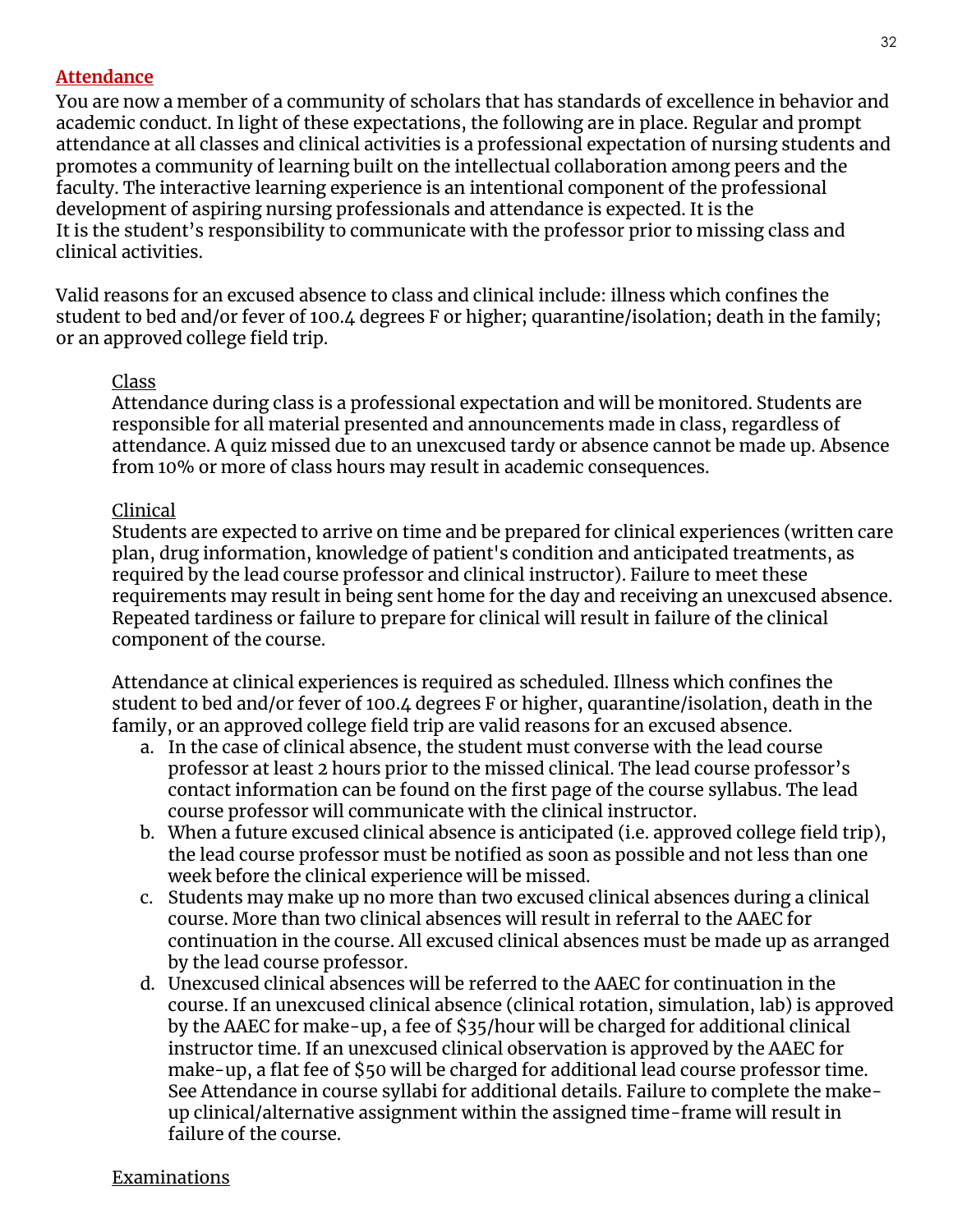To take a scheduled exam at a later time, the student must: a) have a valid reason for missing the exam, b) converse with the lead course professor BEFORE missing the exam, c) provide verification of the illness at the discretion of the professor, and d) make up the exam within one week. It is the responsibility of the student to make arrangements with the lead course professor to make up a missed exam.

An exam missed due to an unexcused absence cannot be made up and results in referral to the AAEC.

Rev/Rev: 11/04/11; 08/03/17; 05/14/19; 05/14/20; 12/10/20

#### <span id="page-32-0"></span>**Dress Code**

With the goal of ensuring the professional image of the Union College Nursing Program, Union College, and the nursing profession, Union College nursing students are required to wear the following uniform in the clinical/lab setting. Examples of clinical/lab settings include: health screening activities, facility orientation or tours, observations, simulation, etc. The Nursing Program reserves the right to determine what is appropriate and may require students to make changes as necessary to ensure compliance with Union College Nursing Program expectations. Inappropriate dress is unacceptable and may result in being sent home from clinical. An incident report will be completed, and the incident may be referred to the Admissions and Academic Evaluation Committee (AAEC).

- Approved **Professional Clinical Uniform** for the Union College Nursing Program:
	- $\circ$  Starting fall 2021, the incoming class uniform color will change to gray and the Union College patch will be replaced with embroidery.
	- o The approved professional clinical uniform for Union College nursing students for clinical/lab consists of the following: approved red/gray scrub uniform top with the Nursing Program patch sewn/college emblem embroidery on the left arm, approved red/gray scrub pants, black socks, approved white lab coat with school embroidery and patch/college emblem embroidery, Union College Nursing Program picture identification name badge, watch that indicates seconds, a stethoscope (with diaphragm and bell), bandage scissors, and penlight. Shoe wear will consist of dedicated black/gray (at least 90%), low, rubber-heeled, non-skid, closed-toe and heel shoe that are easily cleaned and reserved for clinical only. Smart watches are not allowed per healthcare organization policies.
	- o The approved red/gray scrub jacket is optional.
	- $\circ$  If students choose to wear a shirt underneath the approved scrub top, it must be all matte black (short or long-sleeved), with no logos or print, and have a crew neck.
	- o Purchase Requirements for Professional Uniform:
		- Each student is required to purchase two approved red/gray scrub tops, one approved white lab coat, two pairs of approved red/gray scrub pants, one stethoscope, and one blood pressure cuff. These uniforms must be purchased through the Nursing Program approved vendor.
		- **•** Pregnant students must purchase two short sleeved "snapped" red/gray tops and wear with a black shirt underneath.
	- o [Granger Condor Oxulux OTG anti-fog,](https://www.grainger.com/product/4VCD5?cm_mmc=EMT-_-OrderConf2017Refresh-_-Offline-_-Item&RIID=36382511995&GID=&mid=OrderConfirmation&rfe=71157656a8b0bde4b063db212aed85f970d5afc77b2be128c11a95612b668bf3) scratch-resistant safety glasses are purchased by the student directly from the supplier upon entry to the Nursing Program. Safety glasses can be used for 1-3 years depending on soiling.
	- o Name Badge:
		- Each student entering the Nursing Program is provided with a Union College Nursing Program picture identification name badge. If a replacement badge is necessary, the student will be charged \$5 per badge. Students may not participate in clinical learning activities without their Union College Nursing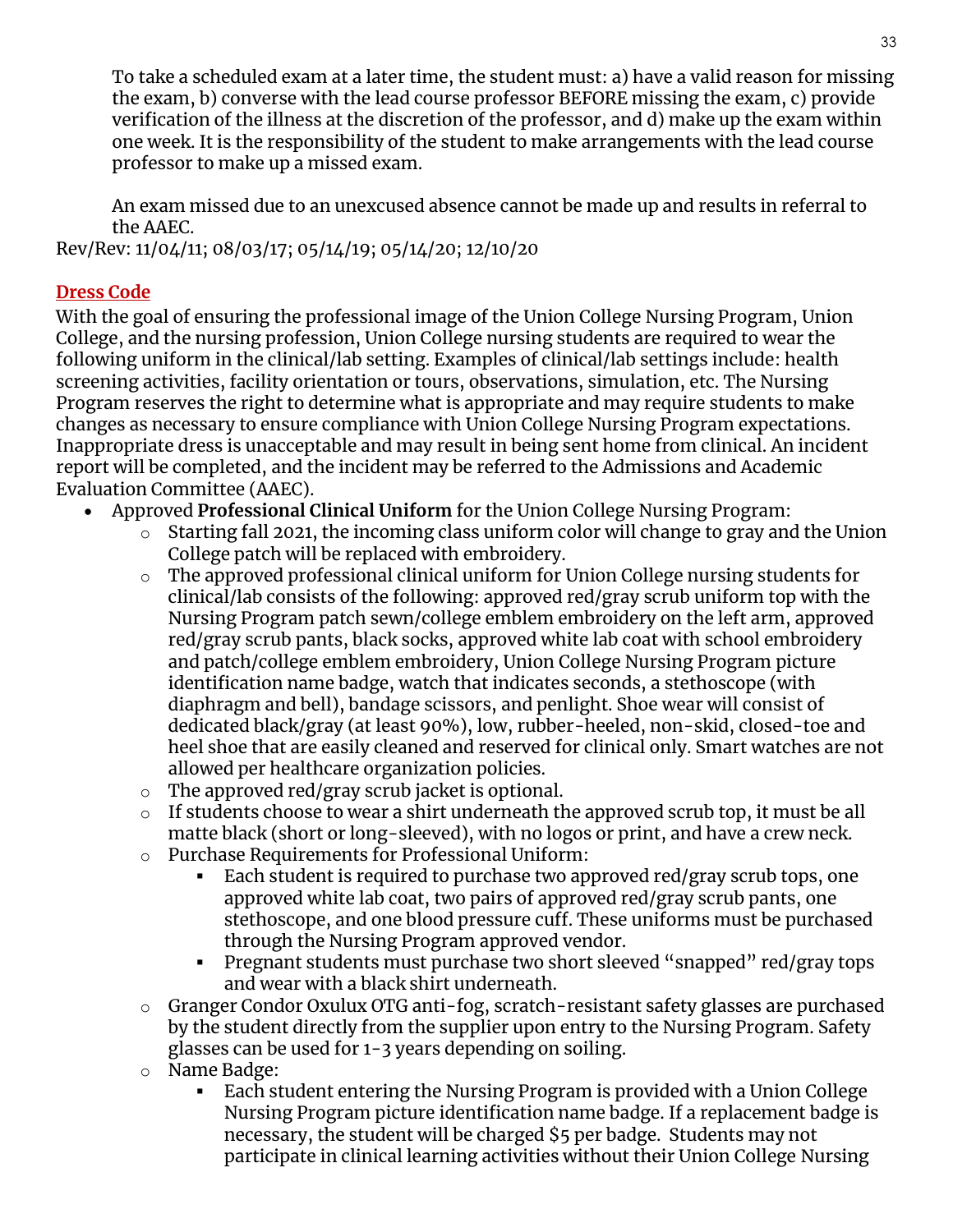Program picture identification name badge per clinical facility regulations. This results in an unexcused absence with referral to the AAEC.

- **EXECT AT Students are required to turn in their name badge at the completion of each** semester, at the time of a stop out, or upon exit from the Nursing Program.
- Approved **Professional Business Attire**:
	- $\circ$  For clinical experiences that require professional business attire, students are expected to wear the following: approved white lab coat with school and the Union College Nursing Program picture identification name badge. Men are to wear black slacks with a collared shirt or sweater. Women are to wear black slacks with a dress shirt, blouse, or sweater.
	- $\circ$  Inappropriate attire includes, but is not limited to, jeans/denim, miniskirts, leggings, low cut tops, T-shirts with graphics or slogans, gym attire, sweat pants or sweat shirts, torn or frayed clothing, shorts, tennis shoes/sneakers, flip-flops, and opentoed or open-heeled shoes.
- Other Expectations Regarding Dress Code:
	- o Other expectations required of Union College nursing students and consistent with the professional image of nursing include the following:
		- Uniform should fit appropriately.
		- Uniform must be clean, ironed, and in good condition (free of tears, holes, stains, dirt, and patches) at the beginning of every clinical experience.
		- Undergarments must not be visible.
		- Good personal hygiene is required at all times (for example: no halitosis or body odor).
		- No chewing gum in the clinical/lab setting.
		- Hair is to be clean and neatly styled away from the face and worn up if it is longer than shoulder length. Hair must be a natural color.
		- Headbands must be modest in appearance with no embellishments and black in color.
		- Beards are acceptable if neatly trimmed and groomed.
		- Make-up should be natural.
		- Nails should be clean and well-trimmed. Neutral nail polish without chips is acceptable at the discretion of the clinical/lab instructor/professor. Acrylic nails, gel dip, and shellac are not acceptable in clinical/lab facilities as recommended by Centers for Disease Control (CDC).
		- Jewelry worn must be acceptable in regard to safety, infection control, and professional appearances such as only stud earrings are appropriate with no more than one earring per ear. No other visible body piercing jewelry is acceptable; only a watch and medical alert bracelet can be worn on the wrist. No necklaces or neck chains are allowed. Only wedding or engagement rings can be worn.
		- Tattoos deemed as inappropriate, vulgar, or obscene must be covered.
		- Unless otherwise specified, professional clinical uniform or professional business attire should be worn when attending meetings, making presentations, or otherwise representing the Union College Nursing Program.
		- The Union College Nursing Program uniform should be worn for Union College clinical learning activities and Nursing Program-sponsored events only. You must obtain permission from the Nursing Program Director prior to wearing the uniform for another cause.

Rev/Rev: 09/16/14; 08/04/16; 08/09/18; 05/14/19; 05/14/20; 08/16/21

# <span id="page-33-0"></span>**Nebraska Student Nurse Passport**

In compliance with the expectations of our clinical facilities, students are required to complete the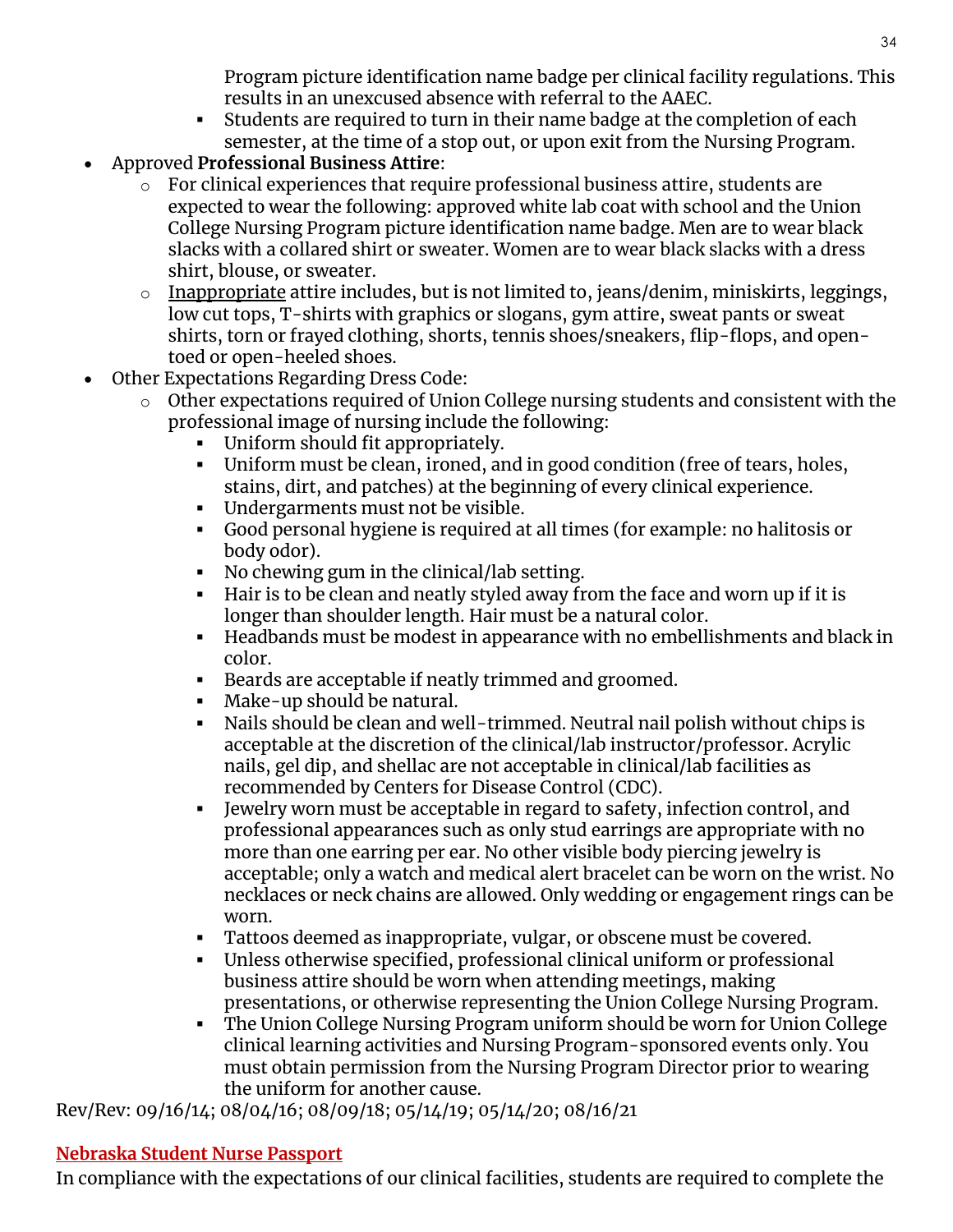Nebraska Student Nurse Passport General Orientation one time per year in the fall semester and the Facility Specific Orientation(s) each semester according to the clinical rotation schedule for the course. Students who begin the Nursing Program in the spring semester will complete the Passport General Orientation at the beginning of their first semester and each subsequent fall semester. Passport requirements must be completed each semester prior to attendance at clinical. Failure to complete requirements prior to clinical will result in an unexcused absence with referral to the AAEC for continuation in the course.

Orig/Rev: 08/05/14; 05/14/19; 05/14/20

#### <span id="page-34-0"></span>**Social Media**

The Union College Nursing Program abides by and supports the American Nurses Association (ANA) and National Council of State Boards of Nursing (NCSBN) guidelines for the use of social media for nurses. The [NCSBN White Paper on Social Media Use](https://www.ncsbn.org/Social_Media.pdf) is a valuable resource to guide use of social media as nursing students and as nursing professionals.

Examples of violations of proper use of social media include, but are not limited to, posting confidential or proprietary information about the college, staff, students, clinical facilities, patients/clients, or others with whom one has contact in the role of a Union College nursing student. Students found to be in violation of the principles associated with the Union College Nursing Program, ANA, and/or NCSBN recommendations for proper use of social media will be subject to referral to the AAEC.

Rev: 11/30/12; 05/12/16; 08/03/17; 05/14/20

#### <span id="page-34-1"></span>**Canvas**

Canvas, the Union College Course Management System, is utilized as the primary form of communication in the Nursing Program. All students are required to have access to Canvas and are required to check it daily for updates and resources. Orig: 08/05/14; 05/13/15; 05/14/19; 05/14/20

#### <span id="page-34-2"></span>**Student Email**

The Union College issued email address of firstname.lastname@ucollege.edu will be the primary email address used by the Nursing Program and college departments for academic purposes. A student may choose to forward the email from that account into a personal account of the student's choice; however, the student is responsible for all communication sent to the Union College issued email account. All nursing students are required to check email daily for communication. Orig: 08/03/16; 05/14/19

#### <span id="page-34-3"></span>**Personal Health Insurance**

Nursing students are required to verify personal health insurance coverage (health and hospitalization insurance) via the Union College registration checklist and maintain continuous enrollment throughout Nursing Program. Students may choose to add needlestick coverage to their personal health insurance plans although it is not required.

Injuries incurred on the Union College campus or assigned educational experiences off campus must be reported immediately to the Union College Campus Health Nurse or Nursing Program Director. An occurrence report will be completed for documentation purposes. Students are responsible for any associated healthcare costs. Students coming to Union College with any known physical conditions are responsible for their medications and treatments resulting from these conditions. Medications, referrals, treatments, diagnostic tests or other special services, etc., will be at the student's own expense.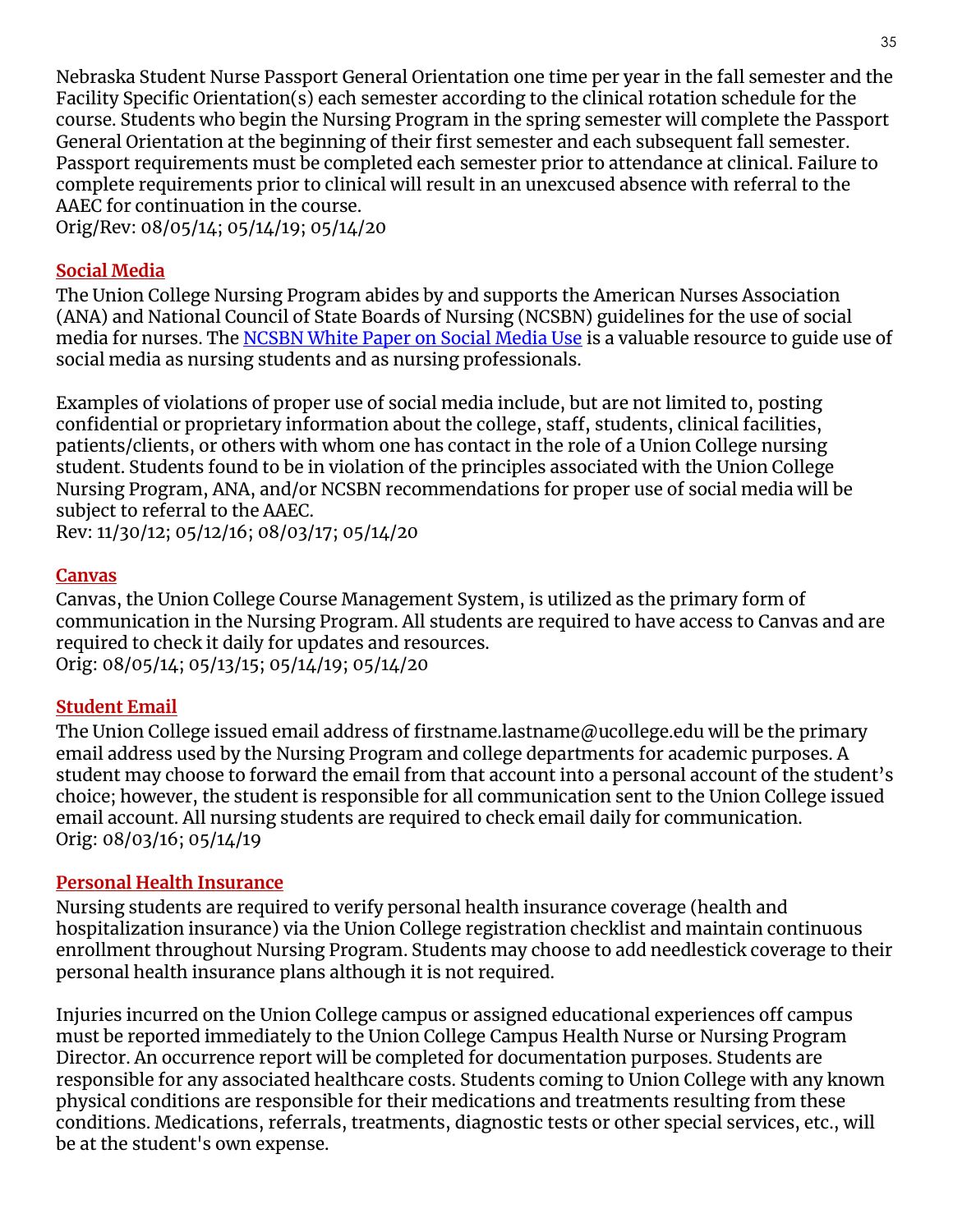Students are required to follow Union College policies when using the Campus Health services for illnesses and health needs. Orig: 11/02/18; 05/14/19; 05/14/20

#### <span id="page-35-0"></span>**Malpractice Insurance**

Students are responsible for their own actions within the framework of their education and experience. Professional liability insurance is carried by Union College for nursing students while they are engaged in nursing clinical activities of the college. Nursing students may also carry their own professional coverage if they so choose. Students are responsible for their own professional liability insurance if they perform any non-Union College sponsored nursing activities. Rev/Rev: 03/07/08; 05/14/19

#### <span id="page-35-1"></span>**Children in the Learning Environment**

As an institution of higher education, the Union College Nursing Program is committed to developing student excellence and promoting an educational environment conducive to learning. The faculty understands that balancing school, work, and family can present challenges to parents particularly when it comes to childcare. However, the presence of children in class, lab, and clinical activities can create dilemmas in confidentiality, disruption, appropriateness, and safety. To preserve a proper learning environment, the Nursing Program prohibits the presence of children in class, lab, and clinical activities. It is the responsibility of the student to make proper childcare arrangements that will enable him/her to meet the obligations of the Nursing Program. Rev/Rev: 3/26/10; 05/14/19; 05/14/20

#### <span id="page-35-2"></span>**Transportation**

Students are responsible for their own transportation to and from clinical experiences. Students who carpool should show common courtesy by paying their share of the travel expenses. Students who transport other students to clinical assignments are responsible for maintaining their own adequate insurance coverage and meeting the policies of Union College regarding student drivers detailed on the college website. Students and faculty are **NEVER** allowed to transport patients in their car.

Rev/Rev: 08/05/14; 05/13/15; 05/14/19; 05/14/20

#### <span id="page-35-3"></span>**Service Hours**

The Nursing Program views service as a part of professional development. To foster this behavior in nursing students, four hours of community service are expected in each semester of the on-campus Nursing Program. Service hours will be reported in a specific course each semester.

Criteria for service hours:

- Service hours are to occur off campus and in the community (excluding family) unless approved by the Nursing Program Director.
- Service activities cannot be associated with clinical credit in any course.
- Students will report their service hours on the Service Hours Report form, have it signed by an agency representative or faculty member, and submit it to the faculty member (or designee) of the assigned course. The Services Hours Report form is available in *Nursing Program – All Students* in Canvas.

The following classes in each semester will allocate 2% of their course grade—not theory—for service hours: Physical Assessment, Medical-Surgical I, Medical-Surgical II, Medical-Surgical III, and Management & Leadership. Each hour equals 0.5% credit toward the 2%. All 8 hours must be completed within an academic year. If a student has summer volunteer hours, up to 8 hours may be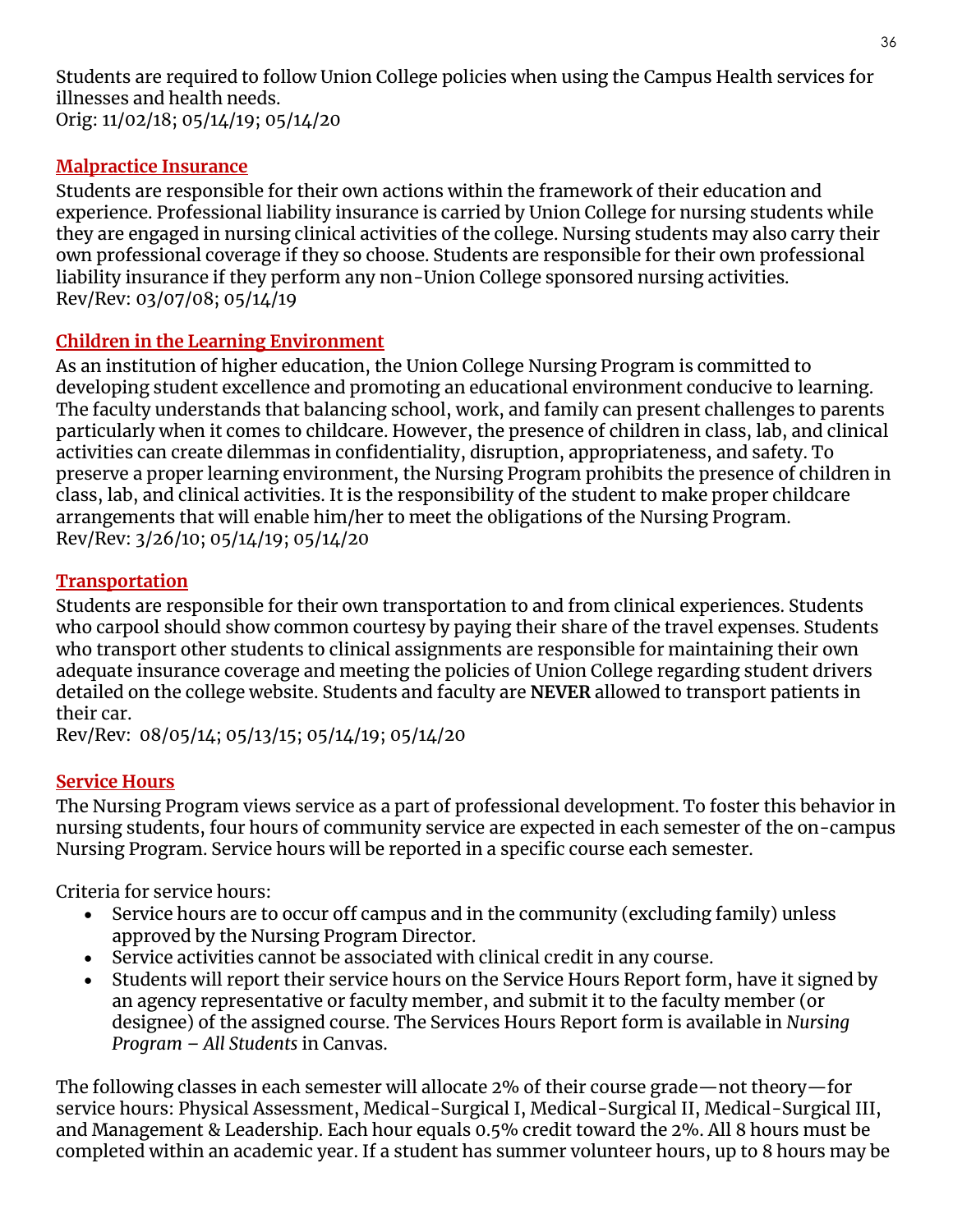used for the following school year, 4 hours each semester. For questions regarding service hours, contact the Nursing Program Director. Rev/Rev: 11/30/12; 05/09/16; 05/11/17; 05/11/18; 05/14/19; 05/14/20

#### <span id="page-36-0"></span>**Student Employment**

The faculty recognizes that students often need to be employed. However, because of the academic rigor and the value that is placed on the development of the whole person, the Nursing Program suggests that students consider academic and personal responsibilities when contemplating employment. When academic needs conflict with employment, the educational requirements must take priority so that the student's academic standing is not in jeopardy. If there are any problems or questions, the student is encouraged to discuss them early with his/her academic advisor. The advisor will assist the student in problem-solving related to educational endeavors that uphold academic standards.

Rev/Rev: 11/12/10; 05/14/19; 05/14/20

# <span id="page-36-1"></span>**Simulation**

The Nursing Program uses the Nursing Simulation Center as a clinical rotation site for all clinical courses. All expectations and policies applying to clinicals at healthcare organizations also apply to the simulation environment.

Simulations are designed to create opportunities for students to further the application of theory in clinical practice using critical thinking and clinical reasoning to demonstrate clinical skills and clinical judgment in providing safe, patient-centered care as a member of the interprofessional healthcare team. Simulations are also utilized to evaluate student competency for safe clinical practice at the corresponding level of the nursing curriculum.

Simulations may be audio and video recorded for debriefing and educational purposes (as detailed in the simulation confidentiality form). Additional use will be disclosed to the student and requires consent.

Clinical attendance expectations detailed in the Nursing Student Handbook and course syllabi also apply to the simulation environment. If a student is absent to simulation for an excused reason or the AAEC approves a clinical make-up in simulation for an unexcused absence, and the Simulation Center is not available as a make-up clinical site, an alternate assignment may be assigned.

Practice time in the simulation environment is scheduled in levels 1 and 2 of the nursing curriculum. Students in levels 3-5 interested in practice time in the simulation environment must discuss their request with the Nursing Program Director. Orig: 05/14/19; 05/14/20

#### <span id="page-36-2"></span>**Simulation Center and Skills Lab Safety Guidelines**

• Latex Warning

Some equipment in the Skills Lab and Simulation Center may contain latex products. Students with a sensitivity/allergy must contact the Skills Lab Coordintor or Simulation Center Coordinator prior to scheduled activities in the Skills Lab or Simulation Center.

• Physical Safety

It is expected that students will use proper body mechanics at all times. Students should not lift another person or manikin without assistance. All accidents or injuries should be reported immediately to the instructor. The Skills Lab Coordinator or Simulation Center Coordinator will complete a health incident report. Students may not use the defibrillator in the Simulation Center unless they have been trained and are under the direct supervision of an instructor.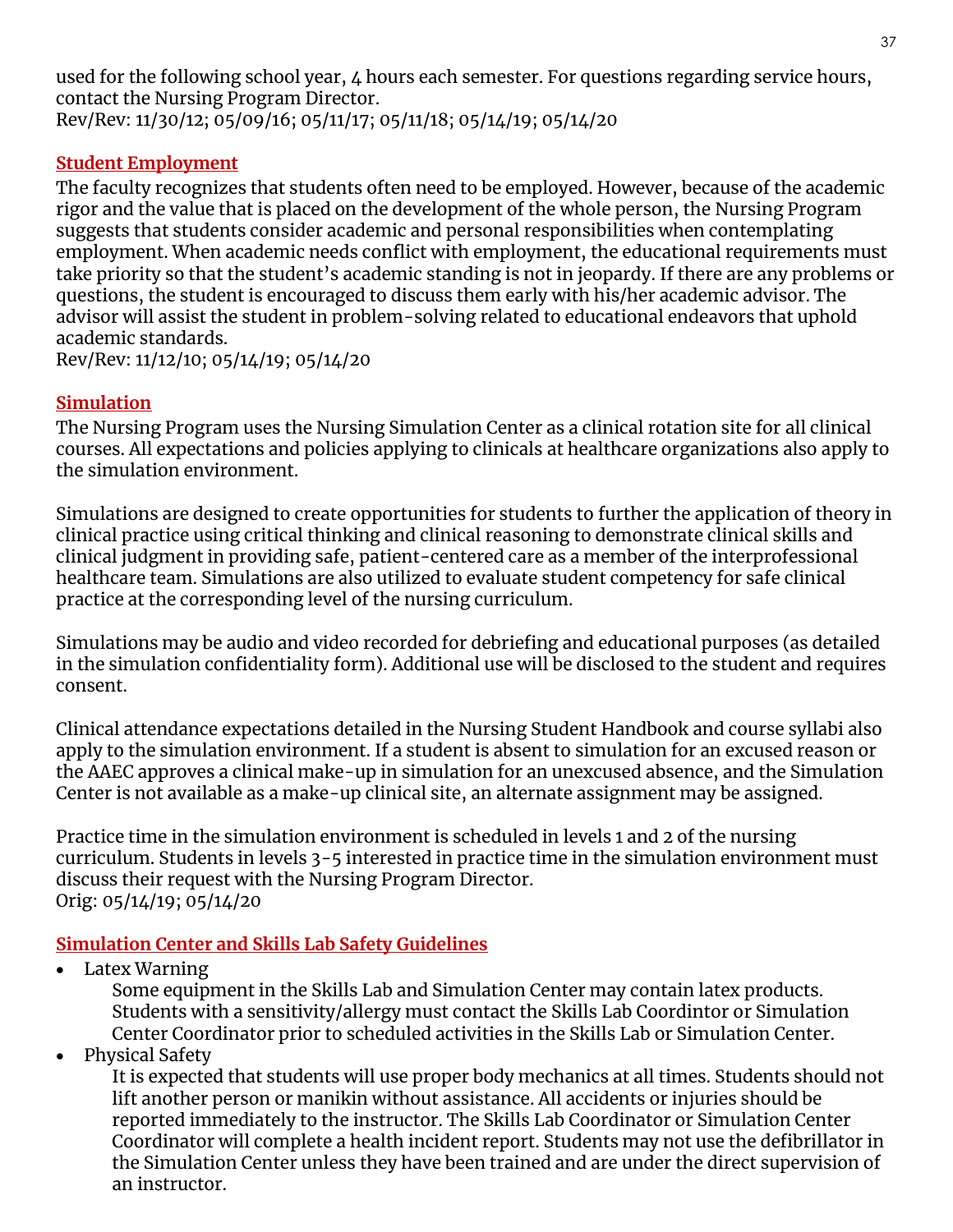• Infection Control

All used gloves and supplies should be properly disposed of in non-biohazard trash cans. All sharps must be handled properly and disposed of in appropriate sharps containers. If the sharps container is full, please inform the instructor.

• Medication

All medication in the Simulation Center and Skills lab are simulated medications and are **not** for human use.

• Needle Sticks

In the event of a needle stick, the Skills Lab Coordintor or Simulation Center Coordinator must be notified immediately so first aid can be provided. A occurrence form will be completed, and the student will be referred to the Union College Campus Health nurse.

• Security and Emergencies

All doors are to remained closed and locked to the Skills Lab and Simulation Center when not in use. It is the responsibility each individual to be aware of the location of emergency exits and fire extinguishers for the Skills Lab and Simulation Center. In case of a fire, individuals are expected to evacuate the building and relocate to the tennis courts. The campus crisis/safety information sheet is posted in the Skills Lab and in the Simulation Center.

Rev: 05/14/19

#### <span id="page-37-0"></span>**Simulation Confidentiality**

Students in the Nursing Program will be asked to sign the agreement that covers the following information each semester. It will state the following:

As a student at Union College, I will be participating in clinical simulations. I understand the content of these simulations is to be kept confidential to maintain the integrity of the learning experience for myself and my fellow students. I also understand that in working side by side with my fellow students, I will be witnessing their performance. It is unethical and violates Nursing Program policy for me to share information regarding student performance with any person(s) outside of the simulation laboratory.

I agree to adhere to the following guidelines:

- 1. Simulation is a part of my clinical learning experience.
- 2. The simulation center is a safe place where I am expected to use critical thinking to transfer classroom learning into appropriate patient care based on the nursing process using clinical judgment and interprofessional collaboration.
- 3. I will observe strict patient and peer confidentiality about the scenario, team member's actions, and the debriefing discussion at all times.
- 4. Simulation may occur with the group divided into participants and observers. If I am an observer, I may be watching via a live video feed in a designated area. I will be expected to observe as a professional and to participate fully during the debrief.
- 5. I will engage in and participate in the learning experience fully as a professional and treat simulation as a realistic patient care experience.
- 6. During simulation work, I am committed to help support and guide my peers in a positive, professional manner. I will not use demeaning, mocking, or negative conduct whether verbal, written, or body language, about any participant's actions, thoughts, or behaviors before, during, or after the simulation.
- 7. Observers in the simulation center will not attempt to help or interfere in any way with a simulation in progress.
- 8. Inappropriate viewing, discussion, or disclosure of the simulation experience with fellow learners outside of the simulation center will be considered cheating and is a violation of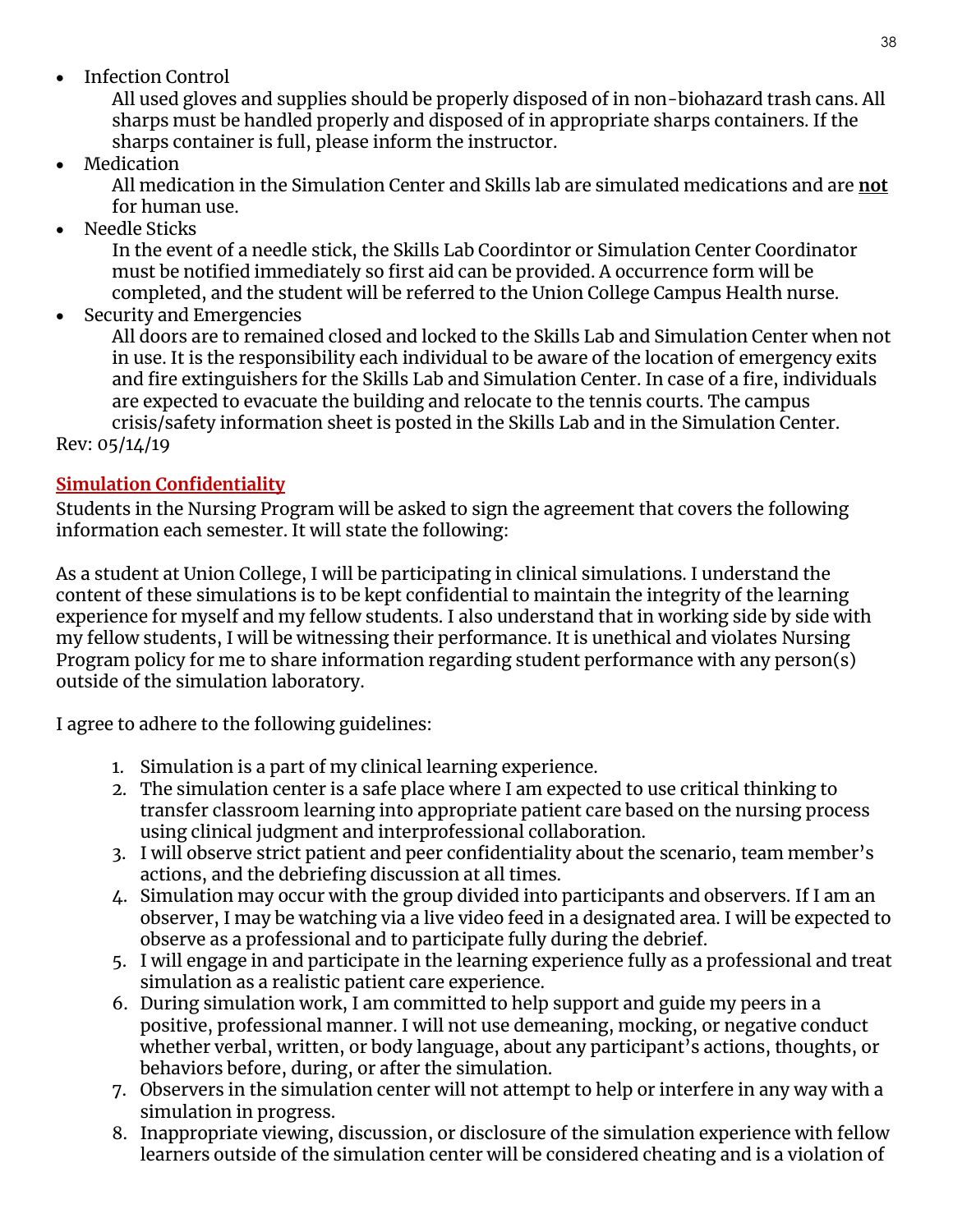the Nursing Program policy, and may be a violation of HIPAA and other state and federal laws. Any cheating will result in disciplinary action.

- 9. All information is privileged and confidential regardless of format: video recording, electronic, written, overheard, or observed.
- 10. I understand that simulated clinical experiences will be audio and video recorded for debriefing and education purposes. Additional use will be disclosed to the student and requires consent.
- 11. Students are not allowed to take video or photos of simulation or utilize cellphones or other electronic devices without prior permission of the Simulation Center Coordinator.
- 12. All Simulation Center equipment is to be treated professionally and with respect. Any intentional abuse of equipment will result in referral to the Admissions and Academic Evaluation Committee (AAEC).

13. As an educational facility, simulations may be viewed by visitors.

Orig: 2/19/10; Rev: 05/11/15; 05/14/19; 05/14/20

# <span id="page-38-0"></span>**Guidelines for Resolving Problems/Chain of Command:**

The academic chain of command is in this order:

- 1. Clinical Instructor (if a clinical issue)
- 2. Course Instructor/Professor (clinical or theory issue)
- 3. Nursing Program Director
- 4. Academic Dean
- 5. Vice President for Academic Administration
- 6. President
- 7. Board of Trustees

Rev/Rev: 08/05/14; 05/11/15; 05/14/19; 05/14/20

# <span id="page-38-1"></span>**Formal Complaint**

Formal complaints are defined as non-trivial complaints submitted in writing, dated, signed by the student, and submitted to the Vice President for Academic Administration (VPAA). Formal complaints are kept on file, and the Nursing Program and VPAA maintain a record of each formal complaint and its resolution.

Orig: 05/15/20

# <span id="page-38-2"></span>**Grievance Process**

Nursing Program:

- Students who believe that unfair or unjust action has been taken are expected to utilize the following grievance procedure:
	- 1. The student will discuss the problem with the clinical instructor or course professor and attempt to solve the issue.
	- 2. If the outcome from the clinical instructor/course professor and/or the AAEC is unsatisfactory, the Nursing Program Director will discuss the problem with those involved (within 3 working days) to facilitate resolution of the problem.
	- 3. If the problem cannot be resolved within the Nursing Program, the student and instructor/professor will present a description of the problem in writing to the appropriate Academic Dean for consideration and mediation.
	- 4. If the problem cannot be resolved with the Academic Dean, the student and instructor/professor will present a description of the problem in writing to the appropriate Vice-President (academic or student life) for consideration and mediation.
	- 5. If resolution of the problem is not made, a hearing by the College Grievance Committee may be requested through the president's office.

Rev/Rev: 01/06/2013; 08/05/14; 05/11/18; 05/14/19; 05/14/20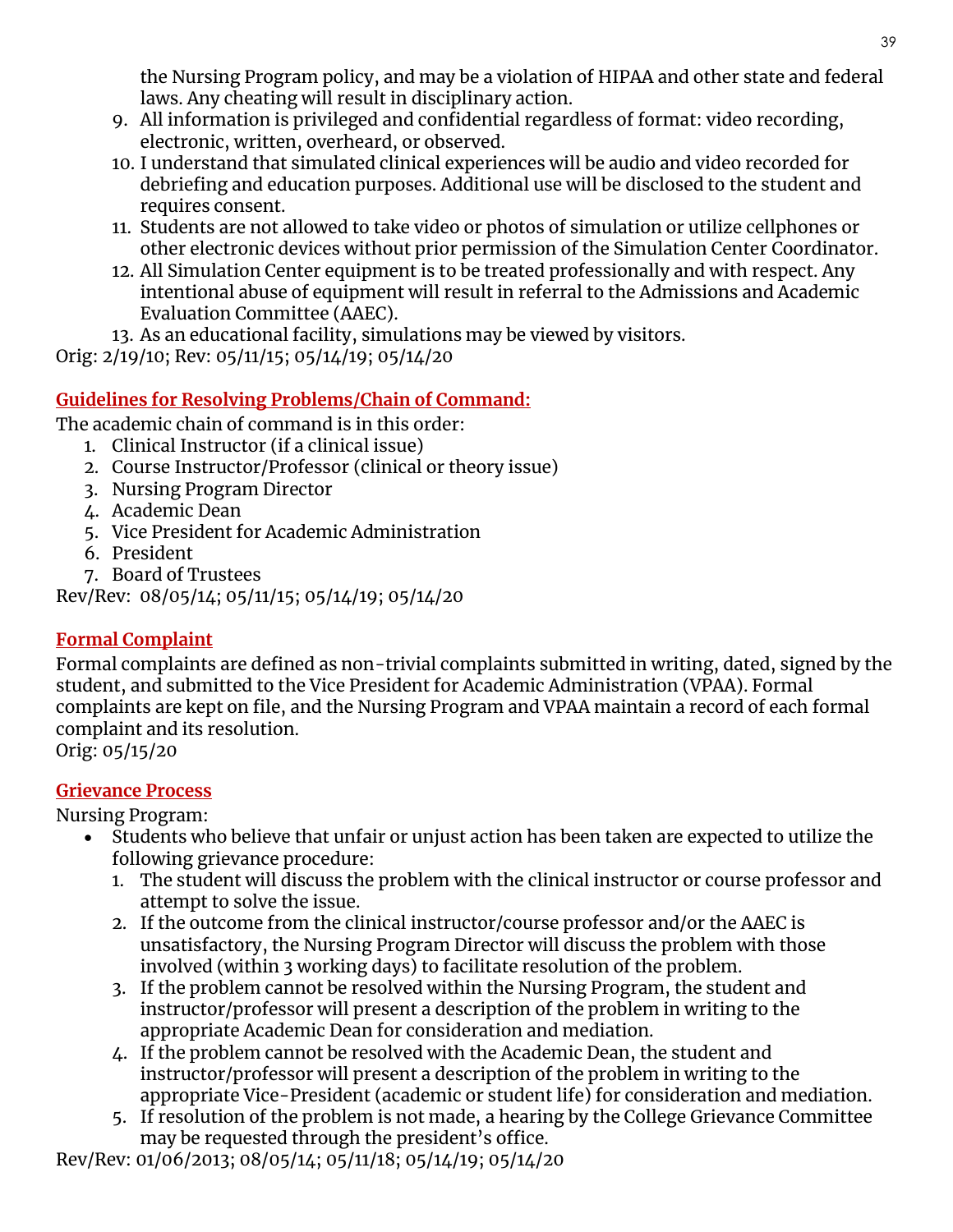College-Wide:

• The Nursing Program follows the Union College Grievance Process as outlined in the official Union College bulletin.

<span id="page-39-0"></span>Rev/Rev: 11/04/11; 05/11/18; 05/14/20

# **PROFESSIONAL ORGANIZATIONS**

## <span id="page-39-1"></span>**Nursing Club**

The Nursing Club encourages Union College pre-nursing and nursing students to participate in activities that stimulate and promote professional, social, and spiritual growth. Rev/Rev: 01/10/13; 05/11/17

#### <span id="page-39-2"></span>**Mentor Program**

The Nursing Student Mentor Program is a voluntary opportunity designed for upperclassmen nursing students to mentor fellow students entering the program. Mentors provide guidance, support, and encouragement to mentees throughout the first semester of the Nursing Program. This program encourages the professional values of leadership, through teamwork and interprofessional communication, and service to others. Orig: 05/11/15; 05/14/19; 05/14/20

# <span id="page-39-3"></span>**Sigma Theta Tau International (STTI)**

Sigma Theta Tau International (STTI) is the International Honor Society of Nursing. Its purpose is to recognize superior achievement, develop leadership qualities, foster high professional standards, encourage creative work, and strengthen commitment to the ideals and purposes of the profession. Level four and five nursing students may be asked to join our local chapter, Nu Rho. According to Sigma Theta Tau International (2014), candidates qualify for membership if eligibility requirements are met. Candidates must demonstrate superior academic achievement, academic integrity, and professional leadership potential. Rev: 05/11/15; 05/14/20

#### <span id="page-39-4"></span>**Student Representatives to Faculty Association Committee (FAC)**

The importance of having student representation at the Faculty Association Committee meetings is crucial for student input and perspective. Student representatives to the Faculty Association Committee (FAC) shall be recommended by the nursing student body and approved by the Faculty Association Committee (FAC) vote.

Five individuals, one from each nursing level in the Nursing Program, will be solicited and will serve for a term of one semester. There are no limits on the number of terms a student may serve. Student representatives will meet with the Nursing Program Director at least once per semester to provide student input and may, upon invitation, present to the Faculty Association Committee (FAC).

<span id="page-39-5"></span>Rev/Rev: 05/12/10; 12/08/15; 05/11/18; 05/14/19; 05/14/20

# **HEALTH AND SAFETY**

# <span id="page-39-6"></span>**CastleBranch**

Students are required to be current with all immunization requirements and cardiopulmonary resuscitation (CPR) certification throughout their duration in the Nursing Program. Detailed information about these requirements can be found in the Immunizations and CPR policies in the Nursing Student Handbook. Students are expected to maintain current records of immunizations and CPR certification through a Nursing Program contracted agency, CastleBranch. Students are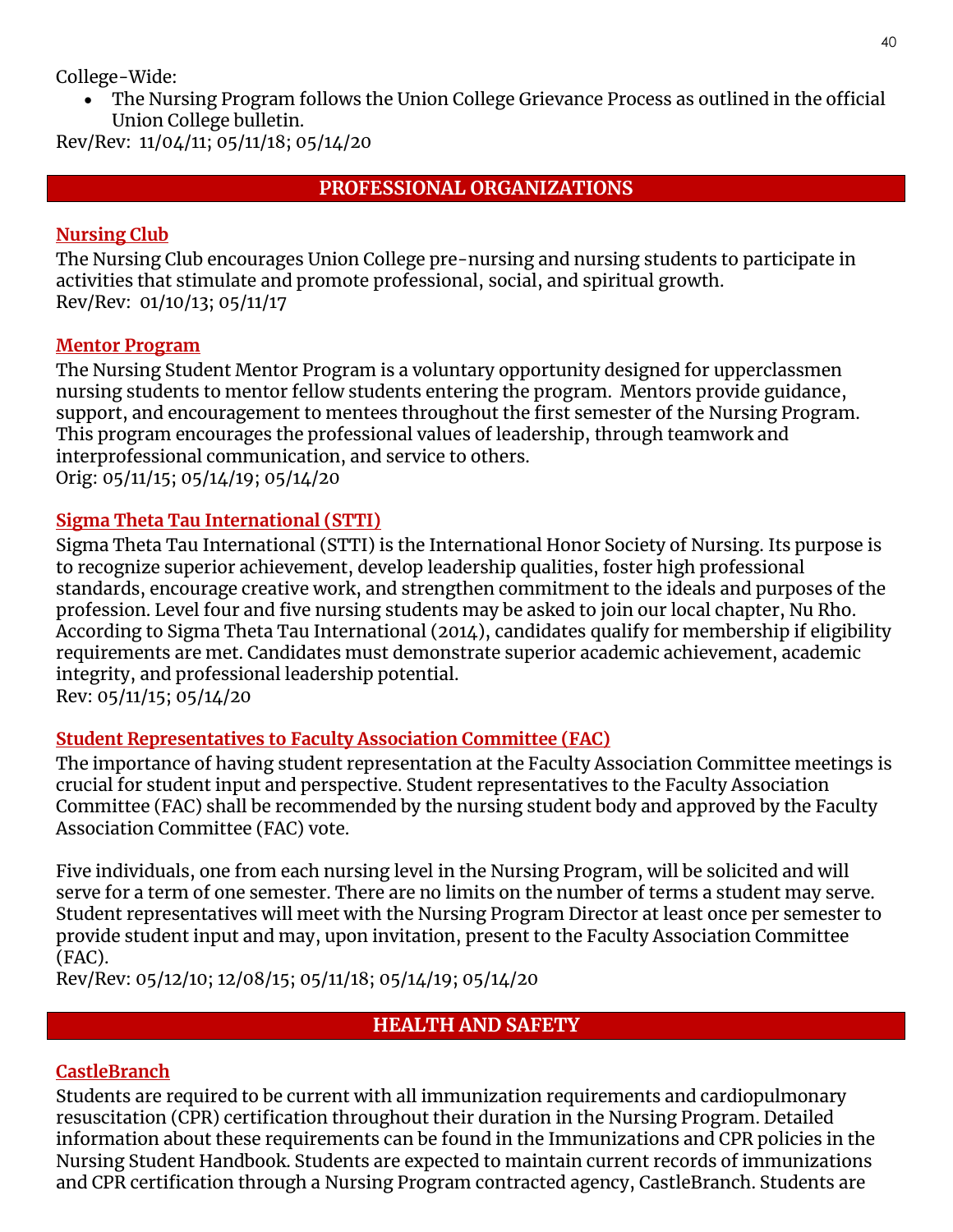expected to review and update their profile prior to the Back to School Fair each semester. Failure to comply with requirements prior to clinical will result in an unexcused clinical absence with referral to the AAEC for continuation in the course. Likewise, if any of these will expire during the semester, the student is responsible for completing the requirements prior to the expiration date and providing documentation through www.castlebranch.com. Orig/Rev: 08/05/14; 05/09/16; 08/03/17; 05/14/19; 05/14/20

#### <span id="page-40-0"></span>**Background Check & Drug Screen**

All students are required to undergo a criminal background check and drug screen upon conditional admission to the Nursing Program. The initial criminal background check and drug screen are paid by the student as a component of the confirmation fee. All additional costs associated with background checks or drug screens required by the Nursing Program throughout the student's duration in the program will be the responsibility of the student. The student must further agree that all health and background results are available to the program and the clinical sites associated with the program as requested. Both the criminal background check and the drug screen must be completed satisfactorily as determined by the Union College Nursing Program prior to finalizing admission to the Nursing Program. It is the student's responsibility to self-disclose to the Nursing Program Director any changes in their background check or drug screen while a student in the Nursing Program. The Nursing Program cannot guarantee eligibility for a nursing license upon completion of the nursing curriculum. Each state board of nursing reviews background check and fingerprint results individually to determine eligibility for the nursing license.

- Background Checks: Students must clear a criminal background check before finalizing admission to the Nursing Program. Failure to undergo the background check will result in termination from the program. If the background check indicates criminal behavior, the student may be terminated from the program. Students may appeal the decision and will have the opportunity to present information to dispute the background check. Determination by the Nursing Program that a student has passed the criminal background check does not guarantee that every clinical facility will accept this assessment and allow the student to participate in clinical experiences. Should a clinical facility refuse to place a student based on the outcome of the criminal background check, the Nursing Program has no responsibility for arranging alternate clinical placements. Additionally, a student who has a gap in continuous enrollment in the program may be required to undergo another criminal background check prior to readmission into the program.
- Drug Screen: Students must clear a urine drug screen before finalizing admission to the Nursing Program. Failure to undergo the drug screen will result in termination from the program. If the student fails the screen, the student has the right to request that the sample be retested at a second location (provided the request is made in writing and the second drug screen is completed within seven days after the results of the first failed screen). Students may be screened at any other time for reasonable suspicion or evidence of alcohol or drug use. Violation will result in disciplinary action up to and including termination. Additionally, a student who has a gap in continuous enrollment in the program may be required to undergo another drug screen prior to readmission into the program.

Orig: 08/04/16; 05/14/19(adapted from Pacific Union College)

#### <span id="page-40-1"></span>**Immunizations**

To participate in the Nursing Program at Union College, nursing students must comply with the minimum immunization guidelines established by the Nursing Program in collaboration with local healthcare facilities utilized for clinical learning experiences.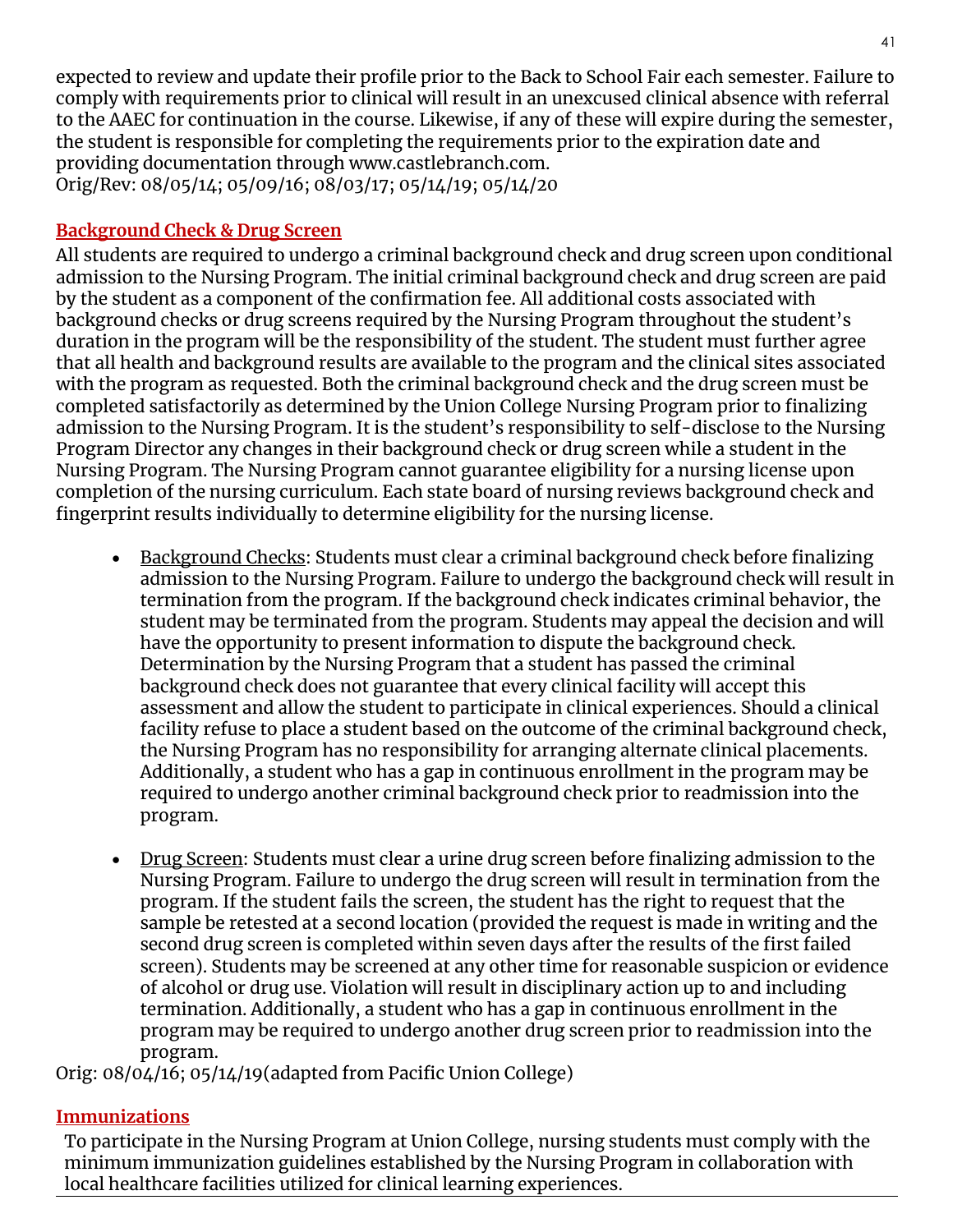| <b>Communicable Disease Prevention Requirements</b> |                                                           |  |  |
|-----------------------------------------------------|-----------------------------------------------------------|--|--|
|                                                     | (1) Documentation of blood test indicating immunity<br>0R |  |  |
| Rubella/Rubeola/Mumps                               | (2) Documentation of two vaccinations given after one     |  |  |
|                                                     | year of age and given at least 4 weeks apart.             |  |  |
|                                                     | (Vaccinations may be documented as MMR.)                  |  |  |
|                                                     | (1) Positive Varicella Zoster Titer OR                    |  |  |
| Varicella                                           | (2) Documentation of two doses of Varicella Zoster        |  |  |
|                                                     | vaccination at least 28 days apart.                       |  |  |
| Tuberculosis*                                       | One current tuberculin skin test (TST) within past 12     |  |  |
|                                                     | months.                                                   |  |  |
|                                                     | Vaccination with the 3-dose series OR positive            |  |  |
| Hepatitis B                                         | Hepatitis B Surface Antibody titer                        |  |  |
|                                                     | Students who will have direct patient contact must        |  |  |
| Tetanus, Diphtheria, Pertussis (Tdap)               | receive a single dose of Tdap vaccine as soon as          |  |  |
|                                                     | feasible if they have not previously received a Tdap      |  |  |
|                                                     | booster.                                                  |  |  |
| Influenza                                           | <b>Annual vaccination</b>                                 |  |  |

Immunization records must show that immunizations are up to date before a student will be allowed in a clinical setting. Nursing students consent to the release of their academic, health, and background information to the program and the clinical sites associated with the program as requested.

\*Upon acceptance to the Nursing Program, students will complete a 2-step TST. Subsequent to the first semester of acceptance, students will complete a 1-step TST annually in the fall semester. All students and faculty will receive the tuberculin skin test (TST) prior to clinical. Students/faculty who have had a positive TST reactions and/or BCG immunization in the past will not be given a skin test but will be required to have an *initial* chest x-ray and then complete a yearly assessment form provided through the Student Health Office. A QuantiFERON®–TB Gold In-Tube test (QFT-GIT) may also be an option for students/faculty who have had positive TST reactions and/or BCG immunization in the past – refer to Union College Student Health for current recommendations.

Request for exemption:

- Medical Exemption  $-$  A student may request an exemption from an immunization requirement for medical reasons. The student should prepare a letter describing the reasons for the student's request for an exemption including a letter from the primary healthcare provider with appropriate documentation regarding the medical reasons for delaying a diagnostic health test or immunization. The student's letter, the provider's letter, and appropriate documentation should be submitted to the Nursing Program Director.
- Depending on verbal and written communications with a clinical agency, the student may or may not be able to participate in clinical learning experiences at a clinical site based on their immunization status regardless of exemption status. Patients, families, and healthcare personnel have greater risk for exposure to disease when students have not been vaccinated or screened for disease. An agency may permit a student to participate in clinical, but the agency may require additional personal protective equipment, such as wearing a facemask when the student is present in patient care areas or in the clinical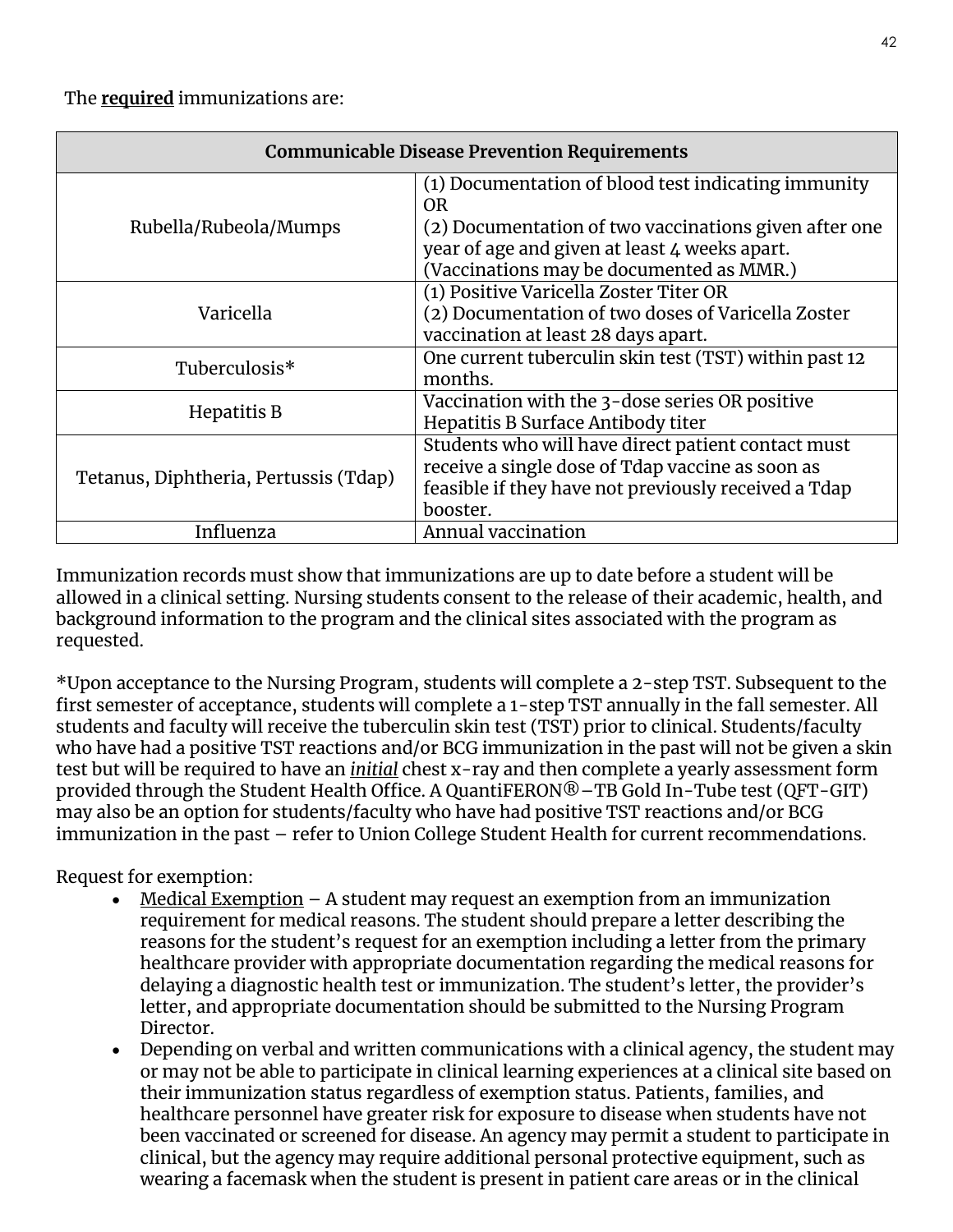agency. If a student does not meet the requirements specified by a healthcare organization used for clinical, the student may be unable to successfully complete the requirements of the course and the nursing curriculum thus resulting in course failure and potential termination from the Nursing Program.

Rev/Rev: 08/17/11; 05/13/15; 05/11/17; 08/03/17; 05/11/18; 05/14/19; 05/14/20

# <span id="page-42-0"></span>**Bloodborne Pathogens Exposure**

Any exposure to bloodborne pathogens as a Union College nursing student should be reported immediately to the clinical instructor or course professor no matter how small it might be. If the student is exposed at a clinical facility, the student will follow that facility's policy regarding bloodborne pathogen exposure. If the student is exposed on the Union College campus or in a facility without post-exposure procedures, the student should immediately notify the Union College Campus Health Nurse or Nursing Program Director for further instructions. Documentation of the occurrence will be completed by the student and clinical instructor after the student receives appropriate post-exposure care.

Orig: 08/03/17; 05/14/19; 05/14/20

# <span id="page-42-1"></span>**Cardiopulmonary Resuscitation (CPR) Certification**

All students are required to maintain current American Heart Association Healthcare Provider BLS Provider CPR certification as required by partner clinical facilities. No exceptions. Rev/Rev: 03/30/12; 05/13/15; 05/11/17; 05/11/18; 05/14/19

# <span id="page-42-2"></span>**Chemically Impaired Student**

All students are expected to comply with Union College drug and alcohol policies. Nursing students involved in clinical activities must uphold the standards of the nursing profession to ensure safe and effective care to their patients. Because an impaired nursing student may have altered judgment and skills, appropriate management of abuse and addiction is critical for nursing education and practice. Clinical agencies affiliated with Union College also have drug and alcohol policies and require that nursing students comply with their drug testing policies in a similar manner as their employees. This policy is in addition to any drug and alcohol testing policies and procedures at the clinical sites, and while students are engaging in clinical activities, the drug and alcohol testing policies and procedures of the clinical site will govern.

The testing of nursing students will be based on "reasonable suspicion" of drug or alcohol use. Reasonably suspicious behavior includes conduct that prevents the student from performing essential functions of the student role that could pose a direct threat to the safety of others. The instructor/professor, supervisor, or designee bases reasonable suspicion of the use of alcohol or drugs on the behavior, speech, body odor, or appearance of a student. Validation of reasonable suspicion from another instructor/professor or co-assigned nurse is encouraged. If drug or alcohol use is suspected, the student will be removed from the clinical activity and contact will be made with the Nursing Program Director as well as the Union College Vice President for Student Services and the Dean of Students if the student is a dorm resident. If a drug and alcohol test is required according to the Union College policy, it is conducted at the student's expense. The student will be suspended from clinical activities until results of drug and alcohol testing are available and pending recommendations have been made by the College and the Nursing Program Admissions and Academic Evaluation Committee (AAEC).

Rev: 05/09/16; 05/14/19; 05/14/20

# <span id="page-42-3"></span>**Technical Standards**

Union College welcomes qualified students with disabilities who meet the technical standards of the program, with or without accommodations. Out technical standards are located below. If you are a student with a disability who needs reasonable accommodations to fully participate in the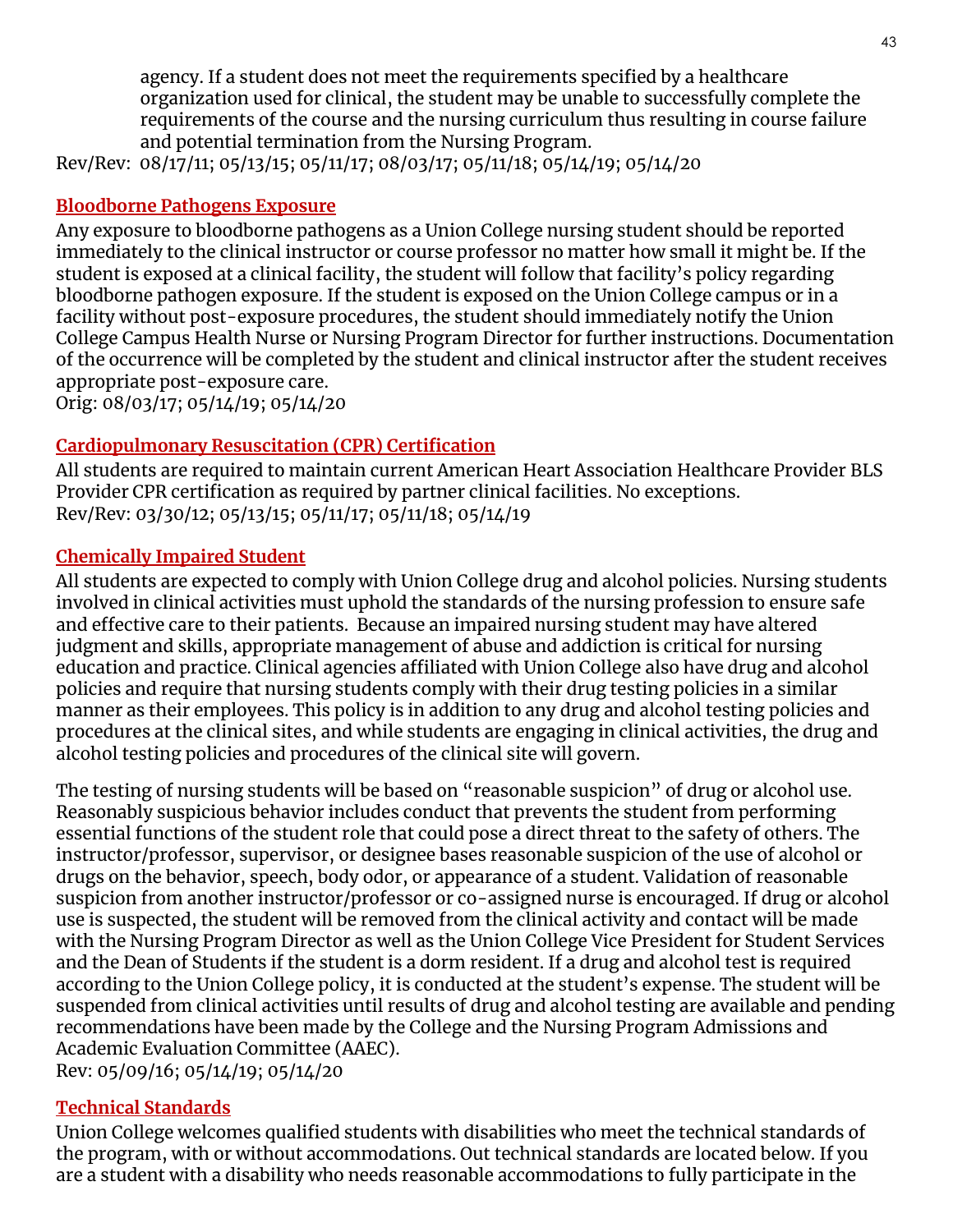Nursing Program, please contact the Director of the Teaching Learning Center – Resource for Disability Equity and Access at [debbie.forshee-sweeney@ucollege.edu](mailto:debbie.forshee-sweeney@ucollege.edu) or 402.486.2600 ext. 2080. To ensure equitable access, students are encouraged to register with the Teaching Learning Center – Resource for Disability Equity and Access in advance of starting the Nursing Program. Accommodations are not provided retroactively.

The Union College Nursing Program welcomes qualified students with disabilities who meet the technical standards of the program, with or without accommodations. The technical standards detailed below are examples to inform incoming and enrolled students of the performance abilities and characteristics that are necessary to successfully complete the requirements of the nursing curriculum and provide effective and safe healthcare. To enroll and matriculate through the program, with sufficient education, students must meet the following technical standards with or without reasonable accommodations and maintain related satisfactory demonstration of these standards:

Acquire Information:

- Acquire information from demonstrations and experiences in nursing courses such as lecture, group, and physical demonstrations.
- Acquire information from written documents and computer systems (e.g., literature searches and data retrieval).
- Recognize and assess patient changes in mood, activity, cognition, and verbal/non-verbal responses.

Use and Interpret:

- Use and interpret information from assessment techniques/maneuvers such as those involved in assessing respiratory and cardiac function, blood pressure, blood sugar, neurological status, etc.
- Use and interpret information related to physiologic phenomena generated from diagnostic tools (i.e. sphygmomanometer, otoscope, ophthalmoscope) during a comprehensive examination of a client or patient.

Motor:

- Possess psychomotor skills necessary to provide holistic nursing care and perform or assist with procedures, treatments, and medication administration.
- Practice in a safe manner and appropriately provide care in emergencies and life support procedures and perform universal precautions against contamination.

Communication:

- Communicate effectively and sensitively with patients and families.
- Communicate effectively with faculty, preceptors, and all members of the healthcare team during clinicals and other learning experiences.
- Accurately elicit information including a medical history and other information to adequately and effectively evaluate a client or patient's condition.

Intellectual Ability:

- Measure, calculate, reason, analyze, and synthesize data related to patient diagnosis and treatment of patients.
- Exercise proper judgment and complete responsibilities in a timely and accurate manner according to the advanced generalist role.
- Synthesize information, problem solve, and think critically to judge the most appropriate theory or assessment strategy.

Behavioral:

- Maintain mature, sensitive, effective relationships with clients/patient, families, students, faculty, staff, preceptors, and other professionals under all circumstances.
- Exercise skills of diplomacy to advocate for patients in need.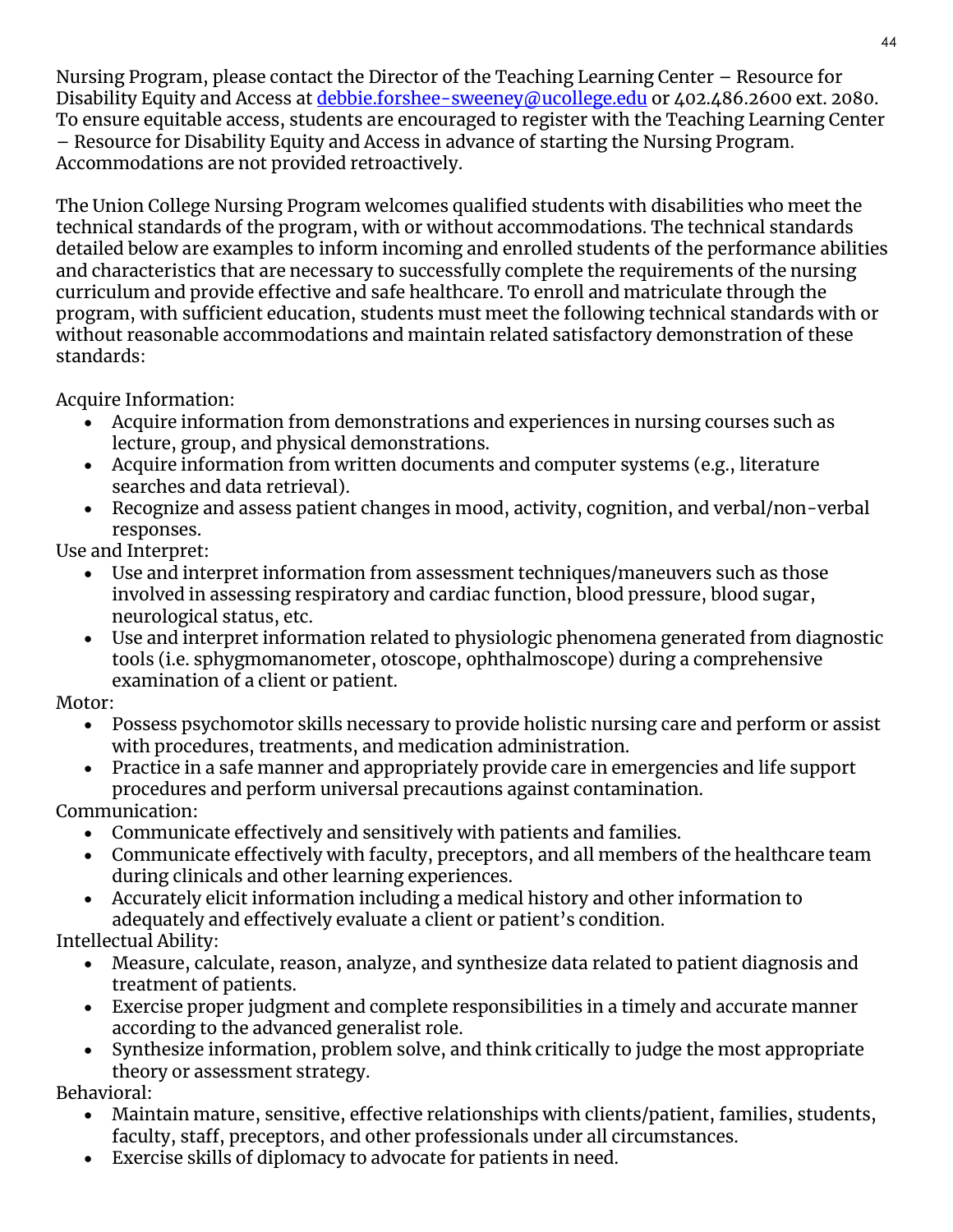• Possess emotional stability to function under stress and adapt to changing environments inherent to the classroom and practice settings with or without accommodations.

Character:

- Concern for others, integrity, accountability, interest, and motivation are necessary personal qualities.
- Demonstrate intent and desire to follow the American Nurses Association (ANA) Standards of Care and Nursing Code of Ethics.
- Demonstrate intent and desire to follow the Union College Nursing Program Christian/Professional Values.

Union College wishes to ensure that access to its facilities, programs, and services are available to students with disabilities. Students who, after review of the technical standards determine that they require accommodation to fully engage in the program, should contact the Director of the Teaching Learning Center – Resource for Disability Equity and Access at [debbie.forshee](mailto:debbie.forshee-sweeney@ucollege.edu)[sweeney@ucollege.edu](mailto:debbie.forshee-sweeney@ucollege.edu) or 402.486.2600 ext. 2080 to confidentially discuss accommodation needs. Given the clinical nature of the Nursing Program, additional time may be needed to implement accommodations. Accommodations are not provided retroactively; therefore, timely requests are essential and encouraged.

(Rush University, 2018; See Accommodations policy in Nursing Student Handbook for additional information).

Rev/Rev: 08/17/11; 08/09/18; 05/14/19; 07/09/20

#### <span id="page-44-0"></span>**Union College Campus Security Alerts and Emergency Phone Numbers**

In the case of an emergency (i.e. bomb threat, tornado, etc.), participating faculty and students will receive a text message and/or email from Information Systems (IS) notifying them of correct procedures. Students and faculty are expected to follow Union College guidelines to maintain safety.

Union College Safety and Security Reference Numbers: Security, Fire, Medical Emergency 911 On-Campus Emergency 911 or 402-486-2911 Non-Emergency 402-486-2911 Campus Safety Office during business hours 402-486-2528

Note: Dialing 911 from any campus phone connects the caller with the Lincoln Police Department.

Students who would like a security escort while on campus can call  $402 - 432 - 3964$ . Rev/Rev: 12/2012; 08/03/17; 05/11/18

#### <span id="page-44-1"></span>**Adverse Weather**

Students are notified by text, email, website, social media and TV regarding weather related cancellations and delays.

Weather related cancellation of school sometimes occurs after clinicals are scheduled to begin. The lead course professor is responsible for making the decision to cancel/delay clinical. If a student is unable to attend clinical due to weather, it is the student's responsibility to communicate with the lead course professor regarding the absence and the absence may be excused. Students must still follow course/clinical absence policy.

Rev/Rev: 08/18/10; 05/11/18; 05/14/19; 05/14/20